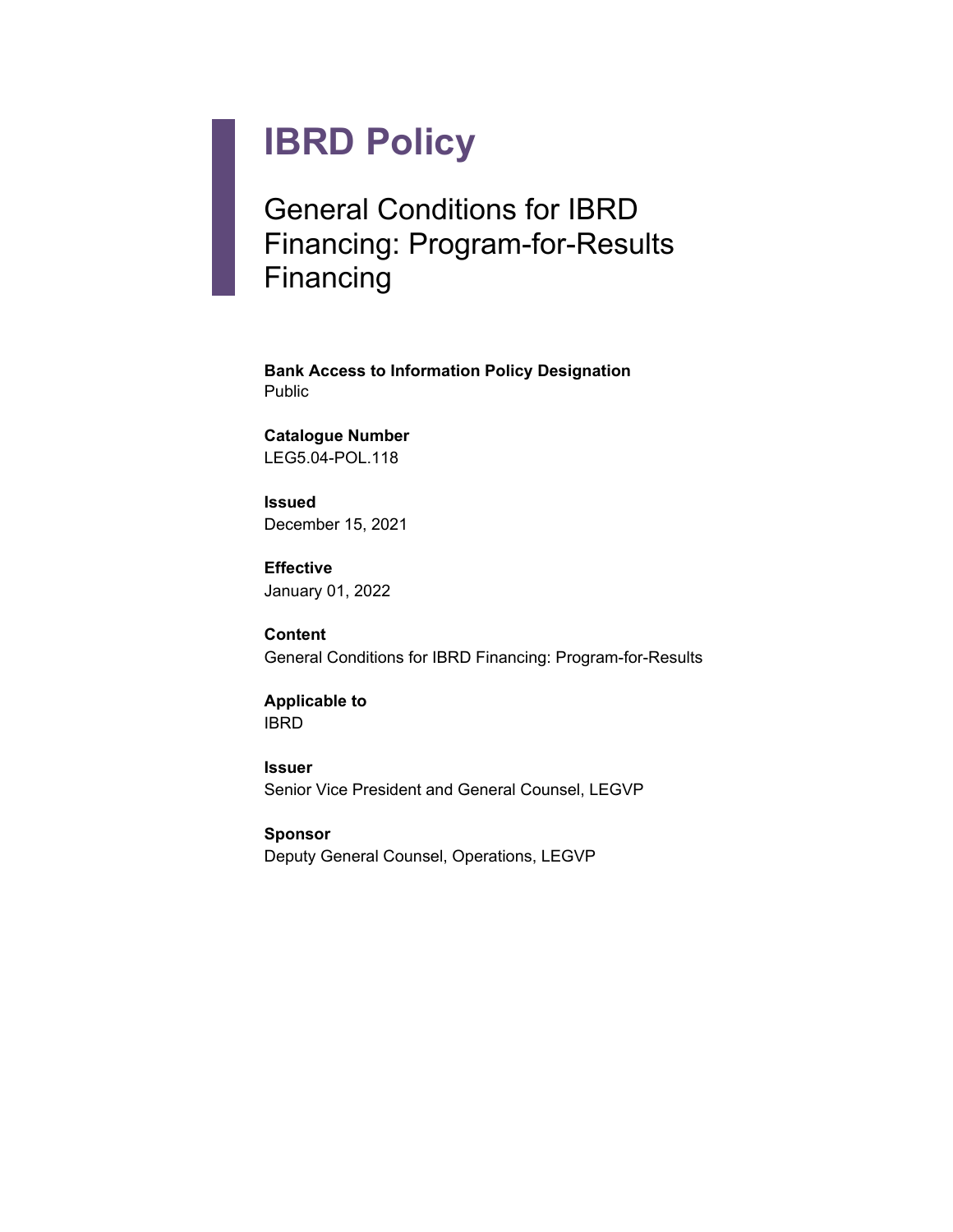**International Bank for Reconstruction and Development**

**General Conditions for IBRD Financing**

**Program-for-Results Financing**

**Dated December 14, 2018**

**(Revised on August 1, 2020, December 21, 2020, April 1, 2021, and January 1, 2022)**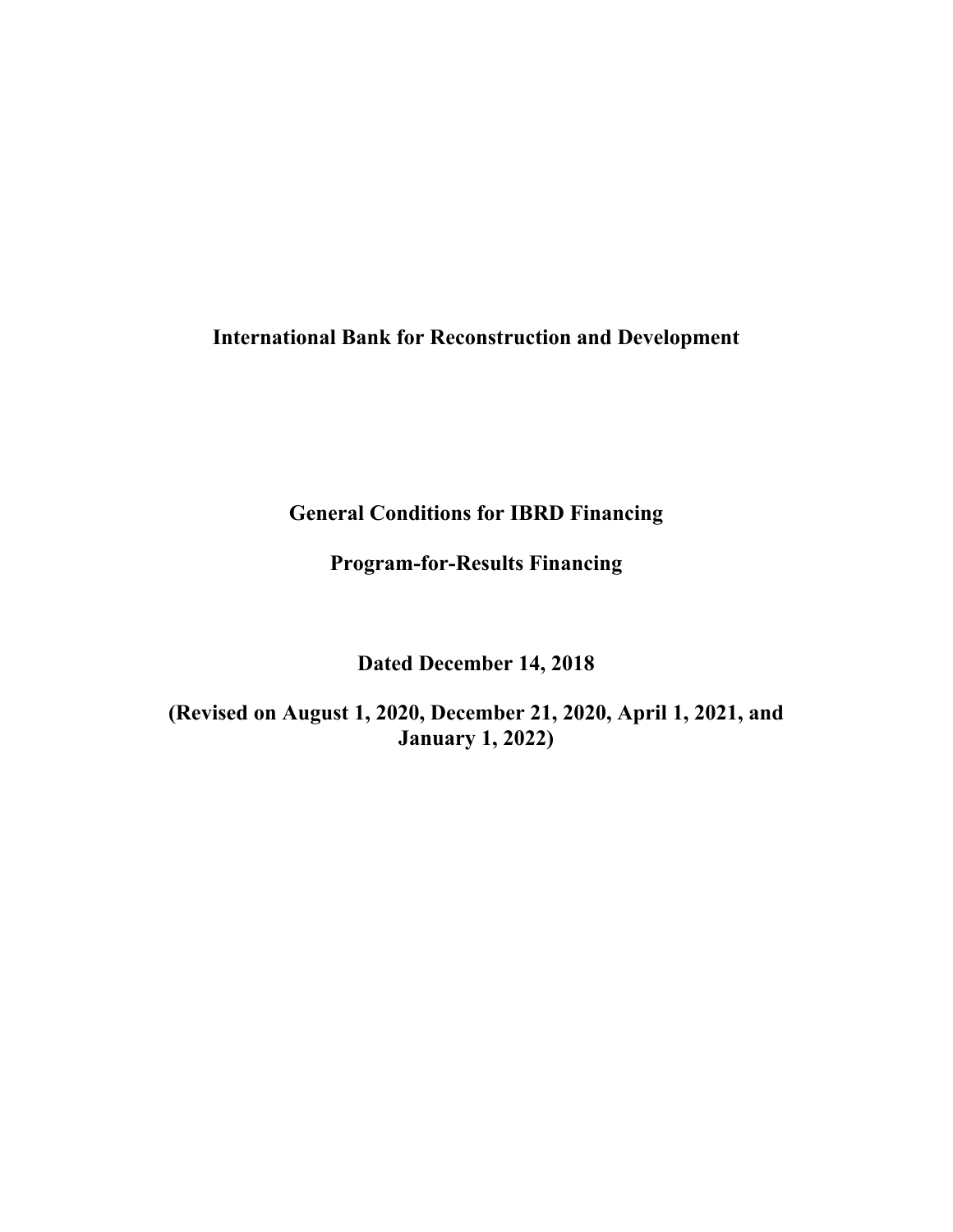# **Table of Contents**

| Section 2.05. Refinancing Preparation Advance; Capitalizing Front-end Fee, Interest and Other    |
|--------------------------------------------------------------------------------------------------|
|                                                                                                  |
|                                                                                                  |
|                                                                                                  |
|                                                                                                  |
|                                                                                                  |
|                                                                                                  |
|                                                                                                  |
|                                                                                                  |
|                                                                                                  |
|                                                                                                  |
|                                                                                                  |
| .8<br><b>ARTICLE IV Conversions of Loan Terms.</b>                                               |
|                                                                                                  |
| Section 4.02. Conversion to a Fixed Rate or Fixed Spread of Loan that Accrues Interest at a Rate |
| Section 4.03. Interest Payable Following Interest Rate Conversion or Currency Conversion 9       |
|                                                                                                  |
|                                                                                                  |
|                                                                                                  |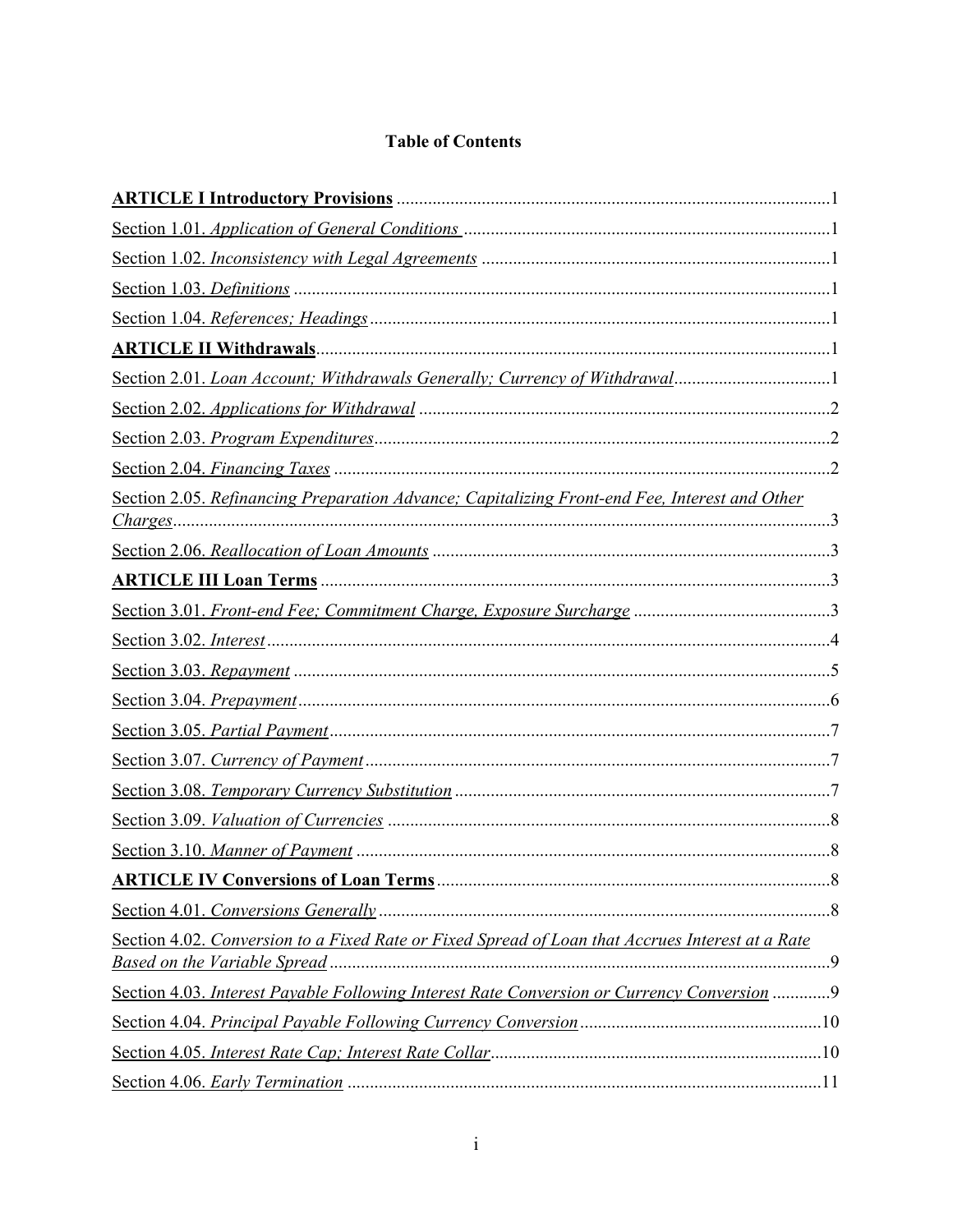| Section 5.02. Performance under the Loan Agreement, Program Agreement and Subsidiary                                                                                |  |
|---------------------------------------------------------------------------------------------------------------------------------------------------------------------|--|
|                                                                                                                                                                     |  |
|                                                                                                                                                                     |  |
|                                                                                                                                                                     |  |
|                                                                                                                                                                     |  |
|                                                                                                                                                                     |  |
|                                                                                                                                                                     |  |
|                                                                                                                                                                     |  |
|                                                                                                                                                                     |  |
|                                                                                                                                                                     |  |
|                                                                                                                                                                     |  |
|                                                                                                                                                                     |  |
|                                                                                                                                                                     |  |
| <b>ARTICLE VI Financial and Economic Data; Negative Pledge; Financial Condition metallication</b>                                                                   |  |
|                                                                                                                                                                     |  |
|                                                                                                                                                                     |  |
|                                                                                                                                                                     |  |
| <b>ARTICLE VII Cancellation; Suspension; Refund; Acceleration material contracts and ARTICLE VII Cancellation; Suspension; Refund; Acceleration</b> material and 17 |  |
|                                                                                                                                                                     |  |
|                                                                                                                                                                     |  |
|                                                                                                                                                                     |  |
|                                                                                                                                                                     |  |
|                                                                                                                                                                     |  |
|                                                                                                                                                                     |  |
|                                                                                                                                                                     |  |
| Section 7.08. Effectiveness of Provisions After Cancellation, Suspension, Refund or Acceleration23                                                                  |  |
|                                                                                                                                                                     |  |
|                                                                                                                                                                     |  |
|                                                                                                                                                                     |  |
|                                                                                                                                                                     |  |
|                                                                                                                                                                     |  |
|                                                                                                                                                                     |  |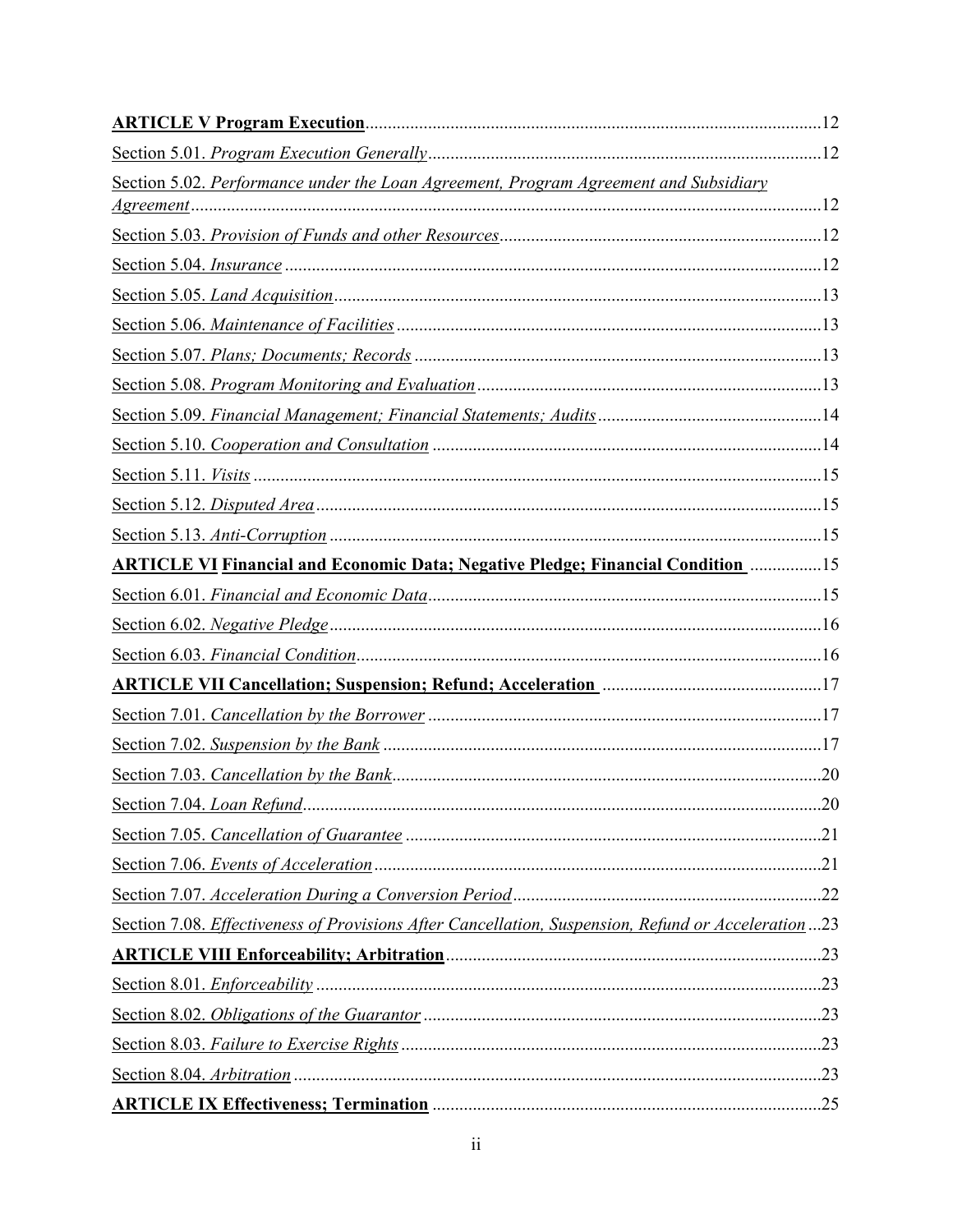| Section 9.02. Legal Opinions or Certificates; Representation and Warranty 25              |     |
|-------------------------------------------------------------------------------------------|-----|
|                                                                                           | .26 |
| Section 9.04. Termination of Legal Agreements for Failure to Become Effective             | .26 |
| Section 9.05. Termination of Legal Agreements on Performance of All Obligations26         |     |
|                                                                                           |     |
|                                                                                           |     |
| Section 10.02. Action on Behalf of the Loan Parties and the Program Implementing Entity27 |     |
|                                                                                           |     |
|                                                                                           |     |
|                                                                                           |     |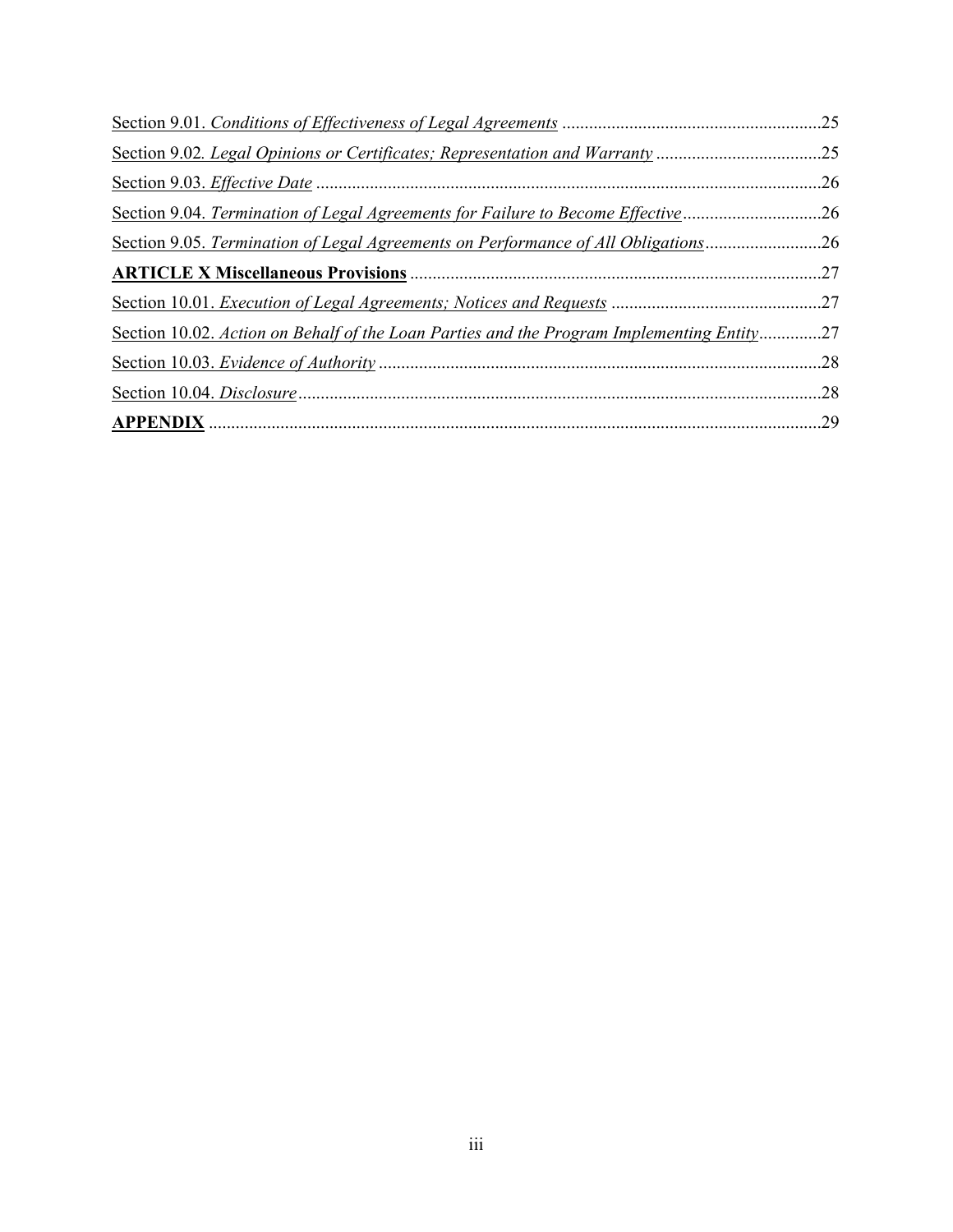# <span id="page-5-0"></span>**ARTICLE I Introductory Provisions**

#### <span id="page-5-1"></span>Section 1.01. *Application of General Conditions*

These General Conditions set forth terms and conditions generally applicable to the Legal Agreements, to the extent the Legal Agreements so provide. If the Loan Agreement is between the Member Country and the Bank, references in these General Conditions to the Guarantor and the Guarantee Agreement shall be disregarded. If there is no Program Agreement between the Bank and a Program Implementing Entity or Subsidiary Agreement between the Borrower and the Program Implementing Entity, references in these General Conditions to the Program Implementing Entity, the Program Agreement or the Subsidiary Agreement shall be disregarded.

#### <span id="page-5-2"></span>Section 1.02. *Inconsistency with Legal Agreements*

If any provision of the Loan Agreement, the Guarantee Agreement, or the Program Agreement is inconsistent with a provision of these General Conditions, the provision of the Loan Agreement, Guarantee Agreement, or Program Agreement shall prevail.

#### <span id="page-5-3"></span>Section 1.03. *Definitions*

Capitalized terms used in these General Conditions have the meanings set out in the Appendix.

<span id="page-5-4"></span>Section 1.04. *References; Headings*

References in these General Conditions to Articles, Sections and Appendix are to the Articles and Sections of, and the Appendix to, these General Conditions. The headings of the Articles, Sections and Appendix, and the Table of Contents are inserted in these General Conditions for reference only and shall not be taken into consideration in interpreting these General Conditions.

# <span id="page-5-5"></span>**ARTICLE II Withdrawals**

<span id="page-5-6"></span>Section 2.01. *Loan Account; Withdrawals Generally; Currency of Withdrawal*

(a) The Bank shall credit the amount of the Loan to the Loan Account in the Loan Currency. If the Loan is denominated in more than one currency, the Bank shall divide the Loan Account into multiple sub-accounts, one for each Loan Currency.

(b) The Borrower may from time to time request withdrawals of Loan amounts from the Loan Account in accordance with the provisions of the Loan Agreement, the Disbursement and Financial Information Letter, and such additional instructions as the Bank may specify from time to time by notice to the Borrower.

(c) Each withdrawal of a Loan amount from the Loan Account shall be made in the Loan Currency of such amount. The Bank shall, at the request and acting as an agent of the Borrower, and on such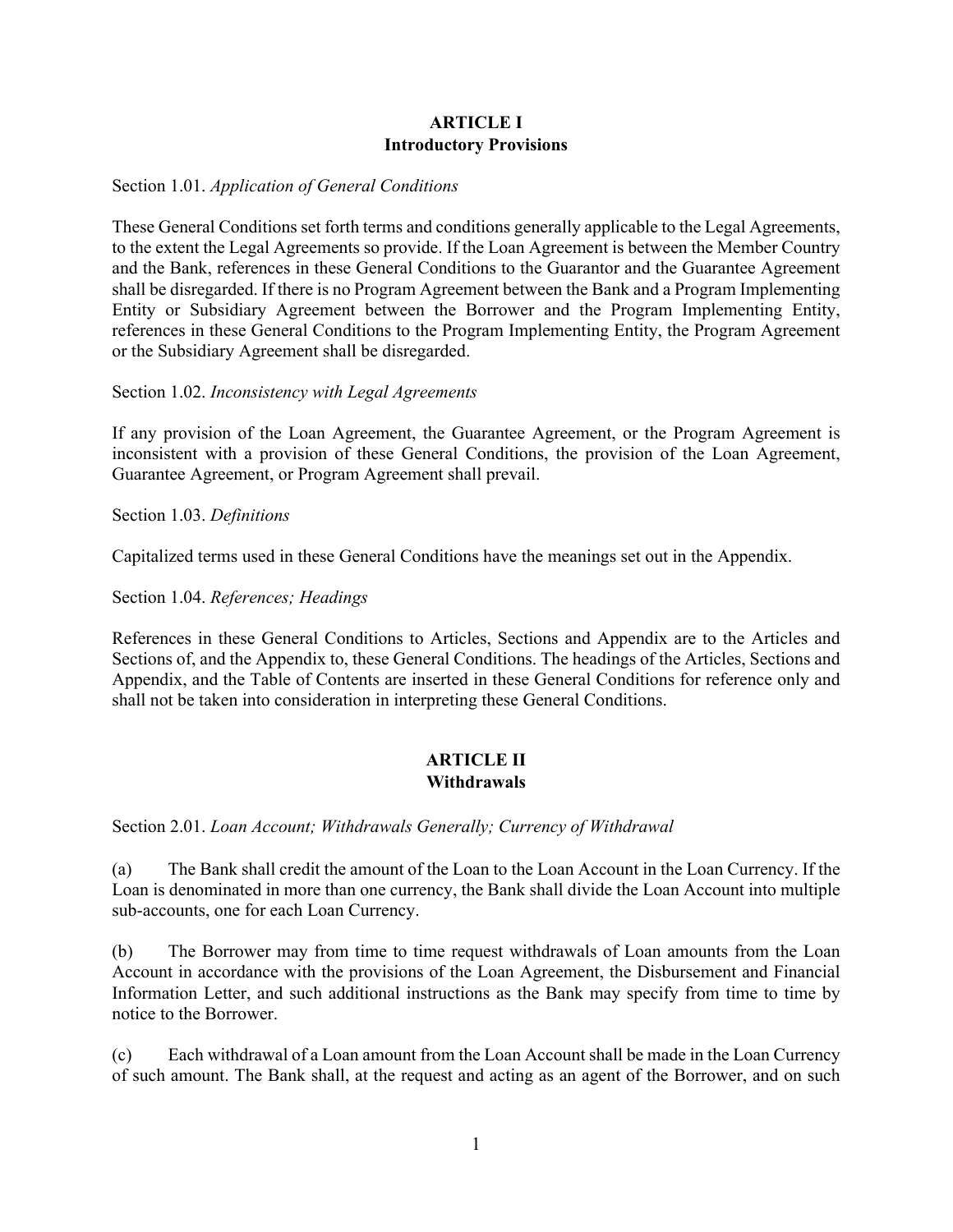terms and conditions as the Bank shall determine, purchase with the Loan Currency withdrawn from the Loan Account such Currencies as the Borrower shall request pursuant to Section 2.01 (b).

(d) No withdrawal of any Loan amount from the Loan Account shall be made (other than to repay the Preparation Advance) until the Bank has received from the Borrower payment in full of the Frontend Fee.

# <span id="page-6-0"></span>Section 2.02. *Applications for Withdrawal*

(a) When the Borrower wishes to request a withdrawal from the Loan Account, the Borrower shall promptly deliver to the Bank a written application in such form and substance as the Bank shall reasonably request.

(b) The Borrower shall furnish to the Bank evidence satisfactory to the Bank of the authority of the person or persons authorized to sign such applications and the authenticated specimen signature of each such person.

(c) The Borrower shall furnish to the Bank such documents and other evidence in support of each such application as the Bank shall reasonably request, whether before or after the Bank has permitted any withdrawal requested in the application.

(d) Each such application and accompanying documents and other evidence shall be sufficient in form and substance to satisfy the Bank that the Borrower is entitled to withdraw from the Loan Account the amount applied for and that the amount to be withdrawn from the Loan Account shall be used only for the purposes specified in the Loan Agreement.

(e) The Bank shall pay the amounts withdrawn by the Borrower from the Loan Account only to, or on the order of, the Borrower.

<span id="page-6-1"></span>Section 2.03. *Program Expenditures* 

Expenditures eligible to be financed out of the Loan proceeds shall, except as otherwise provided in the Legal Agreements, satisfy the following requirements ("Program Expenditures"):

(a) the payment is for the reasonable cost of Program activities that meet the requirements of the relevant Legal Agreements;

(b) the payment is not prohibited by a decision of the United Nations Security Council taken under Chapter VII of the Charter of the United Nations; and

<span id="page-6-2"></span>(c) the payment is made on or after the date of the Loan Agreement, and, except as the Bank may otherwise agree, is for expenditures incurred on or before the Closing Date.

# Section 2.04. *Financing Taxes*

The use of any proceeds of the Loan to pay for Taxes levied by, or in the territory of, the Member Country on or in respect of Program Expenditures, or on their importation, manufacture, procurement or supply, if permitted pursuant to the Legal Agreements, is subject to the Bank's policy of requiring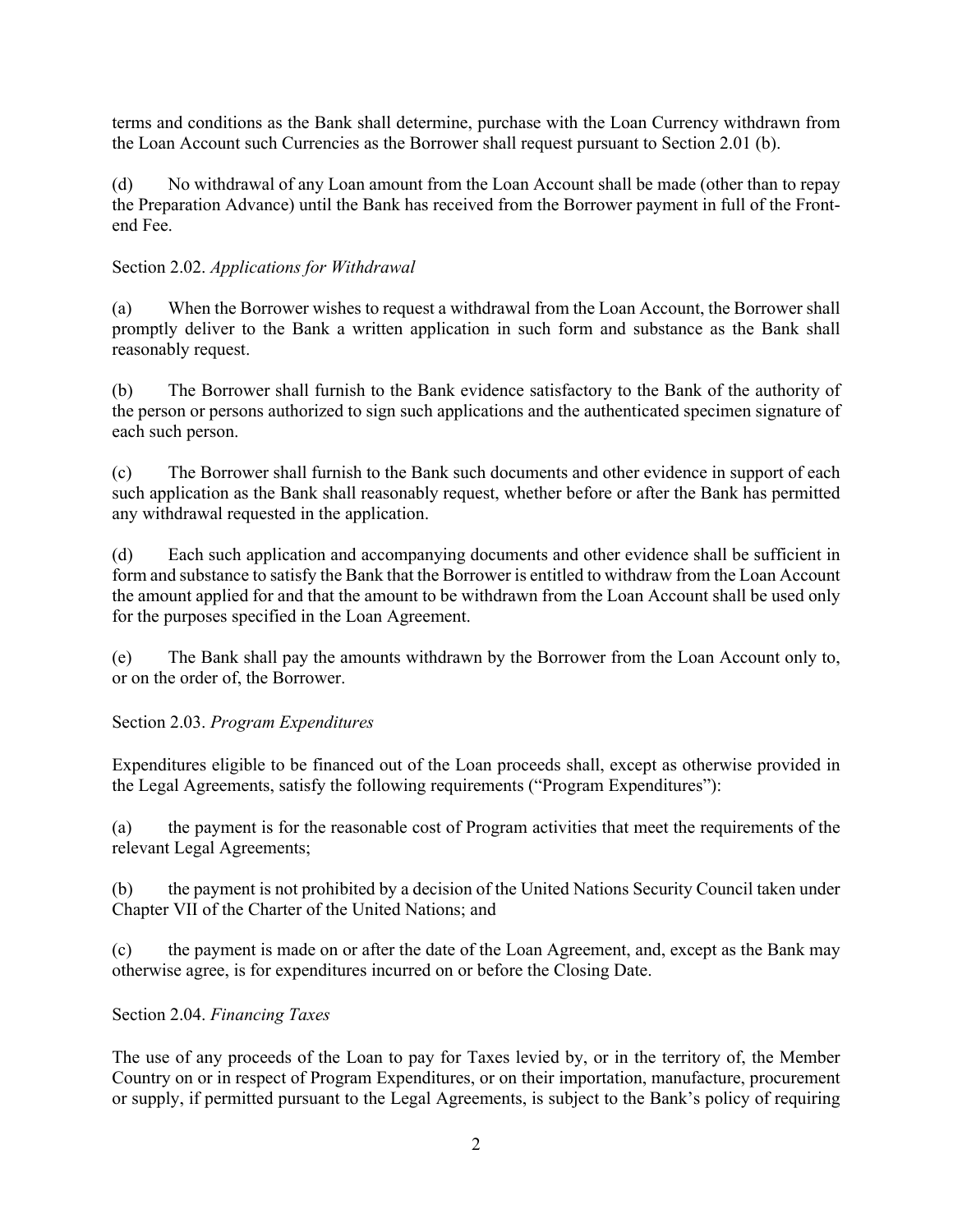economy and efficiency in the use of the proceeds of its loans. To that end, if the Bank at any time determines that the amount of any such Tax is excessive, or that such Tax is discriminatory or otherwise unreasonable, the Bank may, by notice to the Borrower, exclude such amount or such Tax from the Program Expenditures to be financed out of the proceeds of the Loan.

<span id="page-7-0"></span>Section 2.05. *Refinancing Preparation Advance; Capitalizing Front-end Fee, Interest and Other Charges* 

(a) If the Borrower requests the repayment out of the proceeds of the Loan of an advance be made by the Bank or the Association ("Preparation Advance"), and the Bank agrees to such a request, the Bank shall, on behalf of the Borrower, withdraw from the Loan Account on or after the Effective Date the amount required to repay the withdrawn and outstanding balance of the advance as at the date of such withdrawal from the Loan Account and to pay all accrued and unpaid charges, if any, on the advance as at such date. The Bank shall pay the amount so withdrawn to itself or the Association, and shall cancel the remaining unwithdrawn amount of the advance.

(b) If the Borrower requests that the Front-end Fee be paid out of the proceeds of the Loan and the Bank agrees to such request, the Bank shall, on behalf of the Borrower, withdraw from the Loan Account and pay to itself such fee.

(c) If the Borrower requests that interest, Commitment Charge, or other charges on the Loan be paid out of the proceeds of the Loan as applicable and the Bank agrees to such request, the Bank shall, on behalf of the Borrower, withdraw from the Loan Account on each of the Payment Dates, and pay to itself the amount required to pay such interest and other charges accrued and payable as at such date, subject to any limit specified in the Loan Agreement on the amount to be so withdrawn.

<span id="page-7-1"></span>Section 2.06. *Reallocation of Loan Amounts*

If the Bank reasonably determines that in order to meet the purposes of the Loan it is appropriate to reallocate Loan amounts among withdrawal categories, the Bank may, after consultation with the Borrower, make such modifications, and shall notify the Borrower accordingly.

# <span id="page-7-2"></span>**ARTICLE III Loan Terms**

<span id="page-7-3"></span>Section 3.01. *Front-end Fee; Commitment Charge; Exposure Surcharge*

(a) The Borrower shall pay the Bank a Front-end Fee on the Loan amount at the rate specified in the Loan Agreement. Except as otherwise provided in Section 2.05 (b), the Borrower shall pay the Front-end Fee not later than sixty (60) days after the Effective Date.

(b) The Borrower shall pay the Bank a Commitment Charge on the Unwithdrawn Loan Balance at the rate specified in the Loan Agreement. The Commitment Charge shall accrue from a date sixty (60) days after the date of the Loan Agreement to the respective dates on which amounts are withdrawn by the Borrower from the Loan Account or cancelled. Except as otherwise provided in Section 2.05 (c), the Borrower shall pay the Commitment Charge semi-annually in arrears on each Payment Date.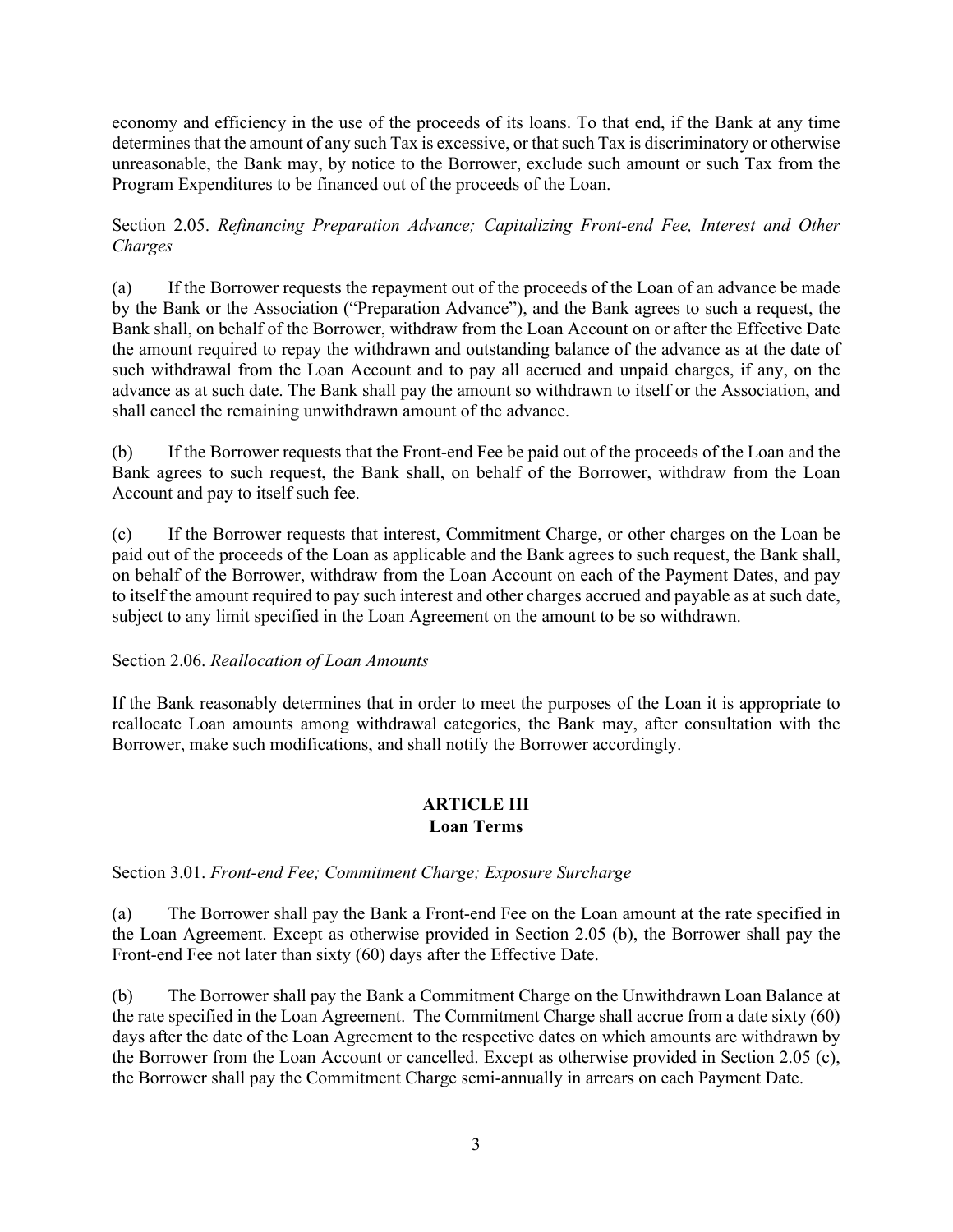(c) If, on any given day, the Total Exposure exceeds the Standard Exposure Limit and the Allocated Excess Exposure Amount is applicable to the Loan (or a portion thereof), the Borrower shall pay to the Bank the Exposure Surcharge on such Allocated Excess Exposure Amount for each said day. Whenever the Total Exposure exceeds the Standard Exposure Limit, the Bank shall promptly notify the Member Country thereof. The Bank shall also notify the Loan Parties of the Allocated Excess Exposure Amount, if any, with respect to the Loan. The Exposure Surcharge (if any) shall be payable semi-annually in arrears on each Payment Date.

#### <span id="page-8-0"></span>Section 3.02. *Interest*

(a) The Borrower shall pay the Bank interest on the Withdrawn Loan Balance at the rate specified in the Loan Agreement; provided, however, that the interest rate applicable to any Interest Period shall in no event be less than zero percent (0%) per annum; and provided further that, such rate may be modified from time to time in accordance with the provisions of Article IV. Interest shall accrue from the respective dates on which amounts of the Loan are withdrawn and shall be payable semi-annually in arrears on each Payment Date.

(b) If interest on any amount of the Withdrawn Loan Balance is based on a Variable Spread, the Bank shall notify the Loan Parties of the interest rate on such amount for each Interest Period, promptly upon its determination.

(c) If interest on any amount of the Loan is based a Reference Rate, and the Bank determines that (i) such Reference Rate has permanently ceased to be quoted for the relevant Currency, or (ii) the Bank is no longer able, or it is no longer commercially acceptable for the Bank, to continue to use such Reference Rate, for purposes of its asset and liability management, the Bank shall apply such other Reference Rate for the relevant Currency, including any applicable spread, as it may reasonably determine. The Bank shall promptly notify the Loan Parties of such other rate and related amendments to the provisions of the Loan Agreements, which shall become effective as of the date set forth in such notice.

(d) If interest on any amount of the Withdrawn Loan Balance is payable at the Variable Rate, then whenever, in light of changes in market practice affecting the determination of the interest rate applicable to such amount, the Bank determines that it is in the interest of its borrowers as a whole and of the Bank to apply a basis for determining such interest rate other than as provided in the Loan Agreement, the Bank may modify the basis for determining such interest rate upon not less than three (3) months' notice to the Loan Parties of the new basis. The new basis shall become effective on the expiry of the notice period unless a Loan Party notifies the Bank during such period of its objection to such modification, in which case the modification shall not apply to such amount of the Loan.

(e) Notwithstanding the provisions of paragraph (a) of this Section, if any amount of the Withdrawn Loan Balance remains unpaid when due and such non-payment continues for a period of thirty (30) days, then the Borrower shall pay the Default Interest Rate on such overdue amount in lieu of the interest rate specified in the Loan Agreement (or such other interest rate as may be applicable pursuant to Article IV as a result of a Conversion) until such overdue amount is fully paid. Interest at the Default Interest Rate shall accrue from the first day of each Default Interest Period and shall be payable semi-annually in arrears on each Payment Date.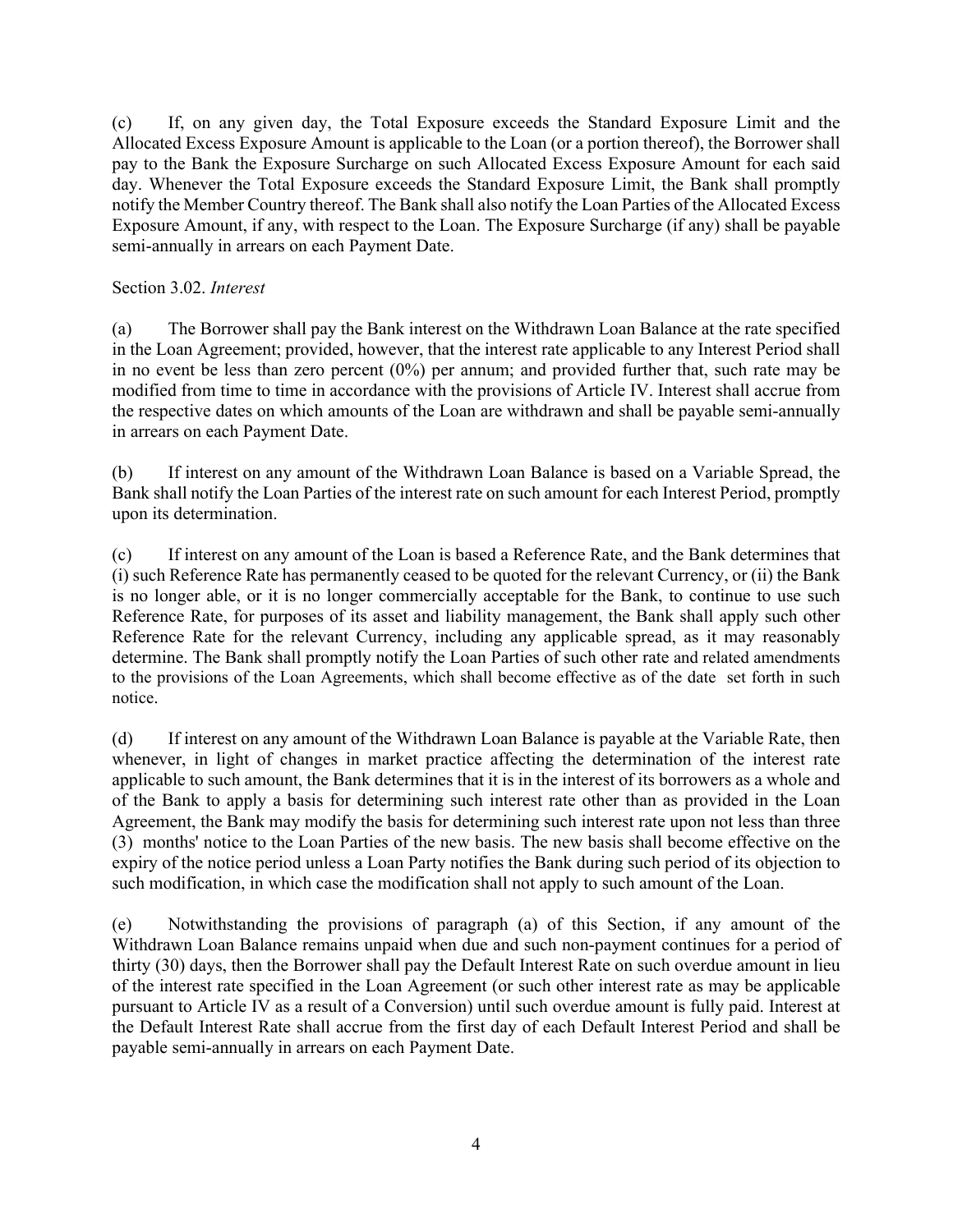#### <span id="page-9-0"></span>Section 3.03. *Repayment*

(a) The Borrower shall repay the Withdrawn Loan Balance to the Bank in accordance with the provisions of the Loan Agreement and, if applicable, as further provided in paragraphs (b), (c), (d), and (e) of this Section 3.03. The Withdrawn Loan Balance shall be repaid on either a Commitmentlinked Amortization Schedule or a Disbursement-linked Amortization Schedule.

(b) For Loans with a Commitment-linked Amortization Schedule:

The Borrower shall repay the Withdrawn Loan Balance to the Bank in accordance with the provisions of the Loan Agreement provided that:

- (i) If the proceeds of the Loan have been fully withdrawn as of the first Principal Payment Date specified in the Loan Agreement, the principal amount of the Loan repayable by the Borrower on each Principal Payment Date shall be determined by the Bank by multiplying:  $(x)$  the Withdrawn Loan Balance as of the first Principal Payment Date; by (y) the Installment Share specified in the Loan Agreement for each Principal Payment Date, adjusted, as necessary, to deduct any amounts to which a Currency Conversion applies in accordance with Section 3.03 (e).
- (ii) If the proceeds of the Loan have not been fully withdrawn as of the first Principal Payment Date, the principal amount of the Loan repayable by the Borrower on each Principal Payment Date shall be determined as follows:
	- (A) To the extent that any proceeds of the Loan have been withdrawn as of the first Principal Payment Date, the Borrower shall repay the Withdrawn Loan Balance as of such date in accordance with the Amortization Schedule under the Loan Agreement.
	- (B) Any amount withdrawn after the first Principal Payment Date shall be repaid on each Principal Payment Date falling after the date of such withdrawal in amounts determined by the Bank by multiplying the amount of each such withdrawal by a fraction, the numerator of which is the original Installment Share specified in the Loan Agreement for said Principal Payment Date and the denominator of which is the sum of all remaining original Installment Shares for Principal Payment Dates falling on or after such date, such amounts repayable to be adjusted, as necessary, to deduct any amounts to which a Currency Conversion applies in accordance with Section 3.03 (e).
- $(iii)$  (A) Amounts of the Loan withdrawn within two (2) calendar months prior to any Principal Payment Date shall, for the purposes solely of calculating the principal amounts payable on any Principal Payment Date, be treated as withdrawn and outstanding on the second Principal Payment Date following the date of withdrawal and shall be repayable on each Principal Payment Date commencing with the second Principal Payment Date following the date of withdrawal.
	- (B) Notwithstanding the provisions of this paragraph, if at any time the Bank adopts a due date billing system under which invoices are issued on or after the respective Principal Payment Date, the provisions of this paragraph shall no longer apply to any withdrawals made after the adoption of such billing system.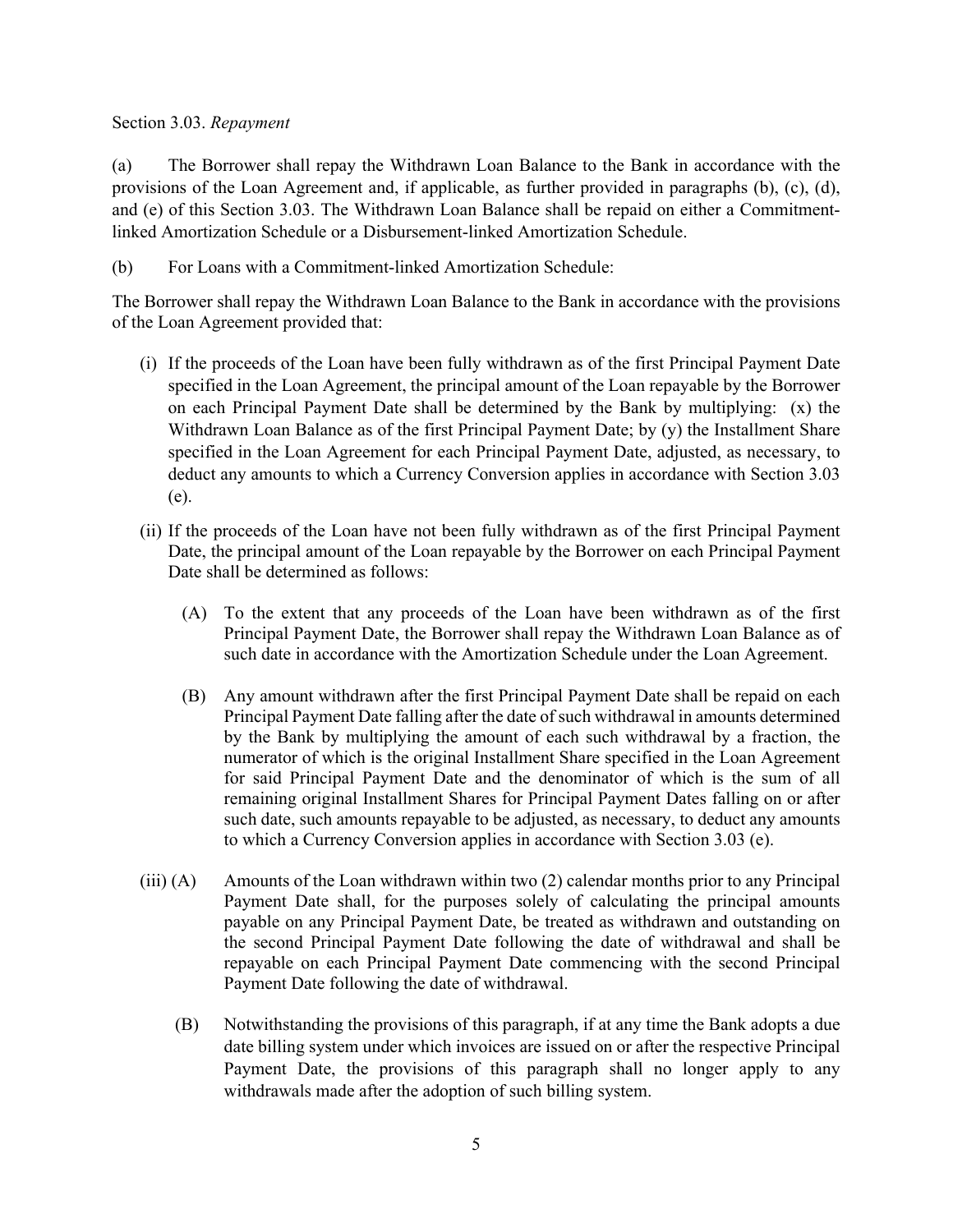- (c) For Loans with a Disbursement-linked Amortization Schedule:
	- (i) The Borrower shall repay the Withdrawn Loan Balance to the Bank in accordance with the provisions of the Loan Agreement.
	- (ii) The Bank shall notify the Loan Parties of the Amortization Schedule for each Disbursed Amount promptly after the Maturity Fixing Date for the Disbursed Amount.

(d) If the Withdrawn Loan Balance is denominated in more than one Loan Currency, the provisions of the Loan Agreement and this Section 3.03 shall apply separately to the amount denominated in each Loan Currency (and a separate Amortization Schedule shall be produced for each such amount, as applicable).

(e) Notwithstanding the provisions in paragraphs (b) (i) and (ii) above and in the Amortization Schedule in the Loan Agreement, as applicable, upon a Currency Conversion of all or any portion of the Withdrawn Loan Balance or Disbursed Amount, as applicable, to an Approved Currency, the amount so converted in the Approved Currency that is repayable on any Principal Payment Date occurring during the Conversion Period, shall be determined by the Bank in accordance with the Conversion Guidelines.

# <span id="page-10-0"></span>Section 3.04. *Prepayment*

(a) After giving not less than forty-five (45) days' notice to the Bank, the Borrower may repay the Bank the following amounts in advance of maturity, as of a date acceptable to the Bank (provided that the Borrower has paid all Loan Payments due as at such date, including any prepayment premium calculated pursuant to paragraph (b) of this Section): (i) the entire Withdrawn Loan Balance as at such date; or (ii) the entire principal amount of any one or more maturities of the Loan. Any partial prepayment of the Withdrawn Loan Balance shall be applied in the manner specified by the Borrower, or in the absence of any specification by the Borrower, in the following manner: (A) if the Loan Agreement provides for the separate amortization of specified Disbursed Amounts of the principal of the Loan the prepayment shall be applied in the inverse order of such Disbursed Amounts, with the Disbursed Amount which has been withdrawn last being repaid first and with the latest maturity of said Disbursed Amount being repaid first; and (B) in all other cases, the prepayment shall be applied in the inverse order of the Loan maturities, with the latest maturity being repaid first.

(b) The prepayment premium payable under paragraph (a) of this Section shall be an amount reasonably determined by the Bank to represent any cost to it of redeploying the amount to be prepaid from the date of its prepayment to its maturity date.

(c) If, in respect of any amount of the Loan to be prepaid, a Conversion has been effected and the Conversion Period has not terminated at the time of prepayment: (i) the Borrower shall pay a transaction fee for the early termination of the Conversion, in such amount or at such rate as announced by the Bank from time to time and in effect at the time of receipt by the Bank of the Borrower's notice of prepayment; and (ii) the Borrower or the Bank, shall pay an Unwinding Amount, if any, for the early termination of the Conversion, in accordance with the Conversion Guidelines. Transaction fees provided for under this paragraph and any Unwinding Amount payable by the Borrower pursuant to this paragraph shall be paid at the time of the prepayment and in any event, no later than sixty (60) days after the date of prepayment.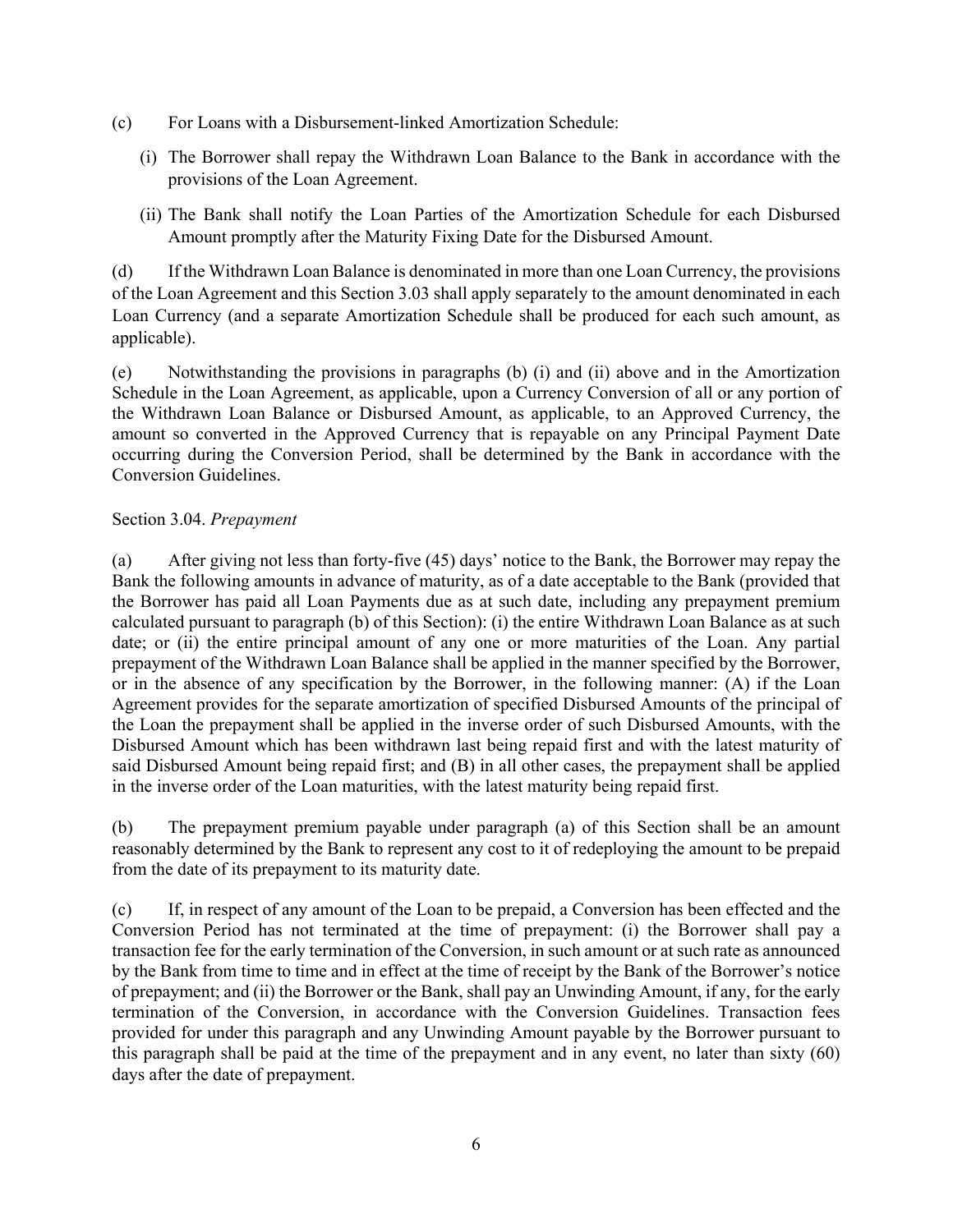(d) Notwithstanding Section 3.04 (a) above and unless the Bank agrees otherwise, the Borrower may not prepay in advance of maturity any portion of the Withdrawn Loan Balance that is subject to a Currency Conversion that has been effected through a Currency Hedge Notes Transaction.

# <span id="page-11-0"></span>Section 3.05. *Partial Payment*

If the Bank at any time receives less than the full amount of any Loan Payment then due, it shall have the right to allocate and apply the amount so received in any manner and for such purposes under the Loan Agreement as it determines in its sole discretion.

# Section 3.06. *Place of Payment*

All Loan Payments shall be paid at such places as the Bank shall reasonably request.

# <span id="page-11-1"></span>Section 3.07. *Currency of Payment*

(a) The Borrower shall pay all Loan Payments in the Loan Currency; and if a Conversion has been effected in respect of any amount of the Loan, as further specified in the Conversion Guidelines.

(b) If the Borrower so requests and the Bank agrees to such request, the Bank shall, acting as agent of the Borrower, and on such terms and conditions as the Bank shall determine, purchase the Loan Currency for the purpose of paying a Loan Payment upon timely payment by the Borrower of sufficient funds for that purpose in a Currency or Currencies acceptable to the Bank; provided, however, that the Loan Payment shall be deemed to have been paid only when and to the extent that the Bank has received such payment in the Loan Currency.

# <span id="page-11-2"></span>Section 3.08. *Temporary Currency Substitution*

(a) If the Bank reasonably determines that an extraordinary situation has arisen under which the Bank shall be unable to provide the Loan Currency at any time for purposes of funding the Loan, the Bank may provide such substitute Currency or Currencies ("Substitute Loan Currency") for the Loan Currency ("Original Loan Currency") as the Bank shall select. During the period of such extraordinary situation: (i) the Substitute Loan Currency shall be deemed to be the Loan Currency for purposes of the Legal Agreements; and (ii) Loan Payments shall be paid in the Substitute Loan Currency, and other related financial terms shall be applied, in accordance with principles reasonably determined by the Bank. The Bank shall promptly notify the Loan Parties of the occurrence of such extraordinary situation, the Substitute Loan Currency and the financial terms of the Loan related to the Substitute Loan Currency.

(b) Upon notification by the Bank under paragraph (a) of this Section, the Borrower may within thirty (30) days thereafter notify the Bank of its selection of another Currency acceptable to the Bank as the Substitute Loan Currency. In such case, the Bank shall notify the Borrower of the financial terms of the Loan applicable to said Substitute Loan Currency, which shall be determined in accordance with principles reasonably established by the Bank.

(c) During the period of the extraordinary situation referred to in paragraph (a) of this Section, no premium shall be payable on prepayment of the Loan.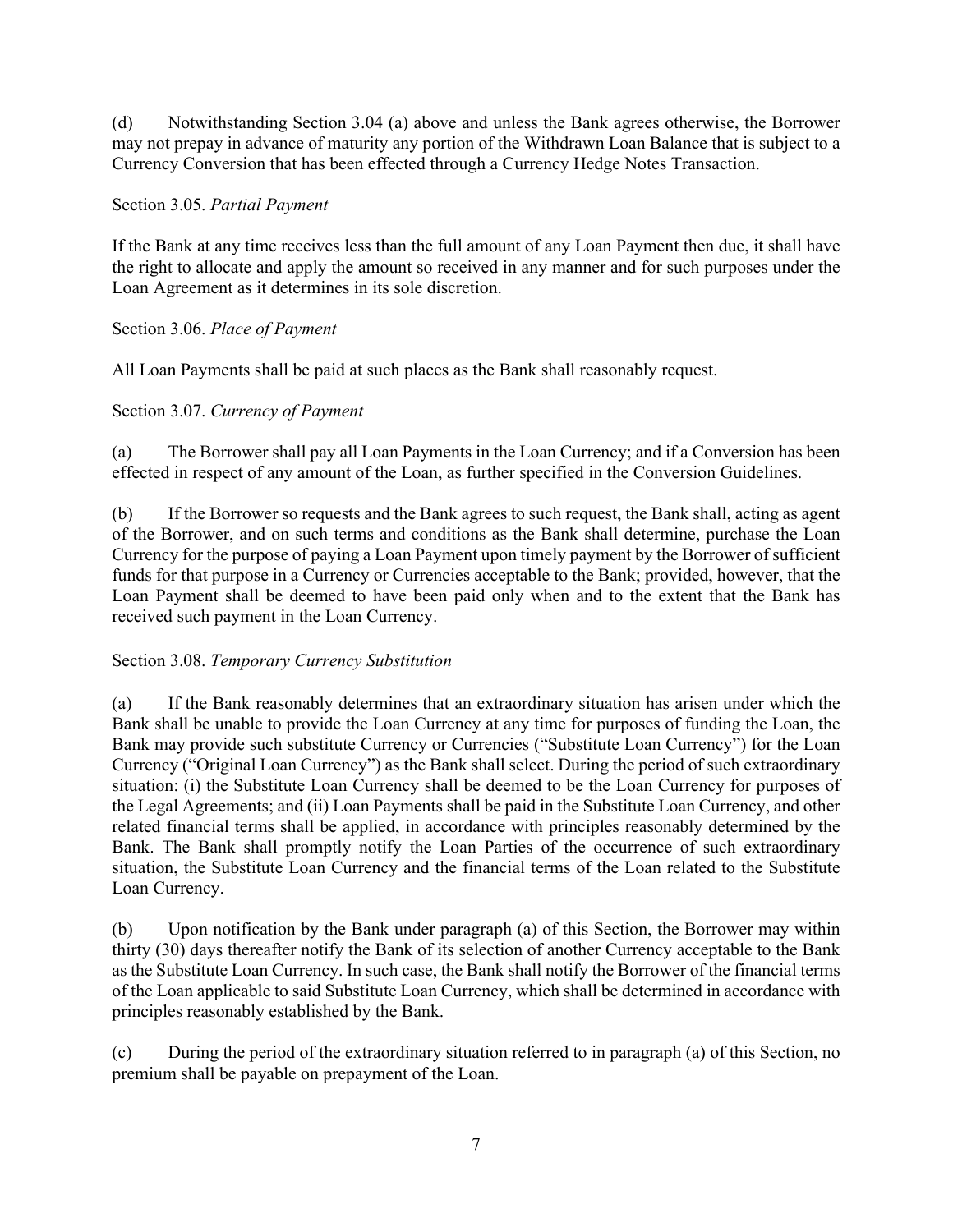(d) Once the Bank is again able to provide the Original Loan Currency, it shall, at the Borrower's request, change the Substitute Loan Currency to the Original Loan Currency in accordance with principles reasonably established by the Bank.

<span id="page-12-0"></span>Section 3.09. *Valuation of Currencies*

Whenever it becomes necessary for the purposes of any Legal Agreement, to determine the value of one Currency in terms of another, such value shall be as reasonably determined by the Bank.

<span id="page-12-1"></span>Section 3.10. *Manner of Payment*

(a) Any Loan Payment required to be paid to the Bank in the Currency of any country shall be made in such manner, and in the Currency acquired in such manner, as shall be permitted under the laws of such country for the purpose of making such payment and effecting the deposit of such Currency to the account of the Bank with a depository of the Bank authorized to accept deposits in such Currency.

(b) All Loan Payments shall be paid without restrictions of any kind imposed by, or in the territory of, the Member Country and without deduction for, and free from, any Taxes levied by or in the territory of the Member Country.

(c) The Legal Agreements shall be free from any Taxes levied by or in the territory of the Member Country on or in connection with their execution, delivery or registration.

#### <span id="page-12-2"></span>**ARTICLE IV Conversions of Loan Terms**

<span id="page-12-3"></span>Section 4.01. *Conversions Generally*

(a) The Borrower may, at any time, request a Conversion of the terms of the Loan in accordance with the provisions of this Section in order to facilitate prudent debt management. Each such request shall be furnished by the Borrower to the Bank in accordance with the Conversion Guidelines and, upon acceptance by the Bank, the conversion requested shall be considered a Conversion for the purposes of these General Conditions.

(b) Subject to Section 4.01 (e) below, the Borrower may at any time request any of the following Conversions: (i) a Currency Conversion, including Local Currency Conversion and Automatic Conversion into Local Currency; (ii) an Interest Rate Conversion, including Automatic Rate Fixing Conversion; and (iii) an Interest Rate Cap or Interest Rate Collar. All Conversions shall be effected in accordance with the Conversion Guidelines and may be subject to such additional terms and conditions as may be agreed between the Bank and the Borrower.

(c) Upon acceptance by the Bank of a request for a Conversion, the Bank shall take all actions necessary to effect the Conversion in accordance with the Loan Agreement and the Conversion Guidelines. To the extent any modification of the provisions of the Loan Agreement providing for withdrawal or repayment of the proceeds of the Loan is required to give effect to the Conversion, such provisions shall be deemed to have been modified as of the Conversion Date. Promptly after the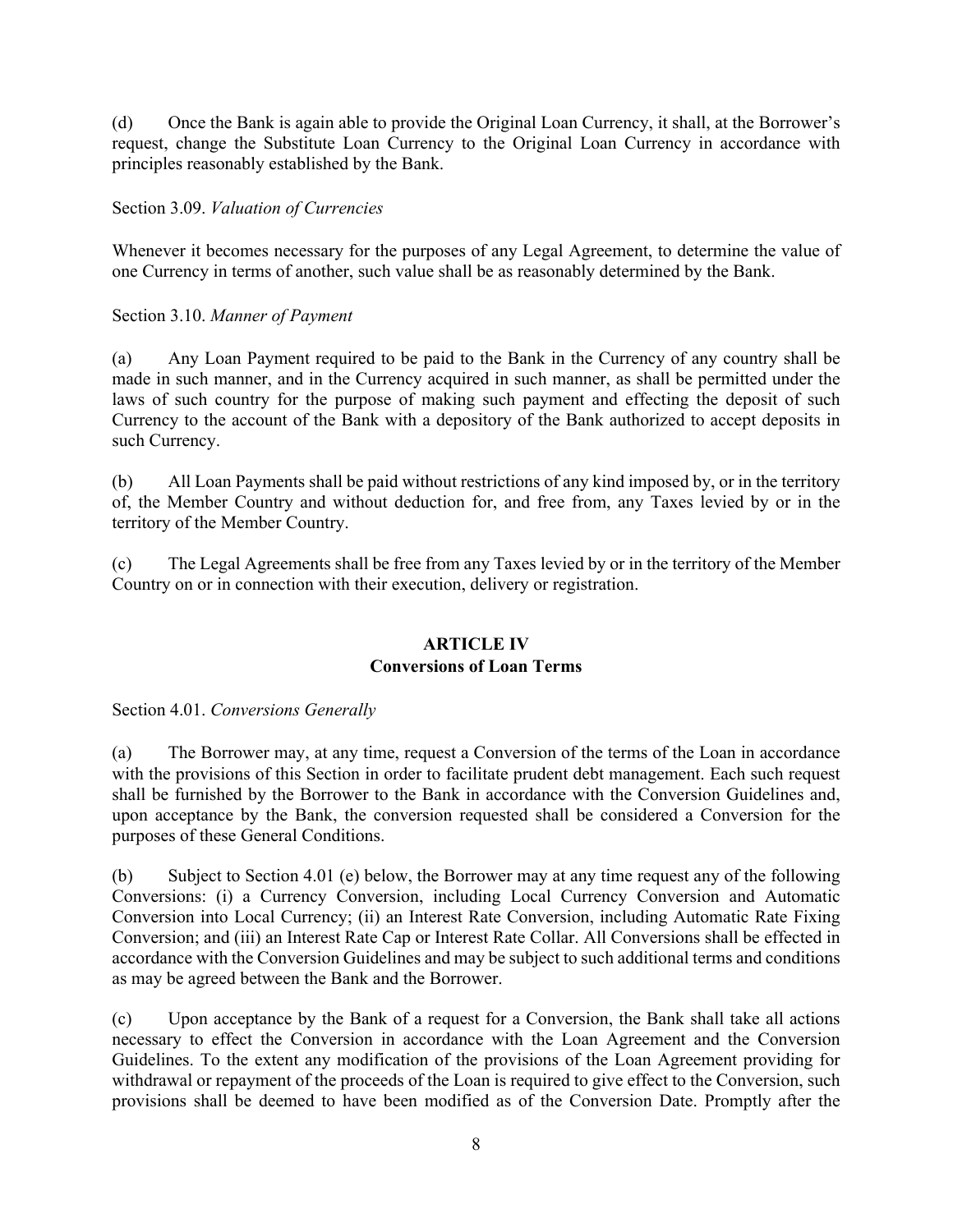Execution Date for each Conversion, the Bank shall notify the Loan Parties of the financial terms of the Loan, including any revised amortization provisions and modified provisions providing for withdrawal of the proceeds of the Loan.

(d) The Borrower shall pay a transaction fee in connection with each Conversion, in such amount or at such rate as announced by the Bank from time to time and in effect on the date of the Bank's acceptance of the Conversion request. Transaction fees provided for under this paragraph shall be either: (i) payable as a lump sum not later than sixty (60) days after the Execution Date; or (ii) expressed as a percentage per annum and added to the interest rate payable on each Payment Date.

(e) Except as otherwise agreed by the Bank, the Borrower may not request additional Conversions of any portion of the Withdrawn Loan Balance that is subject to a Currency Conversion effected by a Currency Hedge Notes Transaction or otherwise terminate such Currency Conversion, for so long as such Currency Conversion is in effect. Each such Currency Conversion shall be effected on such terms and conditions as may be separately agreed by the Bank and the Borrower and may include transaction fees to cover the underwriting costs of the Bank in connection with Currency Hedge Notes Transaction.

(f) The Bank reserves the right at any time to terminate a Conversion prior to its maturity if: (i) the underlying hedging arrangements undertaken by the Bank in connection with the said Conversion are terminated as a result of it becoming impractical, impossible or unlawful for the Bank or its Counterparty to make a payment or to receive a payment on the terms agreed upon due to the: (A) adoption of, or any change in, any applicable law after the date on which such Conversion is executed; or (B) interpretation by any court, tribunal or regulatory authority with competent jurisdiction of any applicable law after such date or any change in any such interpretation; and (ii) the Bank is unable to find a replacement hedging arrangement. Upon any such termination, provisions of Section 4.06 apply.

# <span id="page-13-0"></span>Section 4.02. *Conversion to a Fixed Rate or Fixed Spread of Loan that Accrues Interest at a Rate Based on the Variable Spread<sup>1</sup>*

A Conversion to a Fixed Rate or a Variable Rate with a Fixed Spread of all or any amount of the Loan that accrues interest at a rate based on the Variable Spread shall be effected by fixing the Variable Spread applicable to such amount into the Fixed Spread for the Loan Currency, applicable on the date of the Conversion request, and in the case of a Conversion to a Fixed Rate, followed immediately by the Conversion requested by the Borrower.

# <span id="page-13-1"></span>Section 4.03. *Interest Payable Following Interest Rate Conversion or Currency Conversion*

(a) *Interest Rate Conversion.* Upon an Interest Rate Conversion, the Borrower shall, for each Interest Period during the Conversion Period, pay interest on the amount of the Withdrawn Loan Balance to which the Conversion applies at the Variable Rate or the Fixed Rate,<sup>2</sup> whichever applies to the Conversion.

(b) *Currency Conversion of Unwithdrawn Amounts.* Upon a Currency Conversion of all or any amount of the Unwithdrawn Loan Balance to an Approved Currency, the Borrower shall, for each

<sup>&</sup>lt;sup>1</sup> Suspended until further notice

<sup>&</sup>lt;sup>2</sup> Fixed Rate conversions are not available due to the suspension of the Fixed Spread terms until further notice.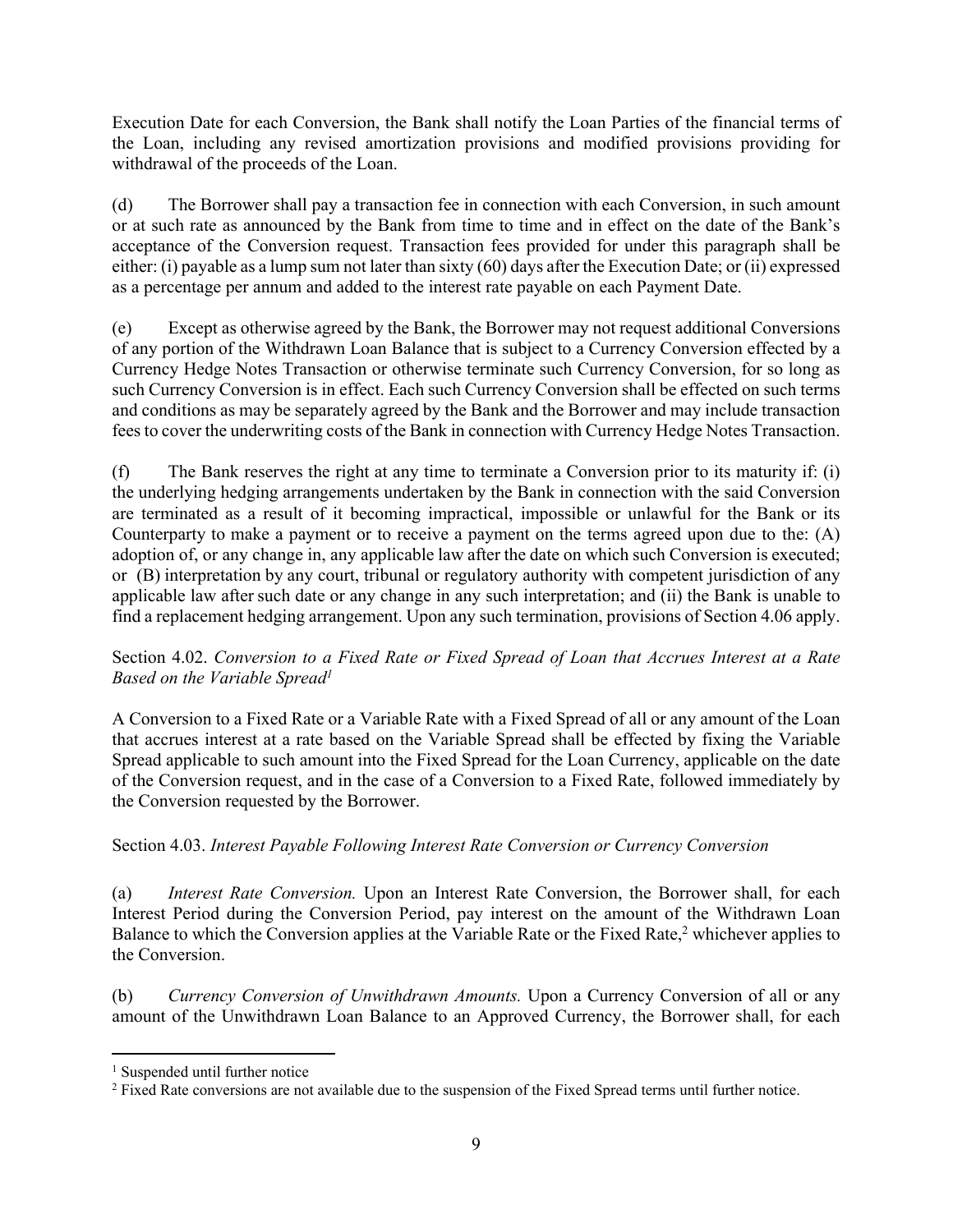Interest Period during the Conversion Period, pay interest and any applicable charges denominated in the Approved Currency on such amount as subsequently withdrawn and outstanding from time to time at the Variable Rate.

(c) *Currency Conversion of Withdrawn Amounts.* Upon a Currency Conversion of all or any amount of the Withdrawn Loan Balance to an Approved Currency, the Borrower shall, for each Interest Period during the Conversion Period, pay interest denominated in the Approved Currency in accordance with the Conversion Guidelines on such Withdrawn Loan Balance at a Variable Rate or Fixed Rate, whichever applies to the Conversion.

# <span id="page-14-0"></span>Section 4.04. *Principal Payable Following Currency Conversion*

(a) *Currency Conversion of Unwithdrawn Amounts.* In the event of a Currency Conversion of an amount of the Unwithdrawn Loan Balance to an Approved Currency, the principal amount of the Loan so converted shall be determined by the Bank by multiplying the amount to be so converted in its Currency of denomination immediately prior to the Conversion by the Screen Rate. The Borrower shall repay such principal amount as subsequently withdrawn in the Approved Currency in accordance with the provisions of the Loan Agreement.

(b) *Currency Conversion of Withdrawn Amounts.* In the event of a Currency Conversion of an amount of the Withdrawn Loan Balance to an Approved Currency, the principal amount of the Loan so converted shall be determined by the Bank by multiplying the amount to be so converted in its Currency of denomination immediately prior to the Conversion by either: (i) the exchange rate that reflects the amounts of principal in the Approved Currency payable by the Bank under the Currency Hedge Transaction relating to the Conversion; or (ii) if the Bank so determines in accordance with the Conversion Guidelines, the exchange rate component of the Screen Rate. The Borrower shall repay such principal amount denominated in the Approved Currency in accordance with the provisions of the Loan Agreement.

(c) *Termination of Conversion Period Prior to Final Loan Maturity.* If the Conversion Period of a Currency Conversion applicable to a portion of the Loan terminates prior to the final maturity of such portion, the principal amount of such portion of the Loan remaining outstanding in the Loan Currency to which such amount shall revert upon such termination shall be determined by the Bank either: (i) by multiplying such amount in the Approved Currency of the Conversion by the spot or forward exchange rate prevailing between the Approved Currency and said Loan Currency for settlement on the last day of the Conversion Period; or (ii) in such other manner as specified in the Conversion Guidelines. The Borrower shall repay such principal amount in the Loan Currency in accordance with the provisions of the Loan Agreement.

# <span id="page-14-1"></span>Section 4.05. *Interest Rate Cap; Interest Rate Collar*

(a) *Interest Rate Cap*. Upon the establishment of an Interest Rate Cap on the Variable Rate, the Borrower shall, for each Interest Period during the Conversion Period, pay interest on the amount of the Withdrawn Loan Balance to which the Conversion applies at the Variable Rate, unless with respect to the said Conversion Period: (i) for a Loan that accrues interest at a Variable Rate based on the Reference Rate and the Fixed Spread, the Variable Rate exceeds the Interest Rate Cap, in which case, for the relevant Interest Period, the Borrower shall pay interest on such amount at a rate equal to the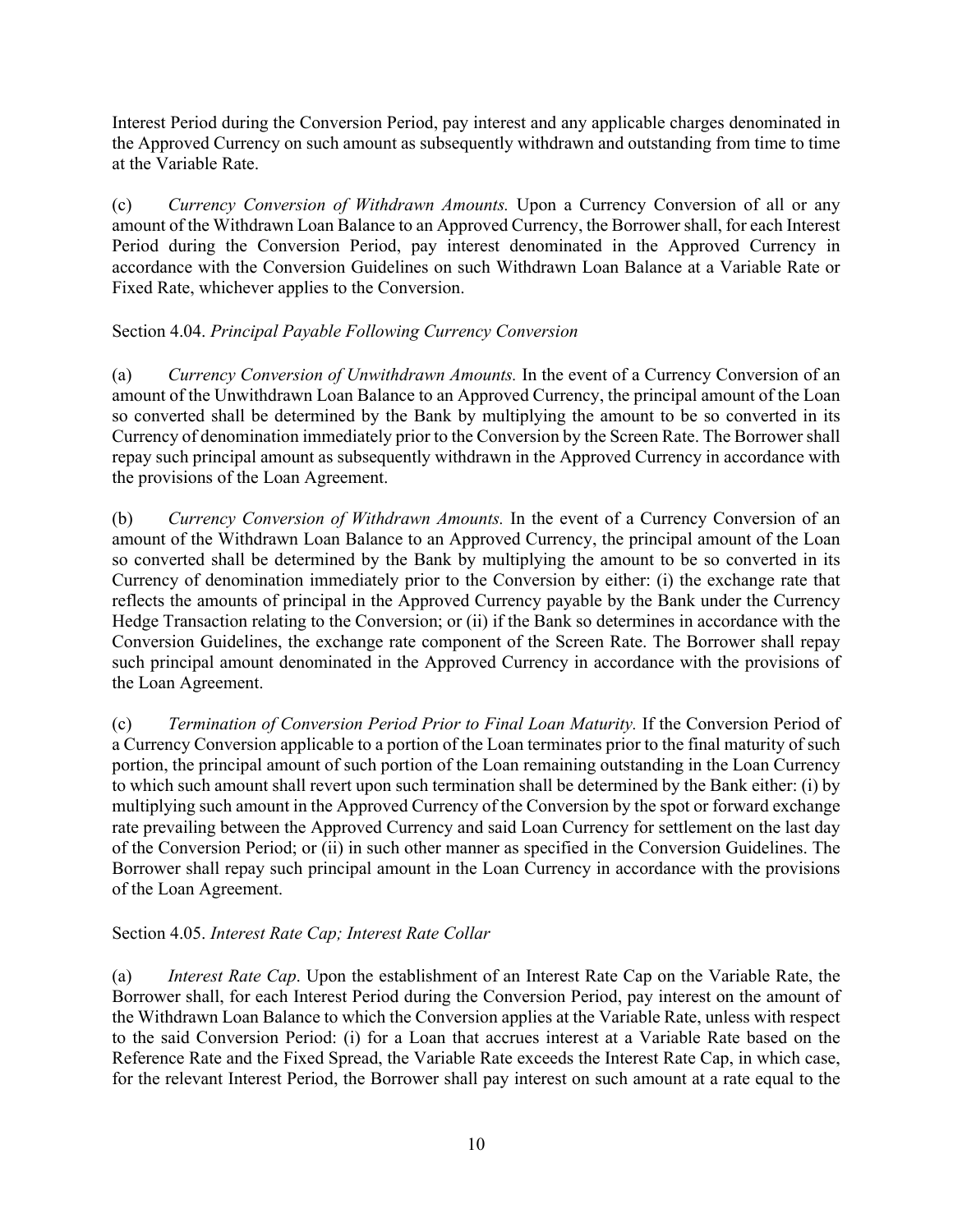Interest Rate Cap<sup>3</sup>; or (ii) for a Loan that accrues interest at a Variable Rate based on a Reference Rate and the Variable Spread, the Reference Rate exceeds the Interest Rate Cap, in which case, for the relevant Interest Period, the Borrower shall pay interest on such amount at a rate equal to the Interest Rate Cap plus the Variable Spread.

(b) *Interest Rate Collar*. Upon the establishment of an Interest Rate Collar on the Variable Rate, the Borrower shall, for each Interest Period during the Conversion Period, pay interest on the amount of the Withdrawn Loan Balance to which the Conversion applies at the Variable Rate, unless with respect to the said Conversion Period: (i) for a Loan that accrues interest at a Variable Rate based on a Reference Rate and the Fixed Spread, the Variable Rate<sup>4</sup>: (A) exceeds the upper limit of the Interest Rate Collar, in which case, for the relevant Interest Period, the Borrower shall pay interest on such amount at a rate equal to such upper limit; or (B) falls below the lower limit of the Interest Rate Collar, in which case, for the relevant Interest Period, the Borrower shall pay interest on such amount at a rate equal to such lower limit; or (ii) for a Loan that accrues interest at a Variable Rate based on a Reference Rate and the Variable Spread, the Reference Rate: (A) exceeds the upper limit of the Interest Rate Collar, in which case, for the relevant Interest Period, the Borrower shall pay interest on such amount at a rate equal to such upper limit plus the Variable Spread; or (B) falls below the lower limit of the Interest Rate Collar, in which case, for the relevant Interest Period, the Borrower shall pay interest on such amount at a rate equal to such lower limit plus the Variable Spread.

(c) *Interest Rate Cap or Collar Premium*. Upon the establishment of an Interest Rate Cap or an Interest Rate Collar, the Borrower shall pay to the Bank a premium on the amount of the Withdrawn Loan Balance to which the Conversion applies, calculated: (A) on the basis of the premium, if any, payable by the Bank for an interest rate cap or collar purchased by the Bank from a Counterparty for the purpose of establishing the Interest Rate Cap or Interest Rate Collar; or (B) otherwise as specified in the Conversion Guidelines. Such premium shall be payable by the Borrower (i) not later than sixty (60) days after the Execution Date; or (ii) promptly following the Execution Date for an Interest Rate Cap or Interest Rate Collar for which the Borrower has requested that the premium be paid out of the proceeds of the Loan, the Bank shall, on behalf of the Borrower, withdraw from the Loan Account and pay to itself the amounts required to pay any premium payable in accordance with this Section up to the amount allocated from time to time for that purpose in the Loan Agreement.

# <span id="page-15-0"></span>Section 4.06. *Early Termination*

(a) The Bank shall have the right to terminate any Conversion effected on such Loan during any period of time in which the Default Interest Rate accrues on the Loan as provided in Section 3.02 (e) above.

(b) Except as otherwise provided in the Conversion Guidelines, upon the early termination of any Conversion by either the Bank as provided in Section 4.01 (f) or Section 4.06 (a), or the Borrower: (i) the Borrower shall pay a transaction fee for the early termination, in such amount or at such rate as announced by the Bank from time to time and in effect at the time of receipt by the Bank of the Borrower's notice of early termination; and (ii) the Borrower or the Bank shall pay an Unwinding Amount, if any, for the early termination, in accordance with the Conversion Guidelines. Transaction

<sup>&</sup>lt;sup>3</sup> Not available due to suspension of Fixed Spread terms until further notice.

<sup>&</sup>lt;sup>4</sup> Not available due to suspension of Fixed Spread terms until further notice.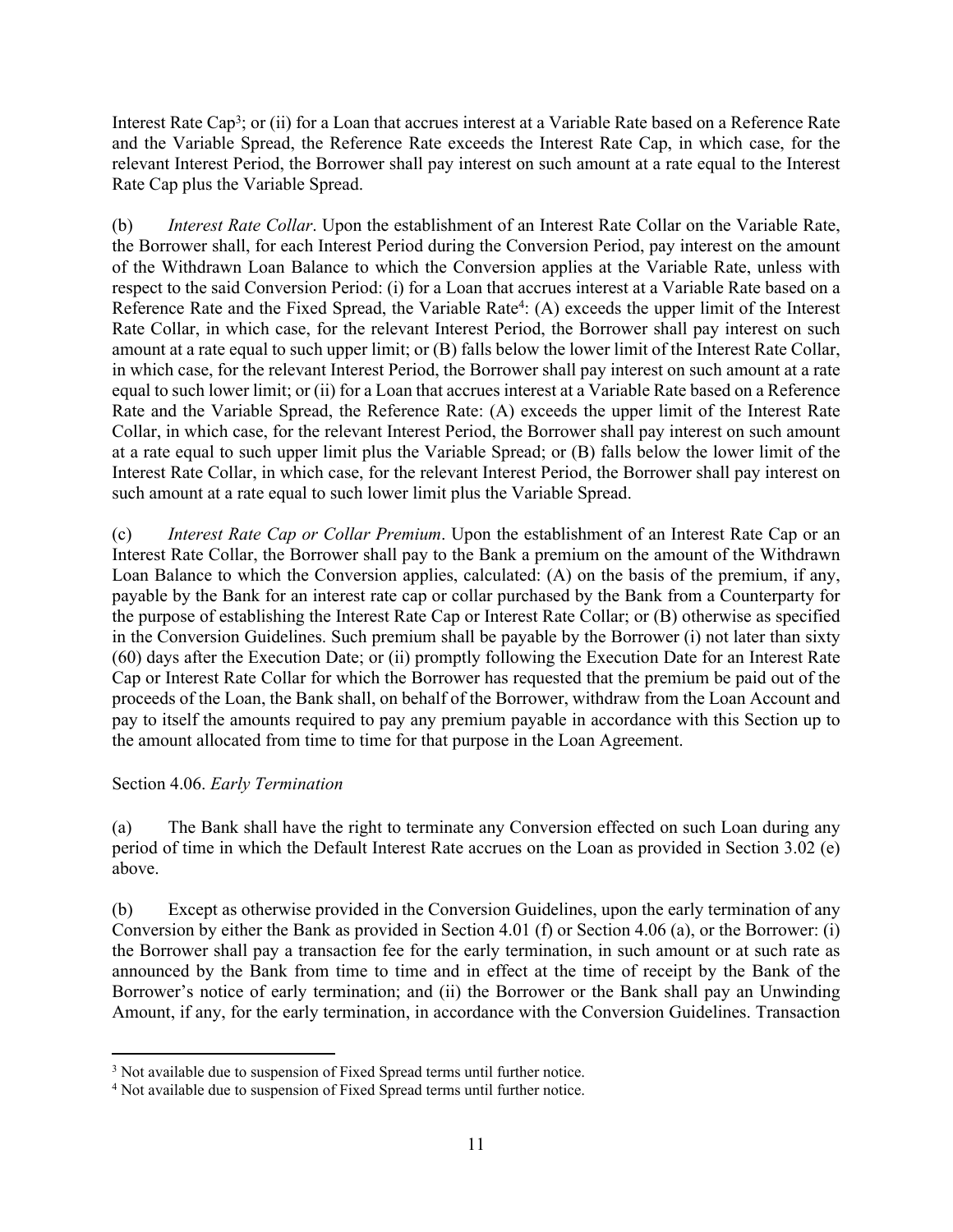fees provided for under this paragraph and any Unwinding Amount payable by the Borrower pursuant to this paragraph shall be paid not later than sixty (60) days after the effective date of the early termination.

# <span id="page-16-0"></span>**ARTICLE V Program Execution**

<span id="page-16-1"></span>Section 5.01. *Program Execution Generally* 

(a) The Borrower and the Program Implementing Entity shall carry out their Respective Parts of the Program: (i) with due diligence and efficiency; (ii) in conformity with appropriate administrative, technical, financial, economic, environmental and social standards and practices; and (iii) in accordance with the provisions of the Legal Agreements.

(b) The Borrower shall carry out the Program, or cause the Program to be carried out, in accordance with financial management, procurement, and environmental and social management systems acceptable to the Bank ("Program Fiduciary, Environmental and Social Systems"), which are designed to ensure that: (i) the Loan proceeds are used for their intended purposes, with due attention to the principles of economy, efficiency, effectiveness, transparency, and accountability; and (ii) the actual and potential adverse environmental and social impacts of the Program are identified, avoided, minimized, or mitigated, as the case may be, all through an informed decision-making process.

<span id="page-16-2"></span>Section 5.02. *Performance Under the Loan Agreement, Program Agreement, and Subsidiary Agreement* 

(a) The Guarantor shall not take or permit to be taken any action which would prevent or interfere with the execution of the Program or the performance of the obligations of the Borrower or the Program Implementing Entity under the Legal Agreement to which it is a party.

(b) The Borrower shall: (i) cause the Program Implementing Entity to perform all of the obligations of the Program Implementing Entity set forth in the Program Agreement or the Subsidiary Agreement in accordance with the provisions of the Program Agreement or Subsidiary Agreement; and (ii) not take or permit to be taken any action which would prevent or interfere with such performance.

<span id="page-16-3"></span>Section 5.03. *Provision of Funds and Other Resources*

The Borrower shall provide, or cause to be provided, promptly as needed, the funds, facilities, services and other resources: (a) required for the Program; and (b) necessary or appropriate to enable the Program Implementing Entity to perform its obligations under the Program Agreement or the Subsidiary Agreement.

# <span id="page-16-4"></span>Section 5.04. *Insurance*

The Borrower and the Program Implementing Entity shall make adequate provision for the insurance of any goods required for their Respective Parts of the Program, against hazards incident to the acquisition, transportation and delivery of the goods to the place of their use or installation. Any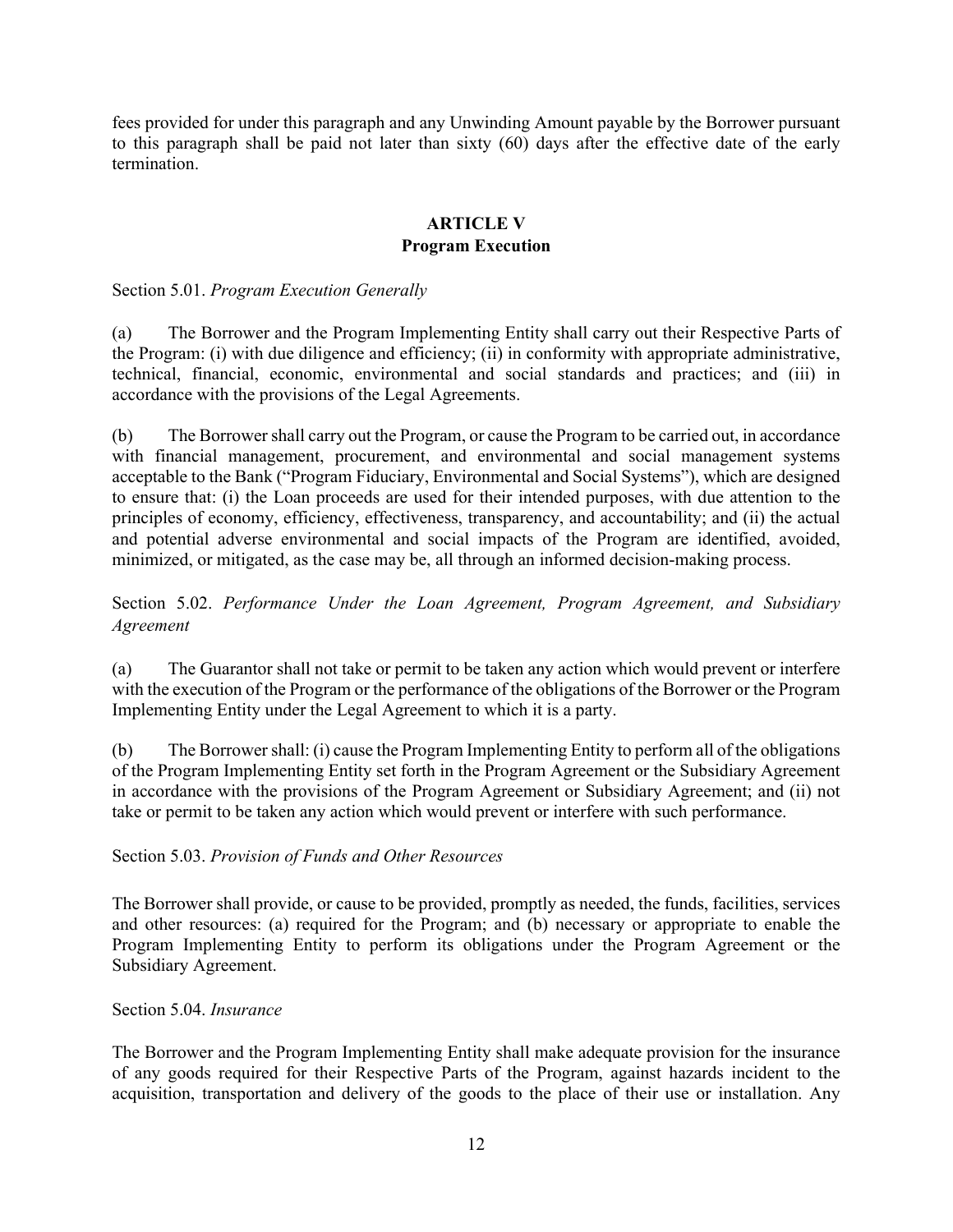indemnity for such insurance shall be payable in a freely usable Currency to replace or repair such goods.

# <span id="page-17-0"></span>Section 5.05. *Land Acquisition*

The Borrower and the Program Implementing Entity shall take, or cause to be taken, all action to acquire as and when needed all land and rights in respect of land as shall be required for carrying out their Respective Parts of the Program and shall promptly furnish to the Bank, upon its request, evidence satisfactory to the Bank that such land and rights in respect of land are available for purposes related to the Program.

# <span id="page-17-1"></span>Section 5.06. *Maintenance of Facilities*

The Borrower and the Program Implementing Entity shall ensure that all facilities relevant to their Respective Parts of the Program shall at all times be properly operated and maintained and that all necessary repairs and renewals of such facilities shall be made promptly as needed.

# <span id="page-17-2"></span>Section 5.07. *Plans; Documents; Records*

(a) The Borrower and the Program Implementing Entity shall furnish to the Bank all plans, schedules, specifications, reports and contract documents for their Respective Parts of the Program, and any material modifications of or additions to these documents, promptly upon their preparation and in such detail as the Bank shall reasonably request.

(b) The Borrower and the Program Implementing Entity shall maintain records adequate to record the progress of their Respective Parts of the Program (including its cost and the benefits to be derived from it), and shall furnish such records to the Bank upon its request.

(c) The Borrower and the Program Implementing Entity shall retain all records (contracts, orders, invoices, bills, receipts and other documents) evidencing expenditures under their Respective Parts of the Program until at least the later of: (i) one (1) year after the Bank has received the audited Financial Statements covering the period during which the last withdrawal from the Loan Account was made; and (ii) two (2) years after the Closing Date. The Borrower and the Program Implementing Entity shall enable the Bank's representatives to examine such records.

# <span id="page-17-3"></span>Section 5.08. *Program Monitoring and Evaluation*

(a) The Borrower and the Program Implementing Entity shall maintain, or cause to be maintained, policies and procedures adequate to enable it to monitor and evaluate on an ongoing basis, in accordance with indicators acceptable to the Bank, the progress of the Program and the achievement of its objectives.

(b) The Borrower shall prepare, or cause to be prepared, periodic reports ("Program Report"), in form and substance satisfactory to the Bank, integrating the results of such monitoring and evaluation activities and setting out measures recommended to ensure the continued efficient and effective execution of the Program and to achieve the Program's objectives. The Borrower shall furnish, or cause to be furnished, each Program Report to the Bank promptly upon its preparation, afford the Bank a reasonable opportunity to exchange views with the Borrower and the Program Implementing Entity on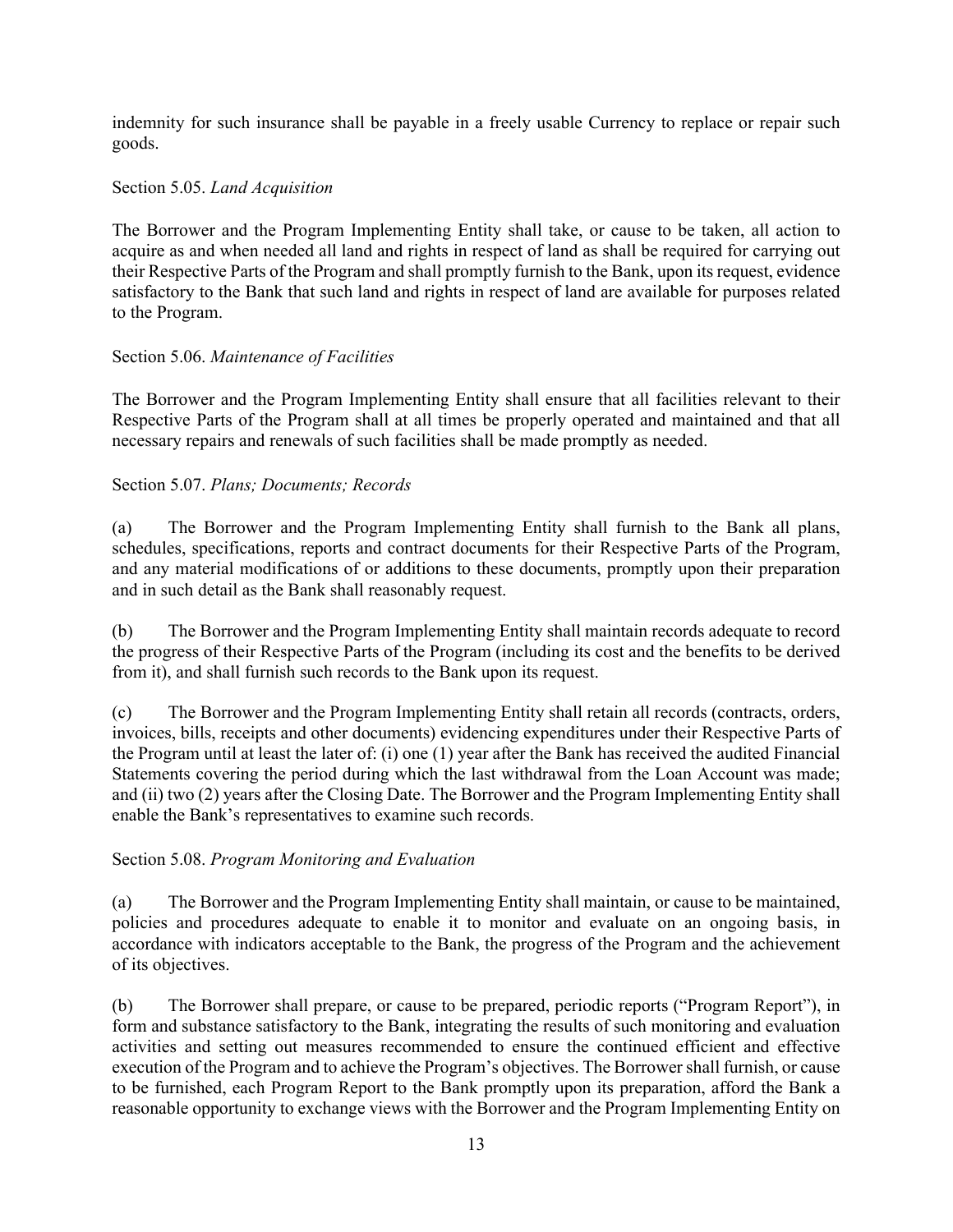such report, and thereafter implement such recommended measures, taking into account the Bank's views on the matter.

(c) Except as the Bank may reasonably determine otherwise, the Borrower shall prepare, or cause to be prepared, and furnish to the Bank not later than six (6) months after the Closing Date: (i) a report of such scope and in such detail as the Bank shall reasonably request, on the execution of the Program, the performance by the Loan Parties, the Program Implementing Entity and the Bank of their respective obligations under the Legal Agreements and the accomplishment of the purposes of the Loan; and (ii) a plan designed to ensure the sustainability of the Program's achievements.

# <span id="page-18-0"></span>Section 5.09. *Financial Management; Financial Statements; Audits*

(a) (i) The Borrower shall maintain or cause to be maintained a financial management system and prepare financial statements ("Financial Statements") in accordance with consistently applied accounting standards acceptable to the Bank, both in a manner adequate to reflect the operations, resources and expenditures related to the Program; and (ii) the Program Implementing Entity shall maintain or cause to be maintained a financial management system and prepare financial statements in accordance with consistently applied accounting standards acceptable to the Bank, in a manner adequate to reflect its operations, resources and expenditures, and/or those of the Program, as may be further specified in the Disbursement and Financial Information Letter.

(b) The Borrower and the Program Implementing Entity shall:

- (i) have the Financial Statements periodically audited by independent auditors acceptable to the Bank, in accordance with consistently applied auditing standards acceptable to the Bank;
- (ii) not later than the date specified in the Disbursement and Financial Information Letter, furnish or cause to be furnished to the Bank the Financial Statements as so audited, and such other information concerning the audited Financial Statements and such auditors, as the Bank may from time to time reasonably request; and
- (iii)make the audited Financial Statements, or cause the audited Financial Statements to be made, publicly available in a timely fashion and in a manner acceptable to the Bank.

# <span id="page-18-1"></span>Section 5.10. *Cooperation and Consultation*

The Bank and the Loan Parties shall cooperate fully to assure that the purposes of the Loan and the objectives of the Program will be accomplished. To that end, the Bank and the Loan Parties shall:

(a) from time to time, at the request of any one of them, exchange views on the Program, the Loan, and the performance of their respective obligations under the Legal Agreements, and furnish to the other party all such information related to such matters as it shall reasonably request; and

(b) promptly inform each other of any condition which interferes with, or threatens to interfere with, such matters.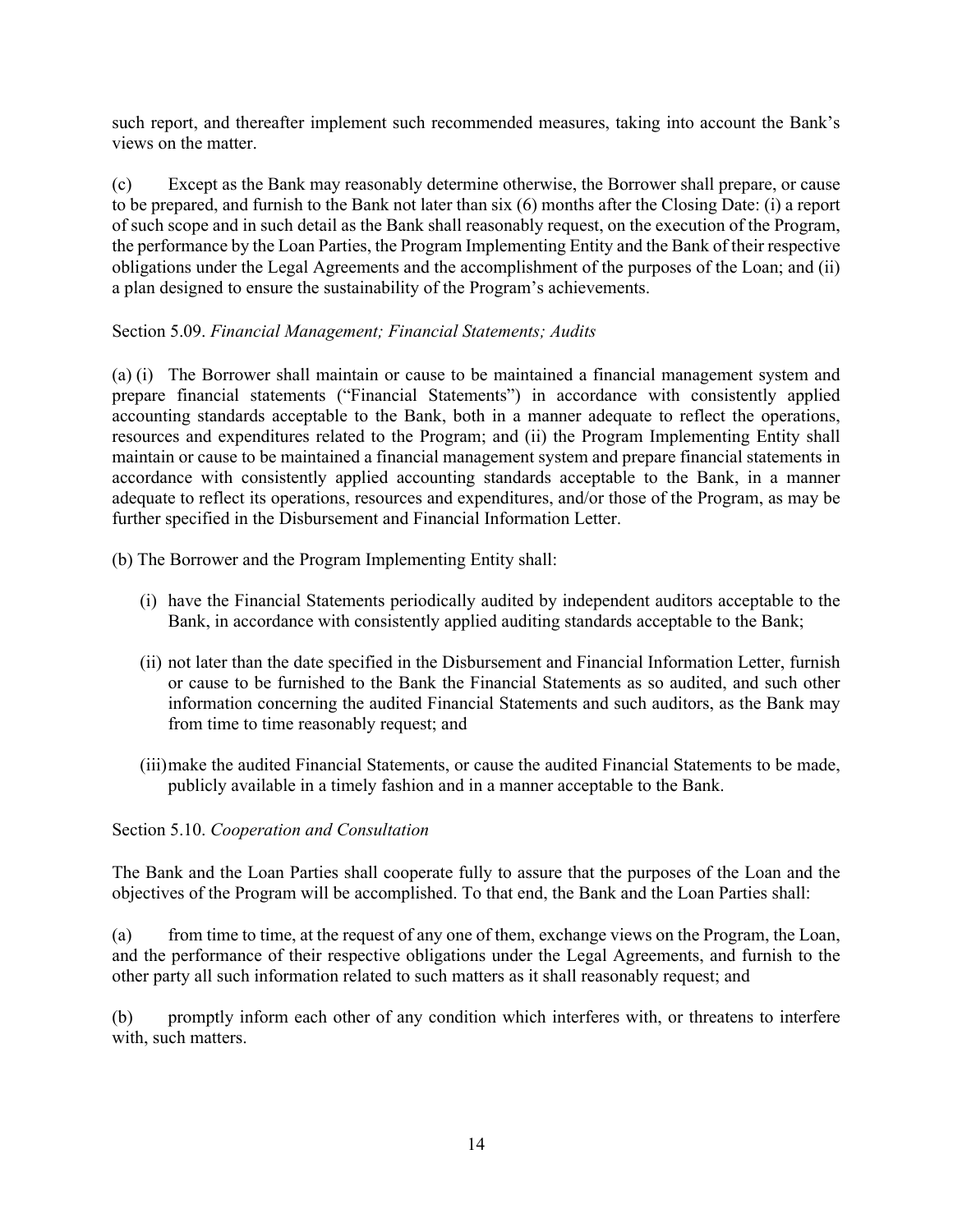<span id="page-19-0"></span>Section 5.11. *Visits*

(a) The Member Country shall afford all reasonable opportunity for representatives of the Bank to visit any part of its territory for purposes related to the Loan or the Program.

(b) The Borrower and the Program Implementing Entity shall enable the Bank's representatives to: (i) visit any facilities and construction sites included in their Respective Parts of the Program; and (ii) to examine the goods financed out of the proceeds of the Loan for their Respective Parts of the Program, and any plants, installations, sites, works, buildings, property, equipment, records and documents relevant to the performance of their obligations under the Legal Agreements.

# <span id="page-19-1"></span>Section 5.12. *Disputed Area*

In the event that the Program is in an area which is or becomes disputed, neither the Bank's financing of the Program, nor any designation of or reference to such area in the Legal Agreements, is intended to constitute a judgment on the part of the Bank as to the legal or other status of such area or to prejudice the determination of any claims with respect to such area.

<span id="page-19-2"></span>Section 5.13. *Anti-Corruption*

The Borrower and the Program Implementing Entity shall ensure that the Program is carried out in accordance with the provisions of the Anti-Corruption Guidelines.

# <span id="page-19-3"></span>**ARTICLE VI Financial and Economic Data; Negative Pledge; Financial Condition**

# <span id="page-19-4"></span>Section 6.01. *Financial and Economic Data*

(a) The Member Country shall furnish to the Bank all such information as the Bank shall reasonably request with respect to financial and economic conditions in its territory, including its balance of payments and its external debt as well as that of its political or administrative subdivisions and of any entity owned or controlled by, or operating for the account or benefit of, the Member Country or any such subdivision, and of any institution performing the functions of a central bank or exchange stabilization fund, or similar functions, for the Member Country.

(b) The Member Country shall report "long-term external debt" (as defined in the World Bank's Debtor Reporting System Manual, dated January 2000, as may be revised from time to time ("DRSM")), in accordance with the DRSM, and in particular, to notify the Bank of new "loan commitments" (as defined in the DRSM) not later than thirty (30) days after the end of the quarter during which the debt is incurred, and to notify the Bank of "transactions under loans" (as defined in the DRSM) annually, not later than March 31 of the year following the year covered by the report.

(c) The Member Country represents, as at the date of the Loan Agreement, that no defaults exist in respect of any "external public debt" (as defined in the DRSM) except those listed in a notification from the Member Country to the Bank.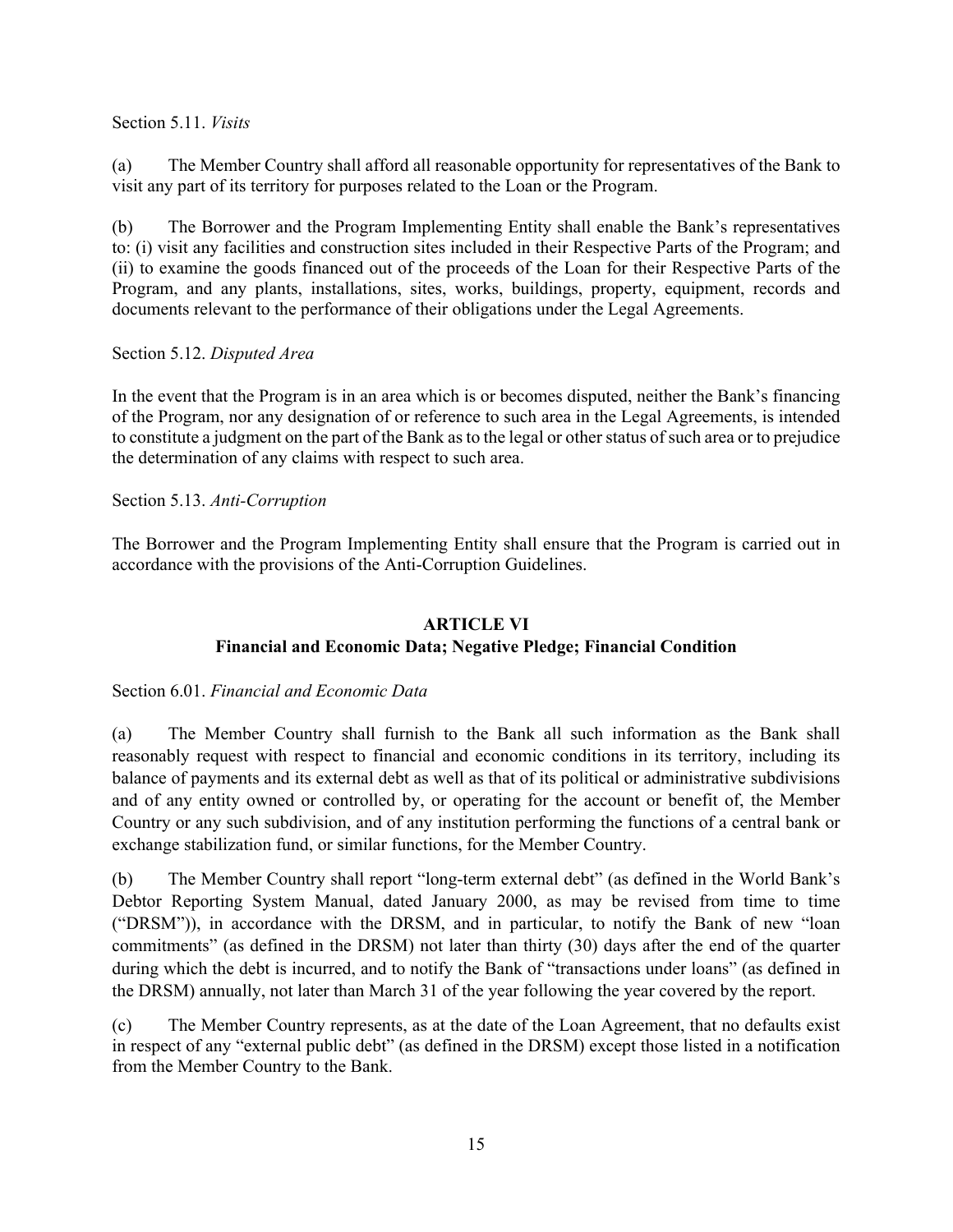#### <span id="page-20-0"></span>Section 6.02. *Negative Pledge*

(a) It is the policy of the Bank, in making loans to, or with the guarantee of, its member countries not to seek, in normal circumstances, special security from the member country concerned but to ensure that no other Covered Debt shall have priority over its loans in the allocation, realization or distribution of foreign exchange held under the control or for the benefit of such member country. To that end, if any Lien is created on any Public Assets as security for any Covered Debt, which will or might result in a priority for the benefit of the creditor of such Covered Debt in the allocation, realization or distribution of foreign exchange, such Lien shall, unless the Bank shall otherwise agree, *ipso facto* and at no cost to the Bank, equally and ratably secure all Loan Payments, and the Member Country, in creating or permitting the creation of such Lien, shall make express provision to that effect; provided, however, that if for any constitutional or other legal reason such provision cannot be made with respect to any Lien created on assets of any of its political or administrative subdivisions, the Member Country shall promptly and at no cost to the Bank secure all Loan Payments by an equivalent Lien on other Public Assets satisfactory to the Bank.

(b) The Borrower which is not the Member Country undertakes that, except as the Bank shall otherwise agree:

- (i) if it creates any Lien on any of its assets as security for any debt, such Lien will equally and ratably secure the payment of all Loan Payments and in the creation of any such Lien express provision will be made to that effect, at no cost to the Bank; and
- (ii) if any statutory Lien is created on any of its assets as security for any debt, it shall grant at no cost to the Bank, an equivalent Lien satisfactory to the Bank to secure the payment of all Loan Payments.

(c) The provisions of paragraphs (a) and (b) of this Section shall not apply to: (i) any Lien created on property, at the time of purchase of such property, solely as security for the payment of the purchase price of such property or as security for the payment of debt incurred for the purpose of financing the purchase of such property; or (ii) any Lien arising in the ordinary course of banking transactions and securing a debt maturing not more than one year after the date on which it is originally incurred.

(d) The Member Country represents, as at the date of the Loan Agreement, that no Liens exist on any Public Assets, as security for any Covered Debt, except those listed in a notification from the Member Country to the Bank and those excluded pursuant to paragraph (c) of this Section 6.02.

# <span id="page-20-1"></span>Section 6.03. *Financial Condition*

If the Bank has determined that the financial condition of the Borrower, which is not the Member Country, or the Program Implementing Entity, is a material factor in the Bank's decision to lend, the Bank shall have the right, as a condition to lend, to require that such Borrower or Program Implementing Entity provides the Bank with representations and warranties related to its financial and operating conditions, satisfactory to the Bank.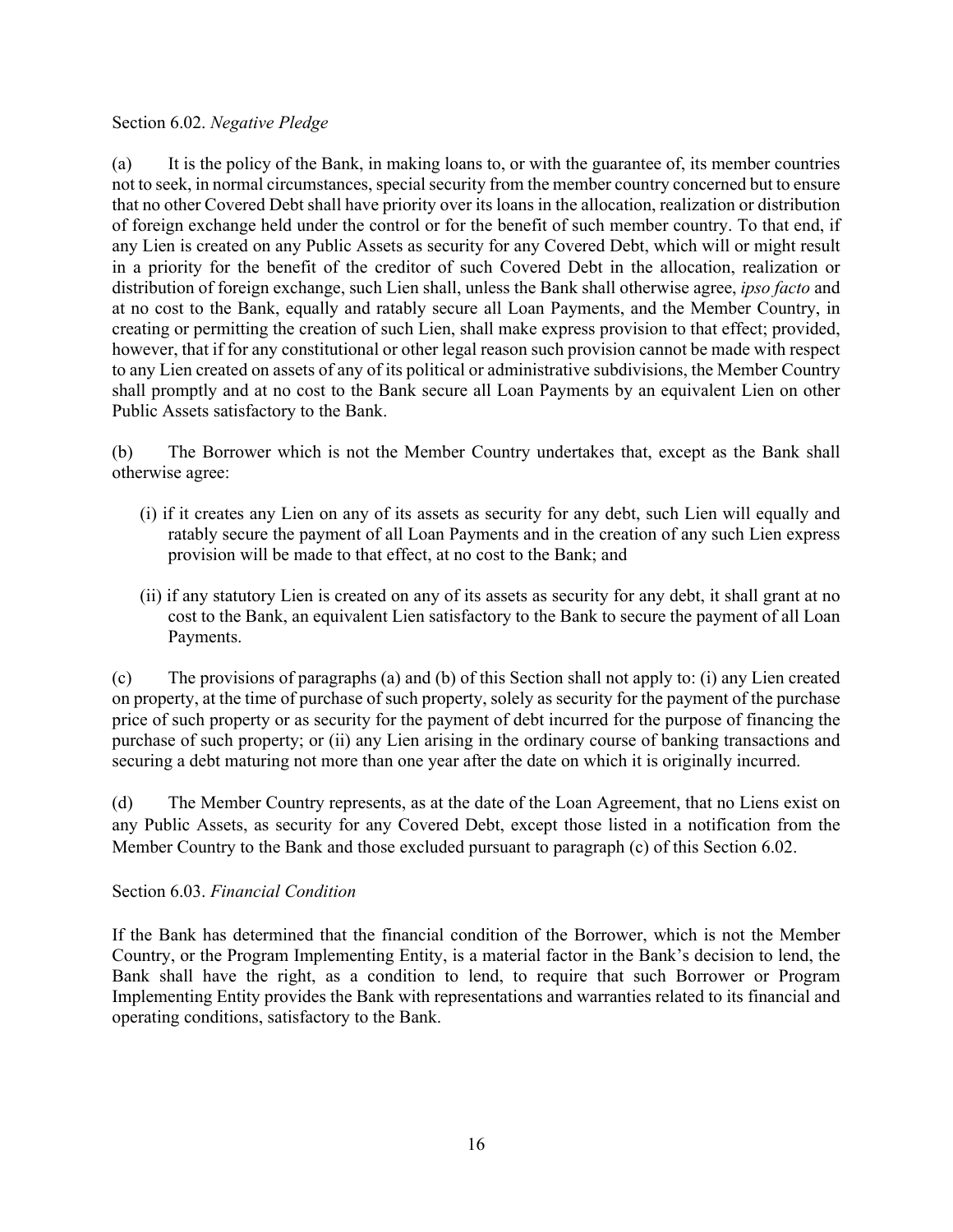# <span id="page-21-0"></span>**ARTICLE VII Cancellation; Suspension; Refund; Acceleration**

<span id="page-21-1"></span>Section 7.01. *Cancellation by the Borrower*

<span id="page-21-2"></span>The Borrower may, by notice to the Bank, cancel any amount of the Unwithdrawn Loan Balance.

Section 7.02. *Suspension by the Bank*

If any of the events specified in paragraphs (a) through (m) of this Section occurs and is continuing, the Bank may, by notice to the Loan Parties, suspend in whole or in part the right of the Borrower to make withdrawals from the Loan Account. Such suspension shall continue until the event (or events) which gave rise to the suspension has (or have) ceased to exist, unless the Bank has notified the Loan Parties that such right to make withdrawals has been restored.

- (a) *Payment Failure.* 
	- (i) The Borrower has failed to make payment (notwithstanding the fact that such payment may have been made by the Guarantor or a third party) of principal or interest or any other amount due to the Bank or the Association: (A) under the Loan Agreement; or (B) under any other agreement between the Bank and the Borrower; or (C) under any agreement between the Borrower and the Association; or (D) in consequence of any guarantee extended or other financial obligation of any kind assumed by the Bank or the Association to any third party with the agreement of the Borrower.
	- (ii) The Guarantor has failed to make payment of principal or interest or any other amount due to the Bank or the Association: (A) under the Guarantee Agreement; or (B) under any other agreement between the Guarantor and the Bank; or (C) under any agreement between the Guarantor and the Association; or (D) in consequence of any guarantee extended or other financial obligation of any kind assumed by the Bank or the Association to any third party with the agreement of the Guarantor.
- (b) *Performance Failure.* 
	- (i) A Loan Party has failed to perform any other obligation under the Legal Agreement to which it is a party or under any Derivatives Agreement.
	- (ii) The Program Implementing Entity has failed to perform any obligation under the Program Agreement or the Subsidiary Agreement.

(c) *Fraud and Corruption*. At any time, the Bank determines that any representative of the Guarantor or the Borrower or the Program Implementing Entity (or any other recipient of any of the proceeds of the Loan) has engaged in corrupt, fraudulent, coercive or collusive practices in connection with the use of the proceeds of the Loan, without the Guarantor or the Borrower or the Program Implementing Entity (or any other such recipient) having taken timely and appropriate action satisfactory to the Bank to address such practices when they occur.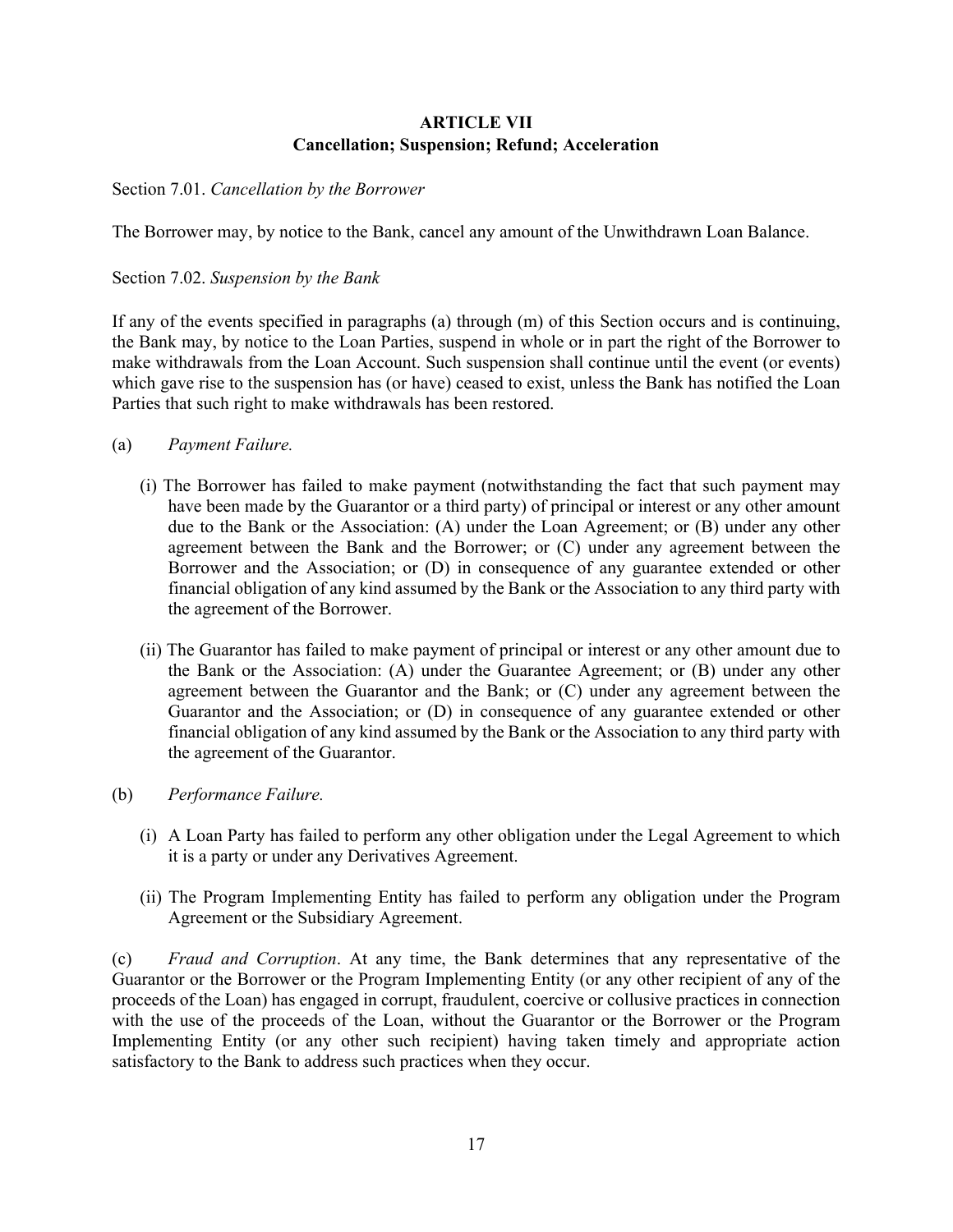(d) *Cross Suspension.* The Bank or the Association has suspended in whole or in part the right of a Loan Party to make withdrawals under any agreement with the Bank or with the Association because of a failure by a Loan Party to perform any of its obligations under such agreement or any other agreement with the Bank.

# (e) *Extraordinary Situation.*

- (i) As a result of events which have occurred after the date of the Loan Agreement, an extraordinary situation has arisen which makes it improbable that the Program can be carried out or that a Loan Party or the Program Implementing Entity will be able to perform its obligations under the Legal Agreement to which it is a party.
- (ii) An extraordinary situation has arisen under which any further withdrawals under the Loan would be inconsistent with the provisions of Article III, Section 3 of the Bank's Articles of Agreement.

(f) *Event Prior to Effectiveness*. The Bank has determined after the Effective Date that prior to such date but after the date of the Loan Agreement, an event has occurred which would have entitled the Bank to suspend the Borrower's right to make withdrawals from the Loan Account if the Loan Agreement had been effective on the date such event occurred.

(g) *Misrepresentation.* A representation made by a Loan Party in or pursuant to the Legal Agreements, or in or pursuant to any Derivatives Agreement, or any representation or statement furnished by a Loan Party, and intended to be relied upon by the Bank in making the Loan or executing a transaction under a Derivatives Agreement, was incorrect in any material respect.

(h) *Co-financing.* Any of the following events occurs with respect to any financing specified in the Loan Agreement to be provided for the Program ("Co-financing") by a financier (other than the Bank or the Association) ("Co-financier"):

- (i) If the Loan Agreement specifies a date by which the agreement with the Co-financier providing for the Co-financing ("Co-financing Agreement") is to become effective, the Cofinancing Agreement has failed to become effective by that date, or such later date as the Bank has established by notice to the Loan Parties ("Co-financing Deadline"); provided, however, that the provisions of this sub-paragraph shall not apply if the Loan Parties establish to the satisfaction of the Bank that adequate funds for the Program are available from other sources on terms and conditions consistent with the obligations of the Loan Parties under the Legal Agreements.
- (ii) Subject to sub-paragraph (iii) of this paragraph: (A) the right to withdraw the proceeds of the Co-financing has been suspended, canceled or terminated in whole or in part, pursuant to the terms of the Co-financing Agreement; or (B) the Co-financing has become due and payable prior to its agreed maturity.
- (iii) Sub-paragraph (ii) of this paragraph shall not apply if the Loan Parties establish to the satisfaction of the Bank that: (A) such suspension, cancellation, termination or prematuring was not caused by the failure of the recipient of the Co-financing to perform any of its obligations under the Co-financing Agreement; and (B) adequate funds for the Program are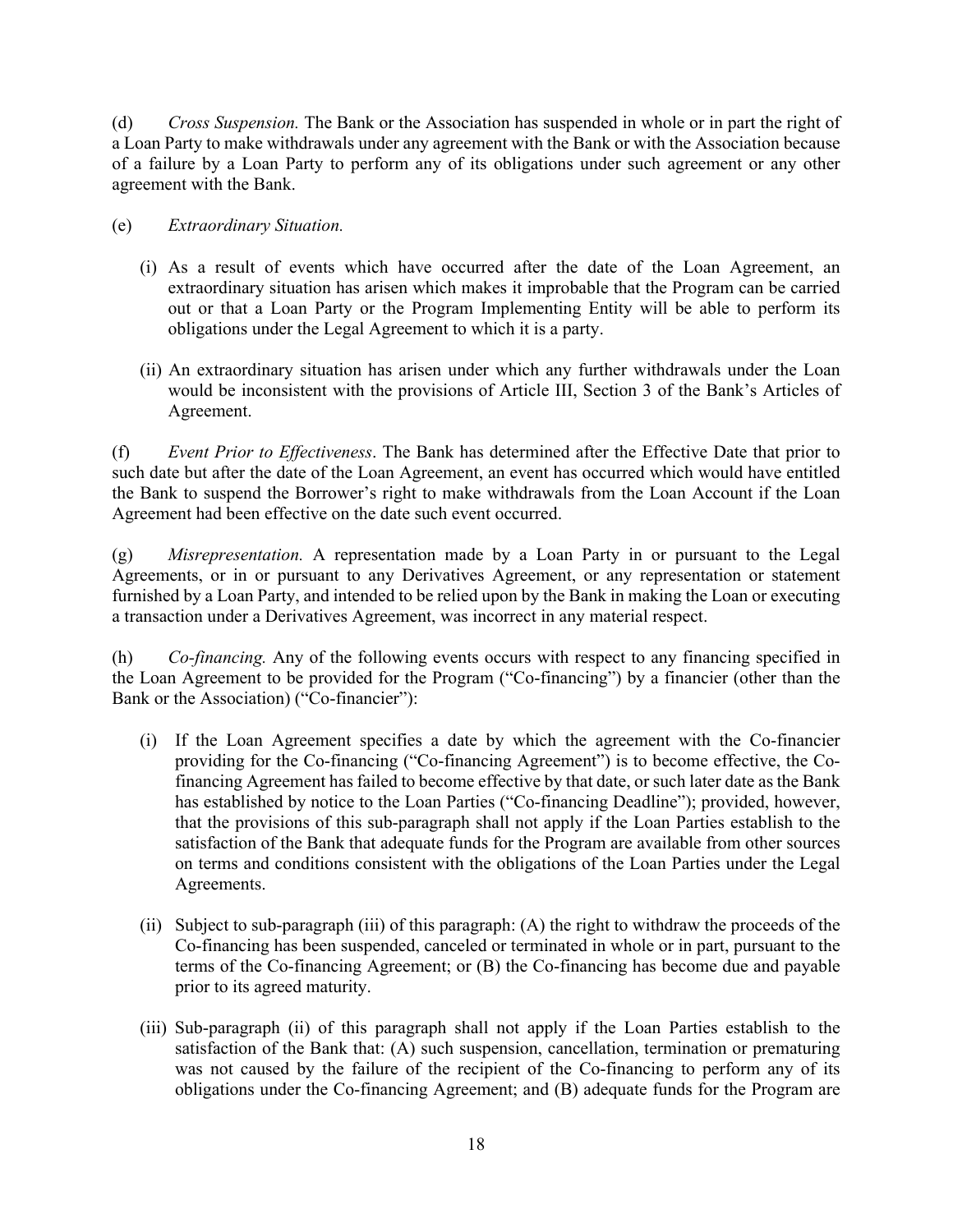available from other sources on terms and conditions consistent with the obligations of the Loan Parties under the Legal Agreements.

(i) *Assignment of Obligations; Disposition of Assets.* The Borrower or the Program Implementing Entity (or any other entity responsible for implementing any part of the Program) has, without the consent of the Bank:

- (i) assigned or transferred, in whole or in part, any of its obligations arising under or entered into pursuant to the Legal Agreements; or
- (ii) sold, leased, transferred, assigned, or otherwise disposed of any property or assets financed wholly or in part out of the proceeds of the Loan; provided, however, that the provisions of this paragraph shall not apply with respect to transactions in the ordinary course of business which, in the opinion of the Bank: (A) do not materially and adversely affect the ability of the Borrower or of the Program Implementing Entity (or such other entity) to perform any of its obligations arising under or entered into pursuant to the Legal Agreements or to achieve the objectives of the Program; and (B) do not materially and adversely affect the financial condition or operation of the Borrower (other than the Member Country) or the Program Implementing Entity (or such other entity).

(j) *Membership.* The Member Country: (i) has been suspended from membership in or ceased to be a member of the Bank; or (ii) has ceased to be a member of the International Monetary Fund.

- (k) *Condition of Borrower or Program Implementing Entity.* 
	- (i) Any material adverse change in the condition of the Borrower (other than the Member Country), as represented by it, has occurred prior to the Effective Date.
	- (ii) The Borrower (other than the Member Country) has become unable to pay its debts as they mature or any action or proceeding has been taken by the Borrower or by others whereby any of the assets of the Borrower shall or may be distributed among its creditors.
	- (iii) Any action has been taken for the dissolution, disestablishment or suspension of operations of the Borrower (other than the Member Country) or of the Program Implementing Entity (or any other entity responsible for implementing any part of the Program).
	- (iv) The Borrower (other than the Member Country) or the Program Implementing Entity (or any other entity responsible for implementing any part of the Program) has ceased to exist in the same legal form as that prevailing as of the date of the Legal Agreements.
	- (v) In the opinion of the Bank, the legal character, ownership or control of the Borrower (other than the Member Country) or of the Program Implementing Entity (or of any other entity responsible for implementing any part of the Program) has changed from that prevailing as of the date of the Legal Agreements so as to materially and adversely affect the ability of the Borrower or of the Program Implementing Entity (or such other entity) to perform any of its obligations arising under or entered into pursuant to the Legal Agreements, or to achieve the objectives of the Program.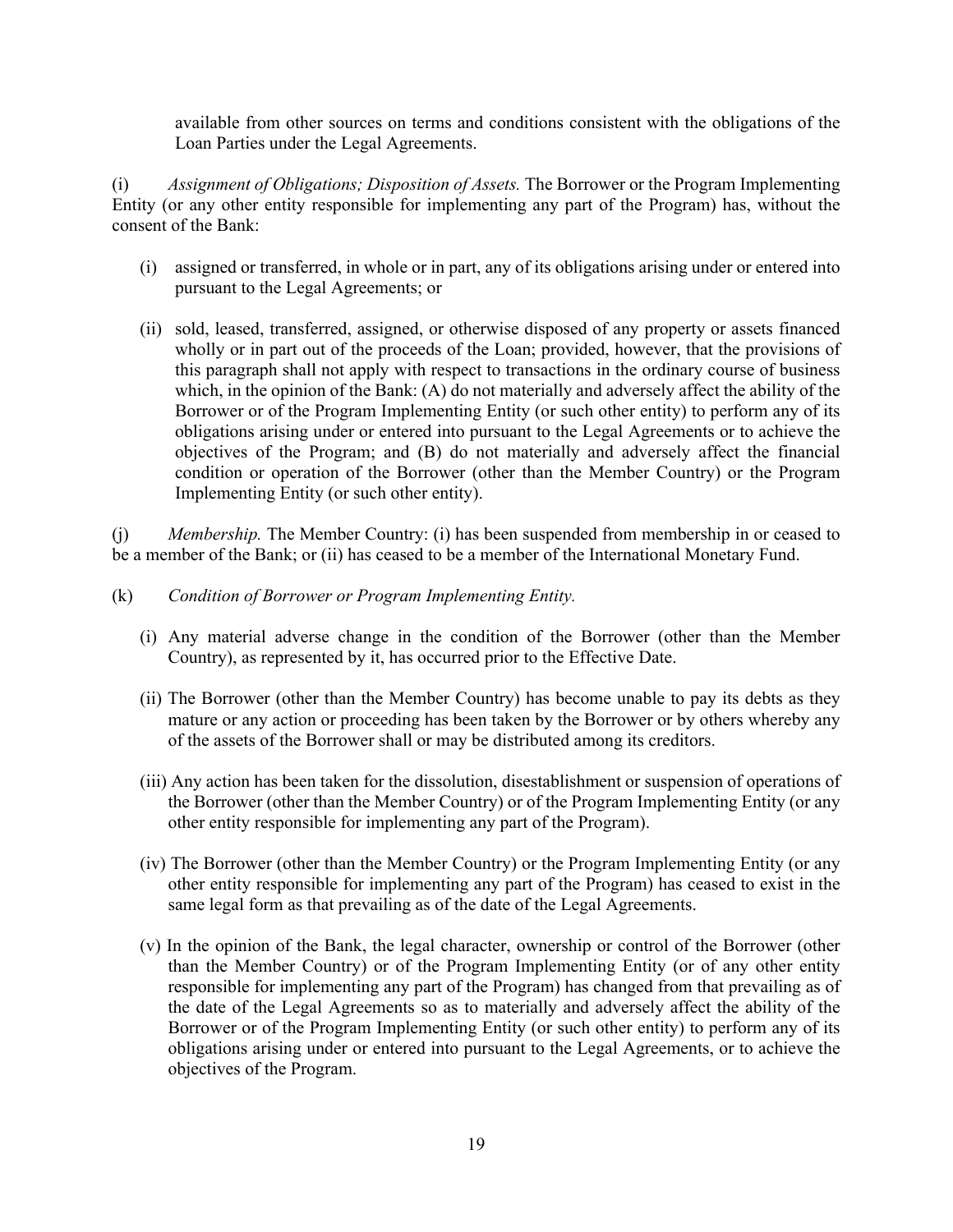(l) *Ineligibility*. The Bank or the Association has declared the Borrower (other than the Member Country) or the Program Implementing Entity ineligible to receive proceeds of any financing made by the Bank or the Association or otherwise to participate in the preparation or implementation of any project financed in whole or in part by the Bank or the Association, as a result of: (i) a determination by the Bank or the Association that the Borrower or the Program Implementing Entity has engaged in fraudulent, corrupt, coercive or collusive practices in connection with the use of the proceeds of any financing made by the Bank or the Association; and/or (ii) a declaration by another financier that the Borrower or the Program Implementing Entity is ineligible to receive proceeds of any financing made by such financier or otherwise to participate in the preparation or implementation of any project financed in whole or in part by such financier as a result of a determination by such financier that the Borrower or the Program Implementing Entity has engaged in fraudulent, corrupt, coercive or collusive practices in connection with the use of the proceeds of any financing made by such financier.

(m) *Additional Event.* Any other event specified in the Loan Agreement for the purposes of this Section has occurred ("Additional Event of Suspension").

# <span id="page-24-0"></span>Section 7.03. *Cancellation by the Bank*

If any of the events specified in paragraphs (a) through (e) of this Section occurs with respect to an amount of the Unwithdrawn Loan Balance, the Bank may, by notice to the Loan Parties, terminate the right of the Borrower to make withdrawals with respect to such amount. Upon the giving of such notice, such amount shall be cancelled.

(a) *Suspension.* The right of the Borrower to make withdrawals from the Loan Account has been suspended with respect to any amount of the Unwithdrawn Loan Balance for a continuous period of thirty (30) days.

(b) *Amounts not Required.* At any time, the Bank determines, after consultation with the Borrower, that an amount of the Unwithdrawn Loan Balance will not be required to finance the Program.

(c) *Fraud and Corruption.* At any time, the Bank determines, with respect to any amount of the proceeds of the Loan, that corrupt, fraudulent, collusive or coercive practices were engaged in by representatives of the Guarantor or the Borrower or the Program Implementing Entity (or other recipient of the proceeds of the Loan) without the Guarantor, the Borrower or the Program Implementing Entity (or other recipient of the proceeds of the Loan) having taken timely and appropriate action satisfactory to the Bank to address such practices when they occur.

(d) *Closing Date.* After the Closing Date, there remains an Unwithdrawn Loan Balance.

(e) *Cancellation of Guarantee.* The Bank receives notice from the Guarantor pursuant to Section 7.05 with respect to an amount of the Loan.

# <span id="page-24-1"></span>Section 7.04. *Loan Refund*

(a) If the Bank determines that an amount of the Withdrawn Loan Balance has been used in a manner inconsistent with the provisions of the Legal Agreements, the Borrower shall, upon notice by the Bank to the Borrower, promptly refund such amount to the Bank. Such inconsistent use shall include, without limitation: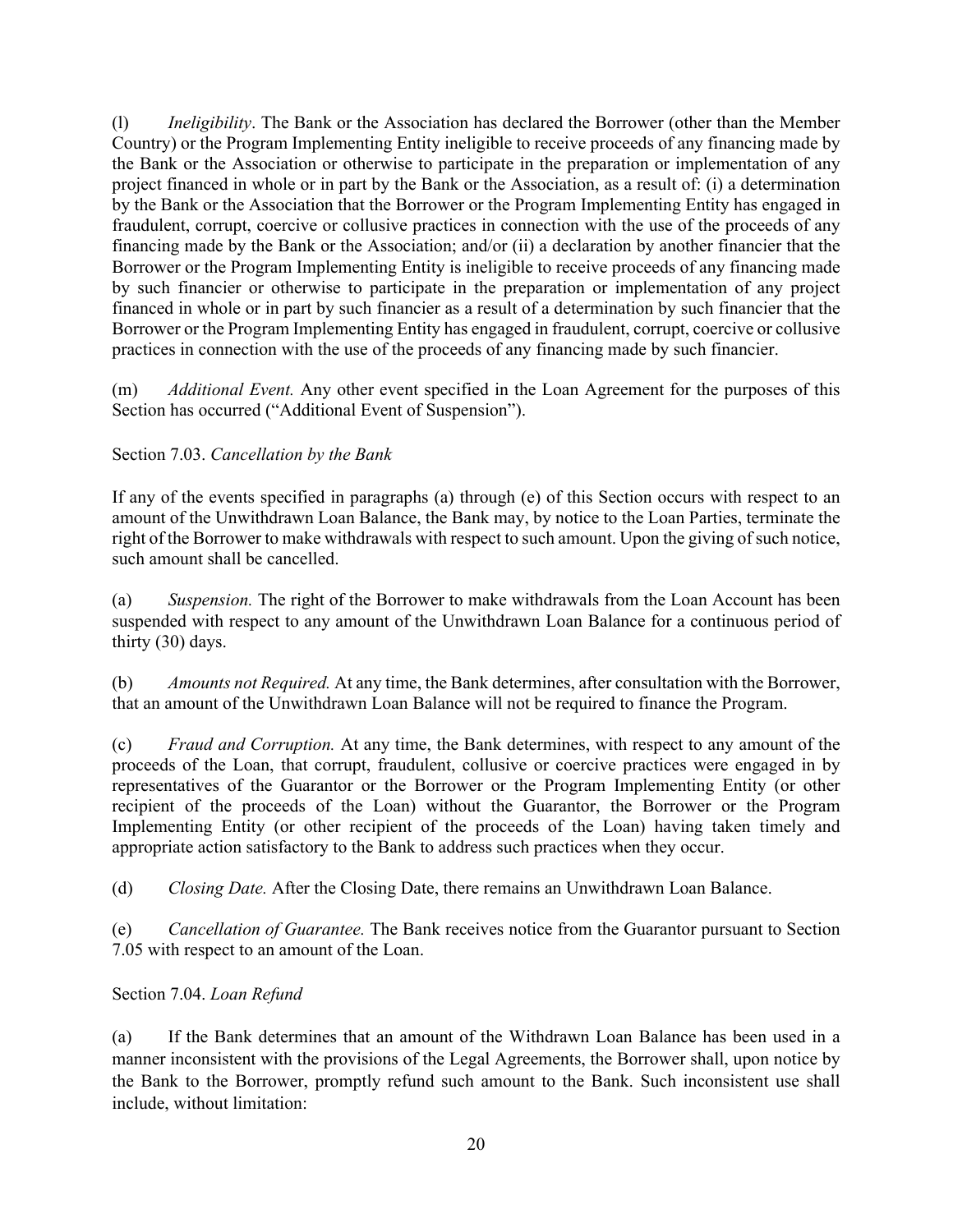- (i) use of such amount to make a payment for an expenditure that is not a Program Expenditure; or
- (ii) (A) engaging in corrupt, fraudulent, collusive or coercive practices in connection with the use of such amount; or (B) use of such amount to finance a contract during the procurement or execution of which such practices were engaged in by representatives of the Guarantor or the Borrower or the Project Implementing Entity (or the Member Country, if the Borrower is not the Member Country, or other recipient of such amount of the Loan), in either case without the Borrower (or Member Country, or other such recipient) having taken timely and appropriate action satisfactory to the Bank to address such practices when they occur.

(b) If at any time after the Closing Date the Borrower has failed to provide the Bank evidence satisfactory to the Bank that the Withdrawn Loan Balance does not exceed the total amount of Program Expenditures, the Borrower shall, upon notice from the Bank, promptly refund to the Bank such excess amount of Withdrawn Balance.

(c) Except as the Bank may otherwise determine, the Bank shall cancel all amounts refunded pursuant to this Section.

(d) If any notice of refund is given pursuant to Section 7.04 (a) and (b) during the Conversion Period for any Conversion applicable to a Loan: (i) the Borrower shall pay a transaction fee in respect of any early termination of such Conversion, in such amount or at such rate as announced by the Bank from time to time and in effect on the date of such notice; and (ii) the Borrower shall pay any Unwinding Amount owed by it in respect of any early termination of the Conversion, or the Bank shall pay any Unwinding Amount owed by it in respect of any such early termination (after setting off any amounts owed by the Borrower under the Loan Agreement), in accordance with the Conversion Guidelines. Transaction fees and any Unwinding Amount payable by the Borrower shall be paid not later than sixty (60) days after the date of the refund.

# <span id="page-25-0"></span>Section 7.05. *Cancellation of Guarantee*

If the Borrower has failed to pay any required Loan Payment (otherwise than as a result of any act or omission to act of the Guarantor) and such payment is made by the Guarantor, the Guarantor may, after consultation with the Bank, by notice to the Bank and the Borrower, terminate its obligations under the Guarantee Agreement with respect to any amount of the Unwithdrawn Loan Balance as at the date of receipt of such notice by the Bank. Upon receipt of such notice by the Bank, such obligations in respect of such amount shall terminate.

#### <span id="page-25-1"></span>Section 7.06. *Events of Acceleration*

If any of the events specified in paragraphs (a) through (f) of this Section occurs and continues for the period specified (if any), then at any subsequent time during the continuance of the event, the Bank may, by notice to the Loan Parties, declare all or part of the Withdrawn Loan Balance as at the date of such notice to be due and payable immediately together with any other Loan Payments due under the Loan Agreement. Upon any such declaration, such Withdrawn Loan Balance and Loan Payments shall become immediately due and payable.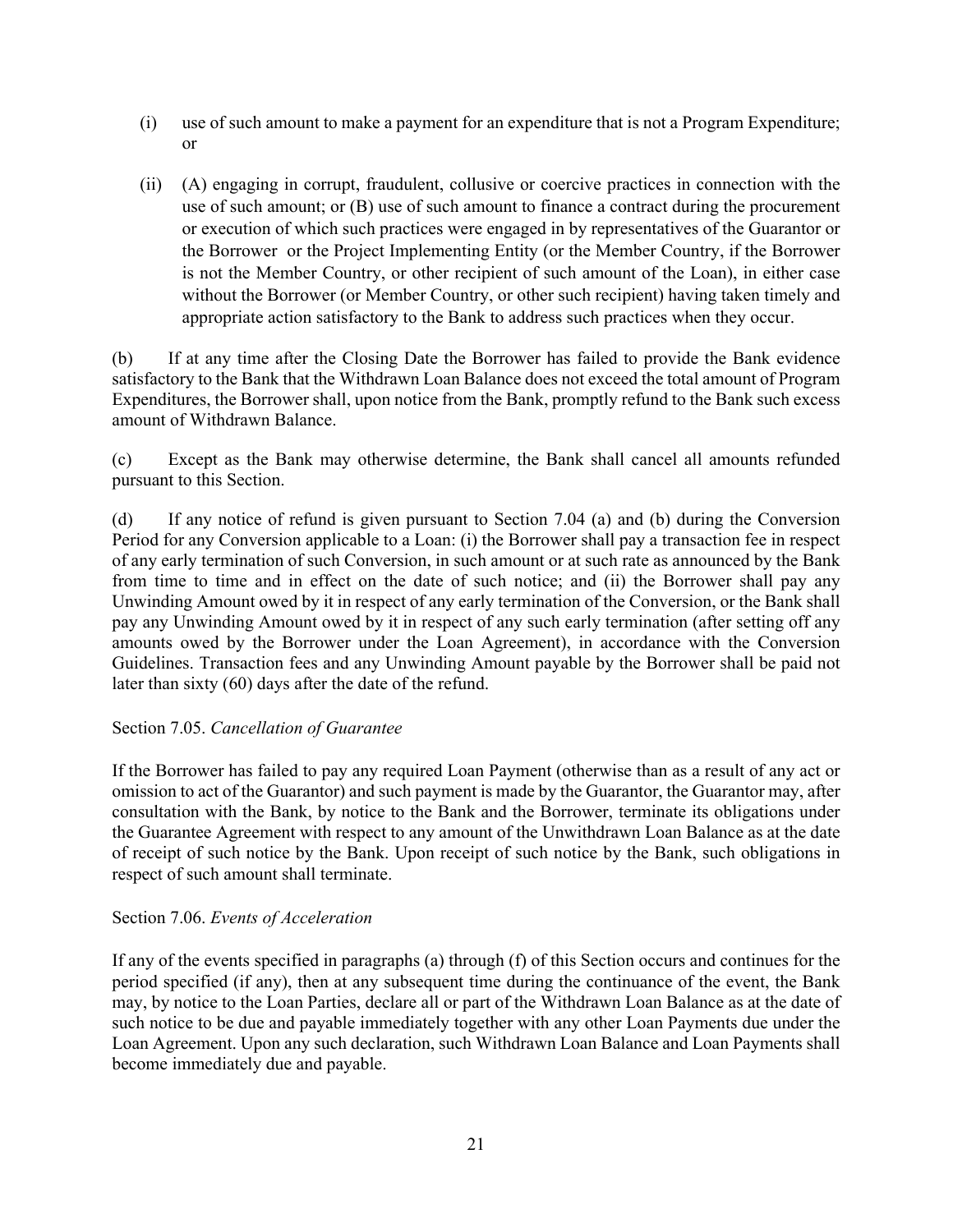(a) *Payment Default.* A default has occurred in the payment by a Loan Party of any amount due to the Bank or the Association: (i) under any Legal Agreement; or (ii) under any other agreement between the Bank and the Loan Party; or (iii) under any agreement between the Loan Party and the Association (in the case of an agreement between the Guarantor and the Association, under circumstances which would make it unlikely that the Guarantor would meet its obligations under the Guarantee Agreement); or (iv) in consequence of any guarantee extended or other financial obligation of any kind assumed by the Bank or the Association to any third party with the agreement of the Loan Party; and such default continues in each case for a period of thirty (30) days.

- (b) *Performance Default.* 
	- (i) A default has occurred in the performance by a Loan Party of any other obligation under the Legal Agreement to which it is a party or under any Derivatives Agreement, and such default continues for a period of sixty (60) days after notice of such default has been given by the Bank to the Loan Parties.
	- (ii) A default has occurred in the performance by the Program Implementing Entity of any obligation under the Program Agreement or the Subsidiary Agreement, and such default continues for a period of sixty (60) days after notice of such default has been given by the Bank to the Program Implementing Entity and the Loan Parties.

(c) *Co-financing.* The event specified in sub-paragraph (h) (ii) (B) of Section 7.02 has occurred, subject to the provisions of paragraph (h) (iii) of that Section.

(d) *Assignment of Obligations; Disposition of Assets.* Any event specified in paragraph (i) of Section 7.02 has occurred.

(e) *Condition of Borrower or Program Implementing Entity.* Any event specified in sub-paragraph  $(k)$  (ii) through  $(k)$  (v) of Section 7.02 has occurred.

(f) *Additional Event.* Any other event specified in the Loan Agreement for the purposes of this Section has occurred and continues for the period, if any, specified in the Loan Agreement ("Additional Event of Acceleration").

<span id="page-26-0"></span>Section 7.07. *Acceleration During a Conversion Period*

<span id="page-26-1"></span>If the Loan Agreement provides for Conversions, and if any notice of acceleration is given pursuant to Section 7.06 during the Conversion Period for any Conversion applicable to a Loan: (a) the Borrower shall pay a transaction fee in respect of any early termination of the Conversion, in such amount or at such rate as announced by the Bank from time to time and in effect on the date of such notice; and (b) the Borrower shall pay any Unwinding Amount owed by it in respect of any early termination of the Conversion, or the Bank shall pay any Unwinding Amount owed by it in respect of any such early termination (after setting off any amounts owed by the Borrower under the Loan Agreement), in accordance with the Conversion Guidelines. Transaction fees and any Unwinding Amount payable by the Borrower shall be paid not later than sixty (60) days after the date of the effective date of the acceleration.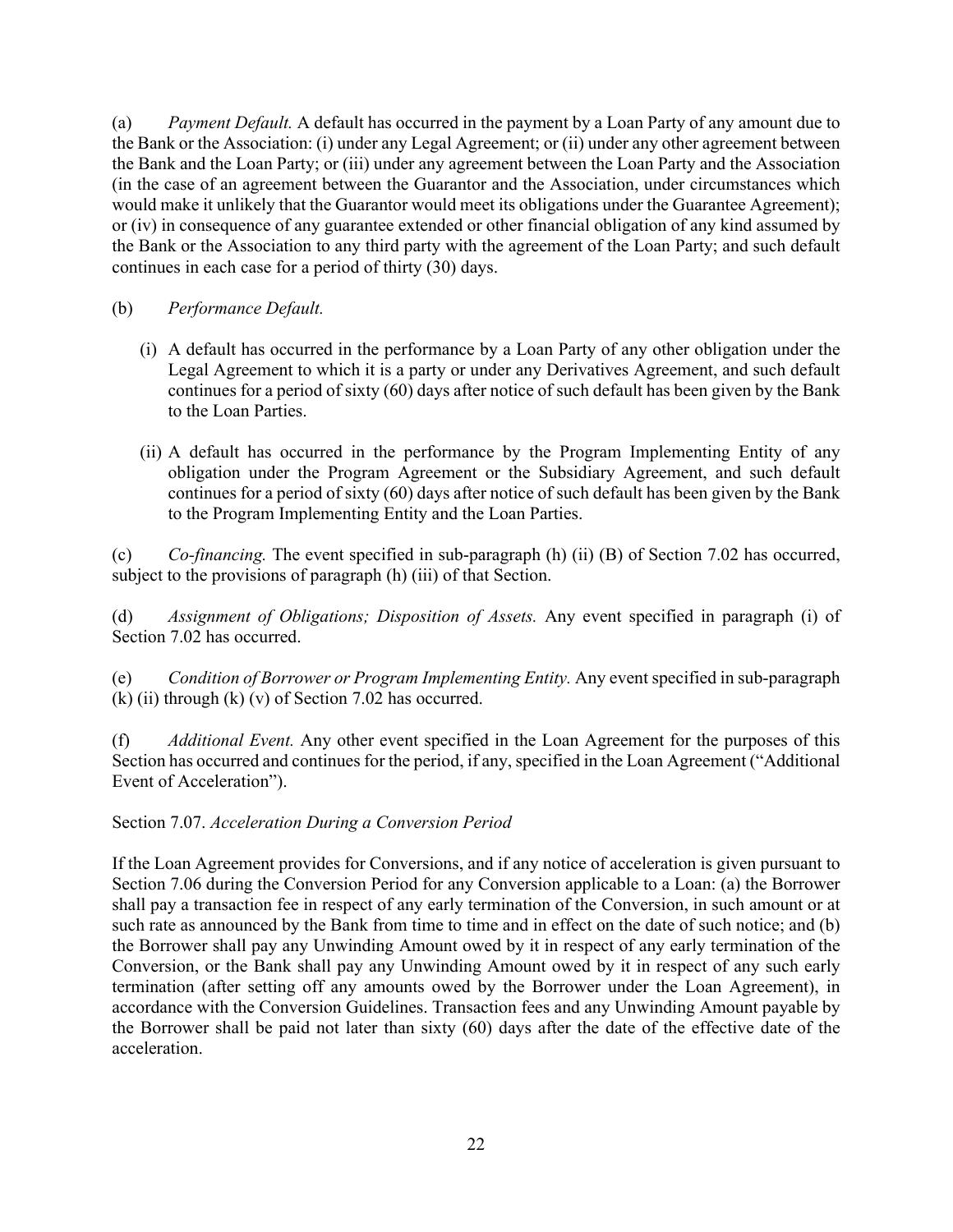#### Section 7.08. *Effectiveness of Provisions After Cancellation, Suspension, Refund or Acceleration*

Notwithstanding any cancellation, suspension, refund, or acceleration under this Article, all the provisions of the Legal Agreements shall continue in full force and effect except as specifically provided in these General Conditions.

# <span id="page-27-0"></span>**ARTICLE VIII Enforceability; Arbitration**

#### <span id="page-27-1"></span>Section 8.01. *Enforceability*

The rights and obligations of the Bank and the Loan Parties under the Legal Agreements shall be valid and enforceable in accordance with their terms notwithstanding the law of any state or political subdivision thereof to the contrary. Neither the Bank nor any Loan Party shall be entitled in any proceeding under this Article to assert any claim that any provision of the Legal Agreements is invalid or unenforceable because of any provision of the Articles of Agreement of the Bank.

#### <span id="page-27-2"></span>Section 8.02. *Obligations of the Guarantor*

Except as provided in Section 7.05, the obligations of the Guarantor under the Guarantee Agreement shall not be discharged except by performance, and then only to the extent of such performance. Such obligations shall not require any prior notice to, demand upon or action against the Borrower or any prior notice to or demand upon the Guarantor with regard to any default by the Borrower. Such obligations shall not be impaired by any of the following: (a) any extension of time, forbearance or concession given to the Borrower; (b) any assertion of, or failure to assert, or delay in asserting, any right, power or remedy against the Borrower or in respect of any security for the Loan; (c) any modification or amplification of the provisions of the Loan Agreement contemplated by its terms; or (d) any failure of the Borrower or of the Program Implementing Entity to comply with any requirement of any law of the Member Country.

#### <span id="page-27-3"></span>Section 8.03. *Failure to Exercise Rights*

No delay in exercising, or omission to exercise, any right, power or remedy accruing to any party under any Legal Agreement upon any default shall impair any such right, power or remedy or be construed to be a waiver thereof or an acquiescence in such default. No action of such party in respect of any default, or any acquiescence by it in any default, shall affect or impair any right, power or remedy of such party in respect of any other or subsequent default.

#### <span id="page-27-4"></span>Section 8.04. *Arbitration*

(a) Any controversy between the parties to the Loan Agreement or the parties to the Guarantee Agreement, and any claim by any such party against any other such party arising under the Loan Agreement or the Guarantee Agreement which has not been settled by agreement of the parties shall be submitted to arbitration by an arbitral tribunal as hereinafter provided ("Arbitral Tribunal").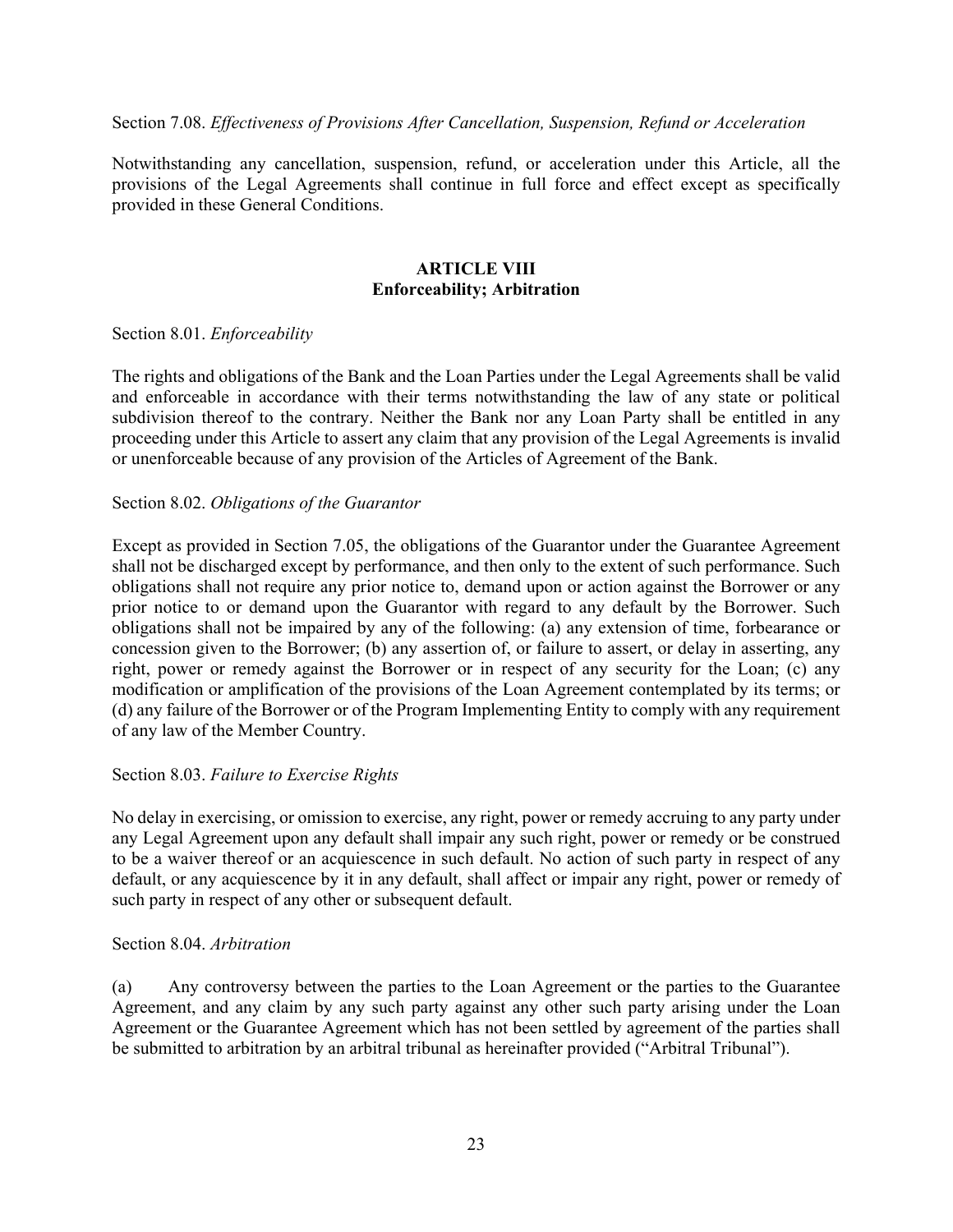(b) The parties to such arbitration shall be the Bank on the one side and the Loan Parties on the other side.

(c) The Arbitral Tribunal shall consist of three arbitrators appointed as follows: (i) one arbitrator shall be appointed by the Bank; (ii) a second arbitrator shall be appointed by the Loan Parties or, if they do not agree, by the Guarantor; and (iii) the third arbitrator ("Umpire") shall be appointed by agreement of the parties or, if they do not agree, by the President of the International Court of Justice or, failing appointment by said President, by the Secretary-General of the United Nations. If either side fails to appoint an arbitrator, such arbitrator shall be appointed by the Umpire. In case any arbitrator appointed in accordance with this Section resigns, dies or becomes unable to act, a successor arbitrator shall be appointed in the same manner as prescribed in this Section for the appointment of the original arbitrator and such successor shall have all the powers and duties of such original arbitrator.

(d) An arbitration proceeding may be instituted under this Section upon notice by the party instituting such proceeding to the other party. Such notice shall contain a statement setting forth the nature of the controversy or claim to be submitted to arbitration, the nature of the relief sought and the name of the arbitrator appointed by the party instituting such proceeding. Within thirty (30) days after such notice, the other party shall notify to the party instituting the proceeding the name of the arbitrator appointed by such other party.

(e) If within sixty (60) days after the notice instituting the arbitration proceeding, the parties have not agreed upon an Umpire, any party may request the appointment of an Umpire as provided in paragraph (c) of this Section.

(f) The Arbitral Tribunal shall convene at such time and place as shall be fixed by the Umpire. Thereafter, the Arbitral Tribunal shall determine where and when it shall sit.

(g) The Arbitral Tribunal shall decide all questions relating to its competence and shall, subject to the provisions of this Section and except as the parties shall otherwise agree, determine its procedure. All decisions of the Arbitral Tribunal shall be by majority vote.

(h) The Arbitral Tribunal shall afford to all parties a fair hearing and shall render its award in writing. Such award may be rendered by default. An award signed by a majority of the Arbitral Tribunal shall constitute the award of the Arbitral Tribunal. A signed counterpart of the award shall be transmitted to each party. Any such award rendered in accordance with the provisions of this Section shall be final and binding upon the parties to the Loan Agreement and the Guarantee Agreement. Each party shall abide by and comply with any such award rendered by the Arbitral Tribunal in accordance with the provisions of this Section.

(i) The parties shall fix the amount of the remuneration of the arbitrators and such other persons as are required for the conduct of the arbitration proceedings. If the parties do not agree on such amount before the Arbitral Tribunal convenes, the Arbitral Tribunal shall fix such amount as shall be reasonable under the circumstances. The Bank, the Borrower and the Guarantor shall each defray its own expenses in the arbitration proceedings. The costs of the Arbitral Tribunal shall be divided between and borne equally by the Bank on the one side and the Loan Parties on the other. Any question concerning the division of the costs of the Arbitral Tribunal or the procedure for payment of such costs shall be determined by the Arbitral Tribunal.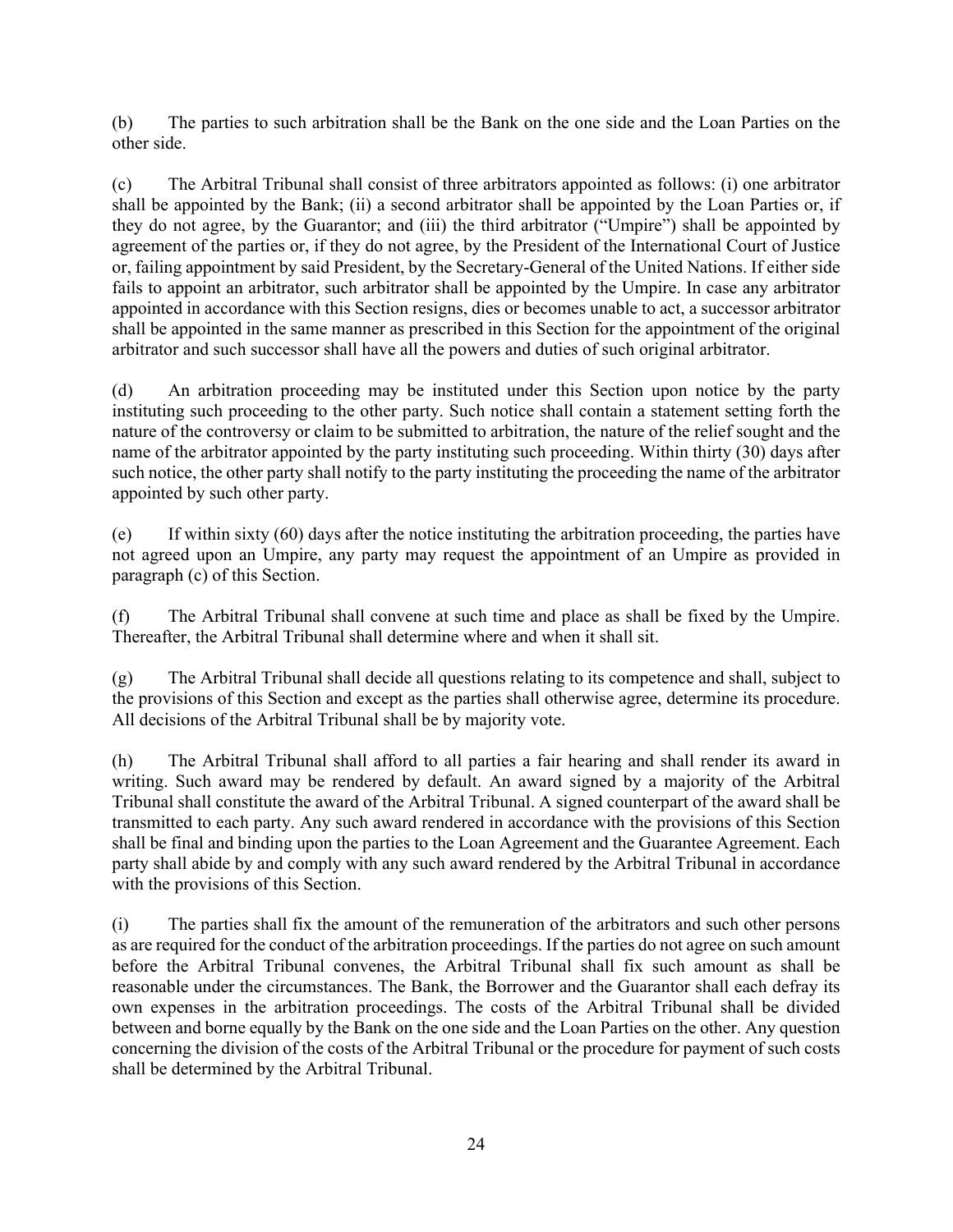(j) The provisions for arbitration set forth in this Section shall be in lieu of any other procedure for the settlement of controversies between the parties to the Loan Agreement and Guarantee Agreement or of any claim by any such party against any other such party arising under such Legal Agreements.

(k) If, within thirty (30) days after counterparts of the award have been delivered to the parties, the award has not been complied with, any party may: (i) enter judgment upon, or institute a proceeding to enforce, the award in any court of competent jurisdiction against any other party; (ii) enforce such judgment by execution; or (iii) pursue any other appropriate remedy against such other party for the enforcement of the award and the provisions of the Loan Agreement or Guarantee Agreement. Notwithstanding the foregoing, this Section shall not authorize any entry of judgment or enforcement of the award against the Member Country except as such procedure may be available otherwise than by reason of the provisions of this Section.

(l) Service of any notice or process in connection with any proceeding under this Section or in connection with any proceeding to enforce any award rendered pursuant to this Section may be made in the manner provided in Section 10.01. The parties to the Loan Agreement and the Guarantee Agreement waive any and all other requirements for the service of any such notice or process.

# <span id="page-29-0"></span>**ARTICLE IX Effectiveness; Termination**

<span id="page-29-1"></span>Section 9.01. *Conditions of Effectiveness of Legal Agreements* 

The Legal Agreements shall not become effective until the Loan Party and the Program Implementing Entity confirm and the Bank is satisfied that the conditions specified in paragraphs (a) through (c) of this Section are met.

(a) The execution and delivery of each Legal Agreement on behalf of the Loan Party or the Program Implementing Entity which is a party to such Legal Agreement have been duly authorized by all necessary actions and delivered on behalf of such party, and the Legal Agreement is legally binding upon such party in accordance with its terms.

(b) If the Bank so requests, the condition of the Borrower (other than the Member Country) or of the Program Implementing Entity, as represented and warranted to the Bank at the date of the Legal Agreements, has not undergone any material adverse change after such date.

(c) Each condition specified in the Loan Agreement as a condition of its effectiveness has occurred ("Additional Condition of Effectiveness").

<span id="page-29-2"></span>Section 9.02*. Legal Opinions or Certificates; Representation and Warranty*

For the purpose of confirming that the conditions specified in paragraph (a) of Section 9.01 above have been met:

(a) The Bank may require an opinion or certificate satisfactory to the Bank confirming: (i) on behalf of the Loan Party or the Program Implementing Entity that the Legal Agreement to which it is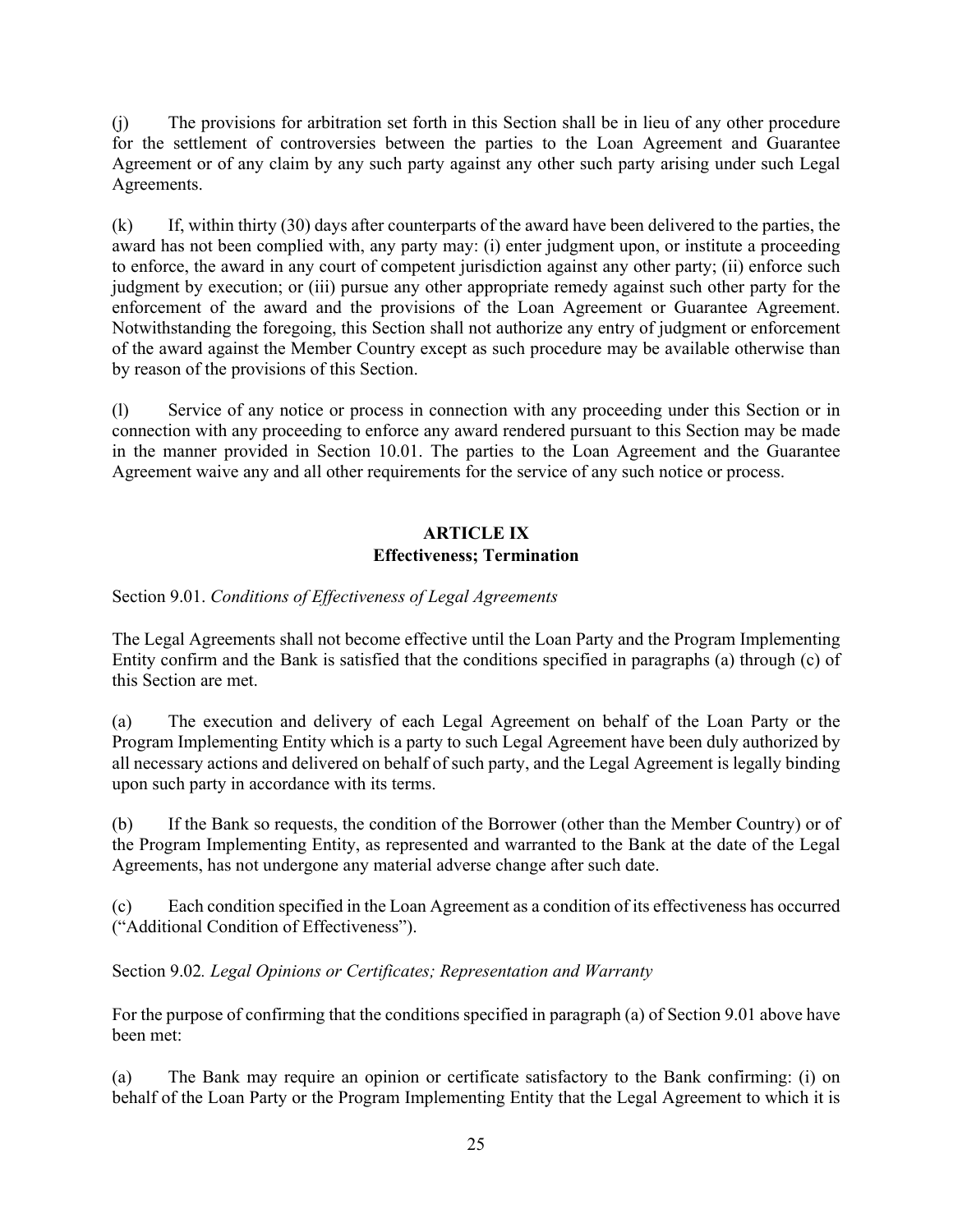a party has been duly authorized by, and executed and delivered on behalf of, such party and is legally binding upon such party in accordance with its terms; and (ii) each other matter specified in the Legal Agreement or reasonably requested by the Bank in connection with the Legal Agreements for the purpose of this Section.

(b) If the Bank does not require an opinion or certificate pursuant to Section 9.02(a), by signing the Legal Agreement to which it is a party, the Loan Party or the Program Implementing Entity shall be deemed to represent and warrant that on the date of such Legal Agreement, the Legal Agreement has been duly authorized by, and executed and delivered on behalf of, such party and is legally binding upon such party in accordance with its terms, except where additional action is required to make such Legal Agreement legally binding. Where additional action is required following the date of the Legal Agreement, the Loan Party or the Program Implementing Entity shall notify the Bank when such additional action has been taken. By providing such notification, the Loan Party or the Program Implementing Entity shall be deemed to represent and warrant that on the date of such notification the Legal Agreement to which it is a party is legally binding upon it in accordance with its terms.

# <span id="page-30-0"></span>Section 9.03. *Effective Date*

(a) Except as the Bank and the Borrower shall otherwise agree, the Legal Agreements shall enter into effect on the date upon which the Bank dispatches to the Loan Parties and the Program Implementing Entity notice confirming it is satisfied that the conditions specified in Section 9.01 have been met ("Effective Date").

(b) If, before the Effective Date, any event has occurred which would have entitled the Bank to suspend the right of the Borrower to make withdrawals from the Loan Account if the Loan Agreement had been effective, or the Bank has determined that an extraordinary situation provided for under Section 3.08 (a) exists, the Bank may postpone the dispatch of the notice referred to in paragraph (a) of this Section until such event (or events) or situation has (or have) ceased to exist.

# <span id="page-30-1"></span>Section 9.04. *Termination of Legal Agreements for Failure to Become Effective*

The Legal Agreements and all obligations of the parties under the Legal Agreements shall terminate if the Legal Agreements have not entered into effect by the date ("Effectiveness Deadline") specified in the Loan Agreement for the purpose of this Section, unless the Bank, after consideration of the reasons for the delay, establishes a later Effectiveness Deadline for the purpose of this Section. The Bank shall promptly notify the Loan Parties and Program Implementing Entity of such later Effectiveness Deadline.

# <span id="page-30-2"></span>Section 9.05. *Termination of Legal Agreements on Performance of All Obligations*

(a) Subject to the provisions of paragraphs (b) and (c) of this Section, the Legal Agreements and all obligations of the parties under the Legal Agreements shall forthwith terminate upon full payment of the Withdrawn Loan Balance and all other Loan Payments due.

(b) If the Loan Agreement specifies a date by which certain provisions of the Loan Agreement (other than those providing for payment obligations) shall terminate, such provisions and all obligations of the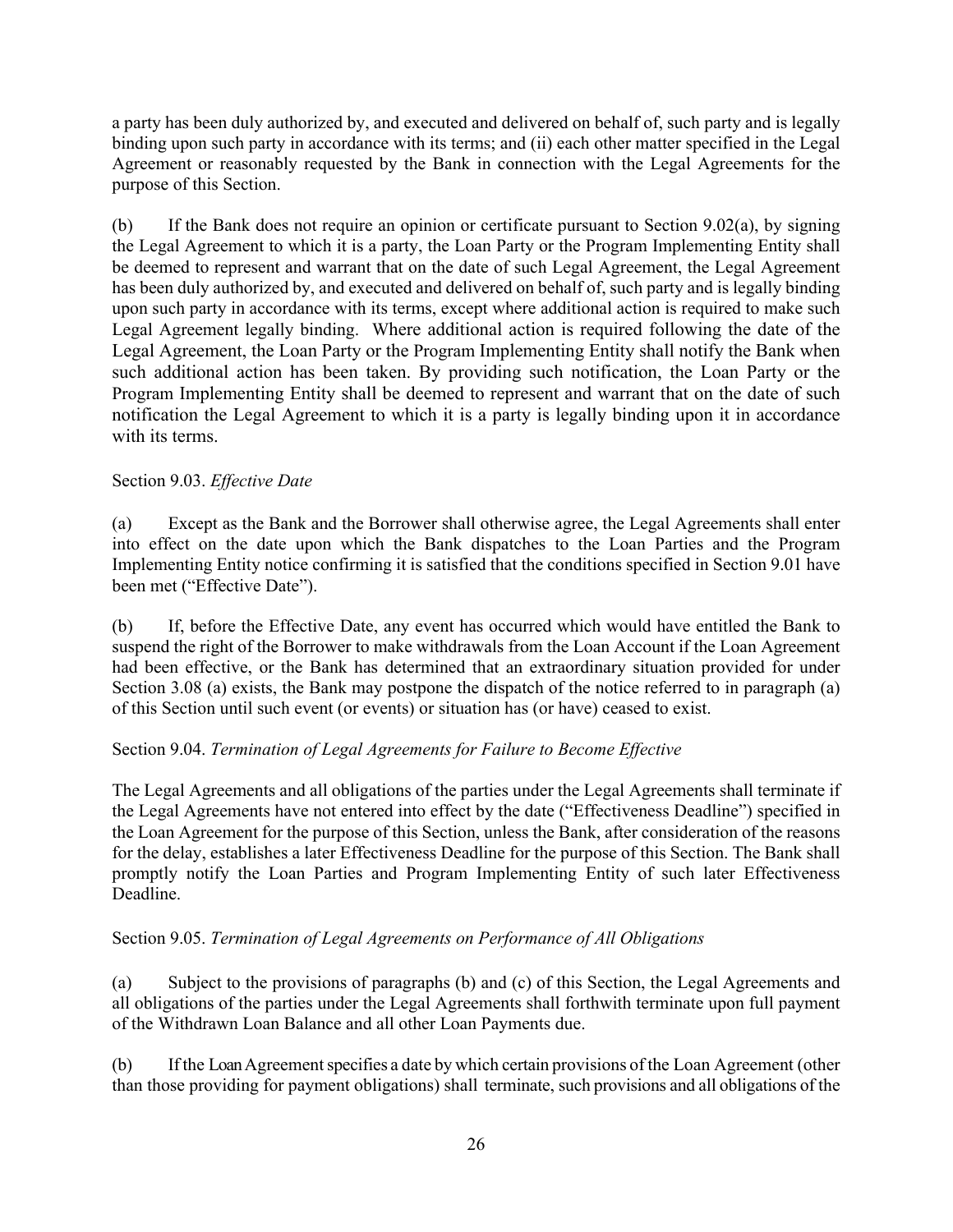parties under them shall terminate on the earlier of: (i) such date; and (ii) the date on which the Loan Agreement terminates in accordance with its terms.

(c) If the Program Agreement specifies a date on which the Program Agreement shall terminate, the Program Agreement and all obligations of the parties under the Program Agreement shall terminate on the earlier of: (i) such date; and (ii) the date on which the Loan Agreement terminates in accordance with its terms. The Bank shall promptly notify the Program Implementing Entity if the Loan Agreement terminates in accordance with its terms prior to the date so specified in the Program Agreement.

# <span id="page-31-0"></span>**ARTICLE X Miscellaneous Provisions**

<span id="page-31-1"></span>Section 10.01. *Execution of Legal Agreements; Notices and Requests*

(a) Each Legal Agreement executed by Electronic Means shall be deemed an original, and in the case of any Legal Agreement not executed by Electronic Means in several counterparts, each counterpart shall be an original.

(b) Any notice or request required or permitted to be made or given under any Legal Agreement or any other agreement between the parties contemplated by the Legal Agreement shall be in writing. Except as otherwise provided in Section 9.03 (a), such notice or request shall be deemed to have been duly given or made when it has been delivered by hand, mail, or Electronic Means, to the party to which it is to be given or made at such party's address or Electronic Address specified in the Legal Agreement or at such other address or Electronic Address as such party shall have designated by notice to the party giving such notice or making such request. Any notice or request delivered by Electronic Means shall be deemed dispatched by the sender from its Electronic Address when it leaves the Electronic Communications System of the sender and shall be deemed received by the other party at its Electronic Address when such notice or request becomes capable of being retrieved in machine readable format by the Electronic Communications System of the receiving party.

(c) Unless the Parties otherwise agree, Electronic Documents shall have the same legal force and effect as information contained in a Legal Agreement or a notice or request under a Legal Agreement that is not executed or transmitted by Electronic Means.

# <span id="page-31-2"></span>Section 10.02. *Action on Behalf of the Loan Parties and the Program Implementing Entity*

(a) The representative designated by a Loan Party in the Legal Agreement to which it is a party (and the representative designated by the Program Implementing Entity in the Program Agreement or the Subsidiary Agreement) for the purpose of this Section, or any person authorized by such representative for that purpose, may take any action required or permitted to be taken pursuant to such Legal Agreement, and execute any documents or dispatch any Electronic Document required or permitted to be executed pursuant to such Legal Agreement, on behalf of such Loan Party (or the Program Implementing Entity).

(b) The representative so designated by the Loan Party or person so authorized by such representative may agree to any modification or amplification of the provisions of such Legal Agreement on behalf of such Loan Party by Electronic Document or by written instrument executed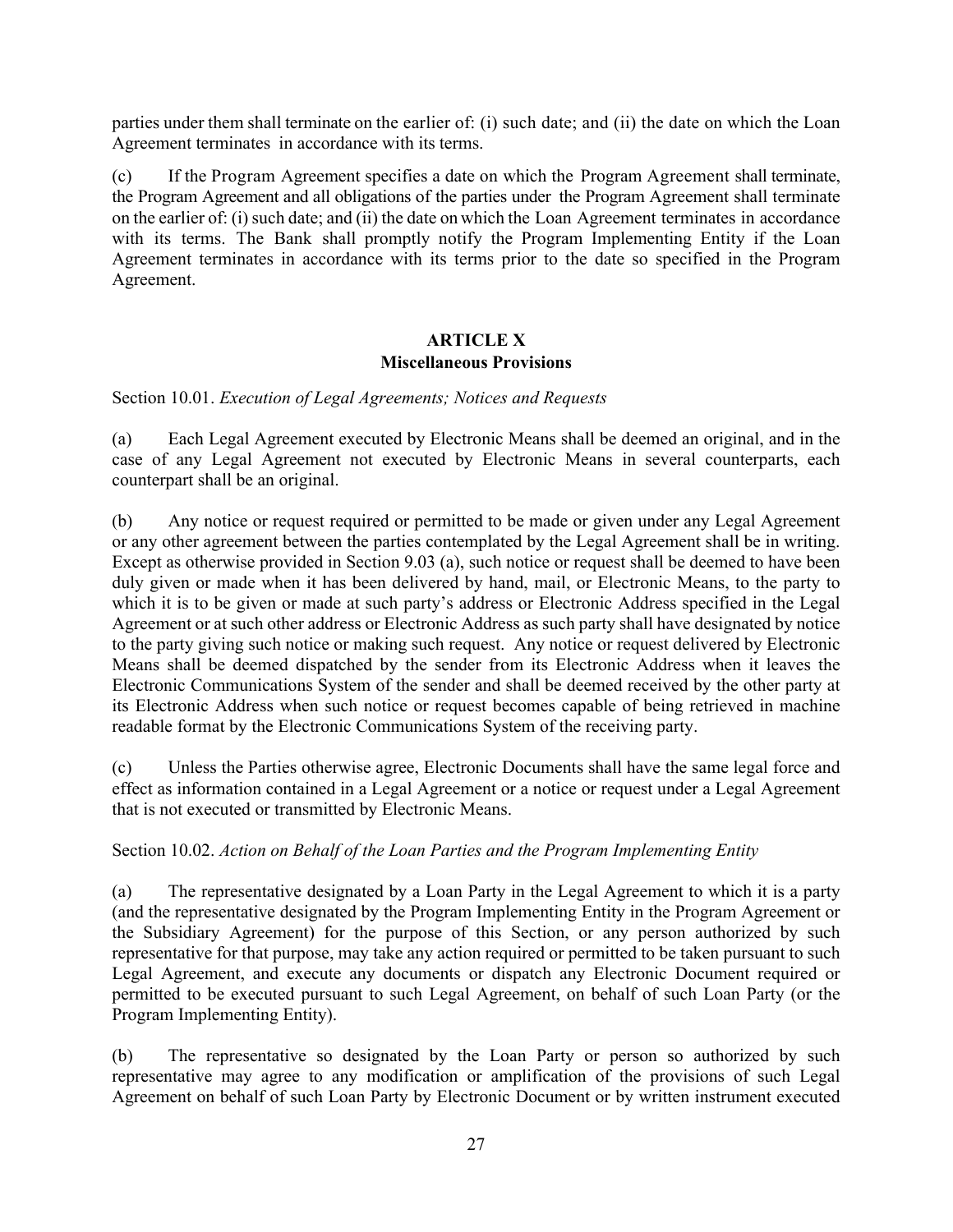by such representative or authorized person; provided that, in the opinion of such representative, the modification or amplification is reasonable in the circumstances and will not substantially increase the obligations of the Loan Parties under the Legal Agreements. The Bank may accept the execution by such representative or other authorized person of any such instrument as conclusive evidence that such representative is of such opinion.

#### <span id="page-32-0"></span>Section 10.03. *Evidence of Authority*

The Loan Parties and the Program Implementing Entity shall furnish to the Bank: (a) sufficient evidence of the authority of the person or persons who will, on behalf of such party, take any action or execute any documents, including Electronic Documents, required or permitted to be taken or executed by it under the Legal Agreement to which it is a party; and (b) the authenticated specimen signature of each such person as well as the Electronic Address referred to in Section 10.01 (b).

#### <span id="page-32-1"></span>Section 10.04. *Disclosure*

The Bank may disclose the Legal Agreements to which it is a party and any information related to such Legal Agreements in accordance with its policy on access to information, in effect at the time of such disclosure.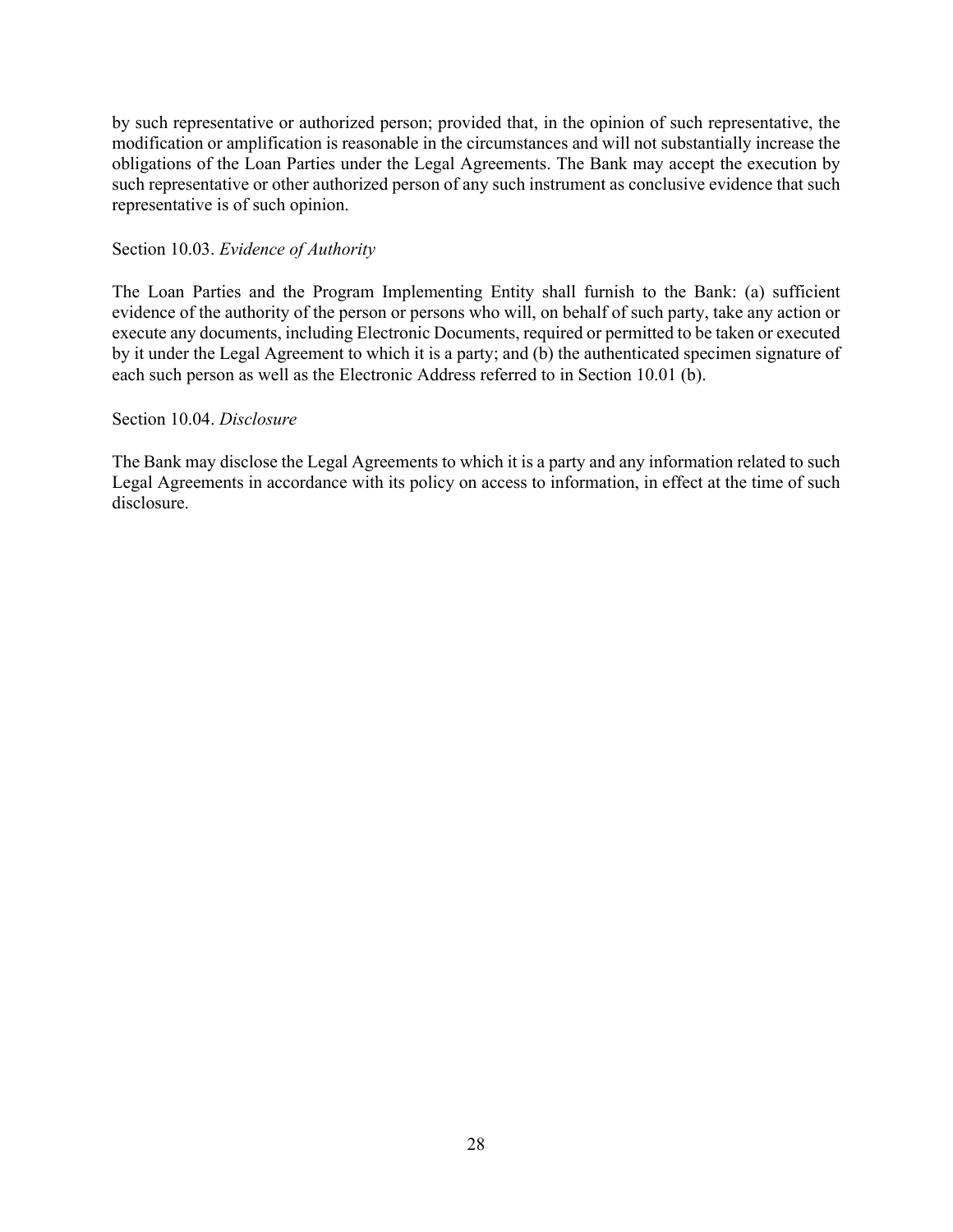# <span id="page-33-0"></span>**APPENDIX Definitions**

- 1. "Additional Condition of Effectiveness" means any condition of effectiveness specified in the Loan Agreement for the purpose of Section 9.01 (c).
- 2. "Additional Event of Acceleration" means any event of acceleration specified in the Loan Agreement for the purpose of Section 7.06 (f).
- 3. "Additional Event of Suspension" means any event of suspension specified in the Loan Agreement for the purpose of Section 7.02 (m).
- 4. "Allocated Excess Exposure Amount" means, for each day during which the Total Exposure exceeds the Standard Exposure Limit, (A) (i) the total amount of said excess, multiplied by (ii) a ratio corresponding to the proportion that all (or, if the Bank so determines, a portion) of the Loan bears to the aggregate amount of all (or, if the Bank so determines, the relevant portions) of the loans made by the Bank to, or guaranteed by, the Member Country that are also subject to an exposure surcharge, as said excess and ratio are reasonably determined from time to time by the Bank, or (B) such other amount as reasonably determined from time to time by the Bank with respect to the Loan; and notified to the Loan Parties pursuant to Section 3.01 (c).
- 5. "Amortization Schedule" means the schedule for repayment of principal amount specified in the Loan Agreement for purposes of Section 3.03.
- 6. "Anti-Corruption Guidelines" means the "Guidelines on Preventing and Combating Fraud and Corruption in Program-for-Results Financing", as further defined in the Loan Agreement.
- 7. "Approved Currency" means, for a Currency Conversion, any Currency approved by the Bank, which, upon the Conversion, becomes the Loan Currency.
- 8. "Arbitral Tribunal" means the arbitral tribunal established pursuant to Section 8.04.
- 9. "Association" means the International Development Association.
- 10. "Automatic Conversion to Local Currency" means, with respect to any portion of the Withdrawn Loan Balance, a Currency Conversion from the Loan Currency to a Local Currency for either the full maturity or the longest maturity available for the Conversion of such amount with effect from the Conversion Date upon withdrawals of amounts of the Loan from the Loan Account.
- 11. "Automatic Rate Fixing Conversion" means an Interest Rate Conversion whereby either: (a) the initial Reference Rate component of the interest rate for a Loan based on a Variable Spread is converted to a Fixed Reference Rate; or (b) the initial Variable Rate for a Loan with a Fixed Spread is converted to a Fixed Rate<sup>5</sup>, in either case for the aggregate principal amount of the Loan withdrawn from the Loan Account during any Interest Period or any of the two or more

<sup>&</sup>lt;sup>5</sup> Not available due to the suspension of the Fixed Spread terms until further notice.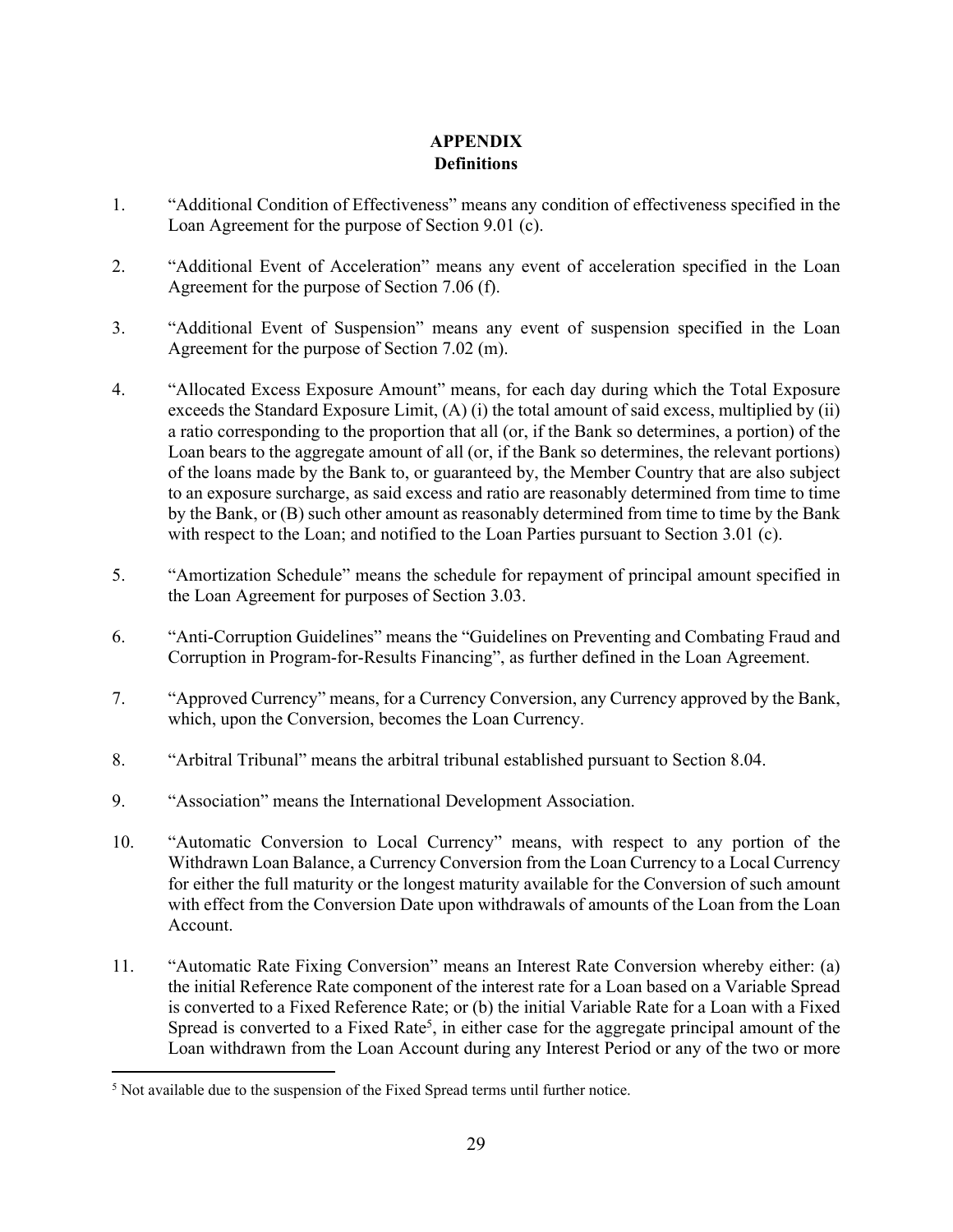consecutive Interest Periods that equals or exceeds a specified threshold, and for the full maturity of such amount, as specified in the Loan Agreement or in a separate request from the Borrower.

- 12. "Bank" means the International Bank for Reconstruction and Development.
- 13. "Borrower" means the party to the Loan Agreement to which the Loan is extended.
- 14. "Borrower's Representative" means the Borrower's representative specified in the Loan Agreement for the purpose of Section 10.02.
- 15. "Closing Date" means the date specified in the Loan Agreement (or such other date as the Bank shall establish, upon a request from the Borrower, by notice to the Loan Parties) after which the Bank may, by notice to the Loan Parties, terminate the right of the Borrower to withdraw from the Loan Account.
- 16. "Co-financier" means the financier (other than the Bank or the Association) referred to in Section 7.02 (h) providing the Co-financing. If the Loan Agreement specifies more than one such financier, "Co-financier" refers separately to each of such financiers.
- 17. "Co-financing" means the financing referred to in Section 7.02 (h) and specified in the Loan Agreement provided or to be provided for the Program by the Co-financier. If the Loan Agreement specifies more than one such financing, "Co-financing" refers separately to each of such financings.
- 18. "Co-financing Agreement" means the agreement referred to in Section 7.02 (h) providing for the Co-financing.
- 19. "Co-financing Deadline" means the date referred to in Section 7.02 (h) (i) and specified in the Loan Agreement by which the Co-financing Agreement is to become effective. If the Loan Agreement specifies more than one such date, "Co-financing Deadline" refers separately to each of such dates.
- 20. "Commitment Charge" means the commitment charge specified in the Loan Agreement for the purpose of Section 3.01 (b).
- 21. "Commitment-linked Amortization Schedule" means an Amortization Schedule in which timing and amount of principal repayments are determined by reference to the date of approval of the Loan by the Bank and calculated as a portion of the Withdrawn Loan Balance, as specified in the Loan Agreement.
- 22. "Conversion" means any of the following modifications of the terms of all or any portion of the Loan that has been requested by the Borrower and accepted by the Bank: (a) an Interest Rate Conversion; (b) a Currency Conversion; or (c) the establishment of an Interest Rate Cap or Interest Rate Collar on the Variable Rate; each as provided herein, in the Loan Agreement and in the Conversion Guidelines.
- 23. "Conversion Date" means, for a Conversion, such date as the Bank shall determine on which the Conversion enters into effect, as further specified in the Conversion Guidelines; provided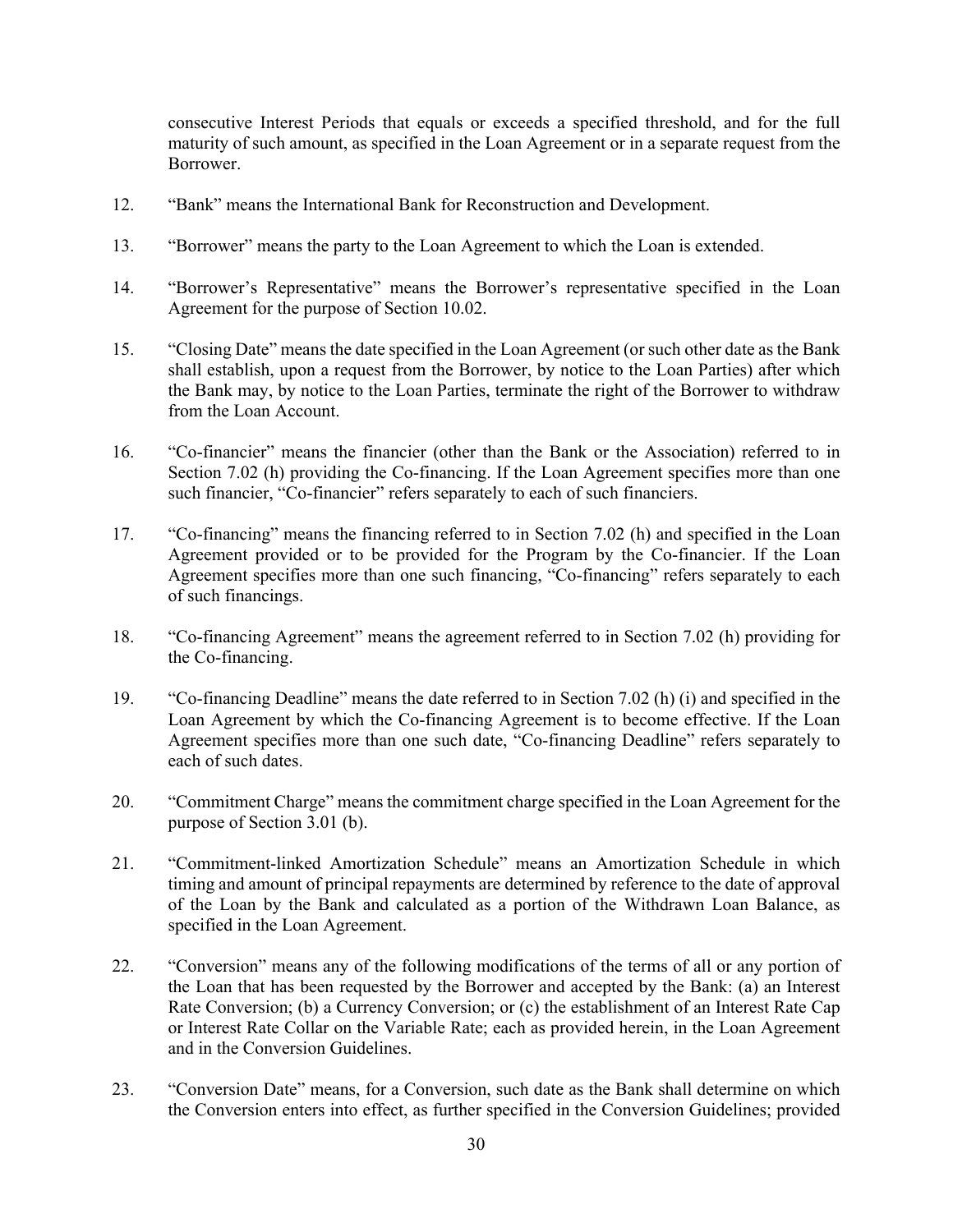that in case of an Automatic Conversion to Local Currency, the Conversion Date shall be the date of withdrawal from the Loan Account of the amount in respect of which the Conversion has been requested.

- 24. "Conversion Guidelines" means, for a Conversion, the Directive "Conversion of Financial Terms of IBRD and IDA Loans and Financing Instruments" issued and revised from time to time, by the Bank and the Association, in effect at the time of the Conversion.
- 25. "Conversion Period" means, for a Conversion, the period from and including the Conversion Date to and including the last day of the Interest Period in which the Conversion terminates by its terms; provided, that solely for the purpose of enabling the final payment of interest and principal under a Currency Conversion to be made in the Approved Currency, such period shall end on the Payment Date immediately following the last day of said final applicable Interest Period.
- 26. "Counterparty" means a party with whom the Bank enters into a hedging arrangement for purposes of executing a Conversion.
- 27. "Covered Debt" means any debt which is or may become payable in a Currency other than the Currency of the Member Country.
- 28. "Currency" means the currency of a country and the Special Drawing Right of the International Monetary Fund. "Currency of a country" means the currency which is legal tender for the payment of public and private debts in that country.
- 29. "Currency Conversion" means a change of the Loan Currency of all or any amount of the Unwithdrawn Loan Balance or the Withdrawn Loan Balance to an Approved Currency.
- 30. "Currency Hedge Notes Transaction" means one or more notes issued by the Bank and denominated in an Approved Currency for purposes of executing a Currency Conversion.
- 31. "Currency Hedge Transaction" means either: (a) a Currency Hedge Swap Transaction; or (b) a Currency Hedge Notes Transaction.
- 32. "Currency Hedge Swap Transaction" means one or more Currency derivatives transactions entered into by the Bank with a Counterparty as of the Execution Date for purposes of executing a Currency Conversion.
- 33. "Default Interest Period" means for any overdue amount of the Withdrawn Loan Balance, each Interest Period during which such overdue amount remains unpaid; provided, however, that the first such Default Interest Period shall commence on the  $31<sup>st</sup>$  day following the date on which such amount becomes overdue, and the final such Default Interest Period shall end on the date at which such amount is fully paid.
- 34. "Default Interest Rate" means for any Default Interest Period: (a) in respect of any amount of the Withdrawn Loan Balance to which the Default Interest Rate applies and for which interest was payable at a Variable Rate immediately prior to the application of the Default Interest Rate: the Default Variable Rate plus one half of one percent (0.5%); and (b) in respect of any amount of the Withdrawn Loan Balance to which the Default Interest Rate applies and for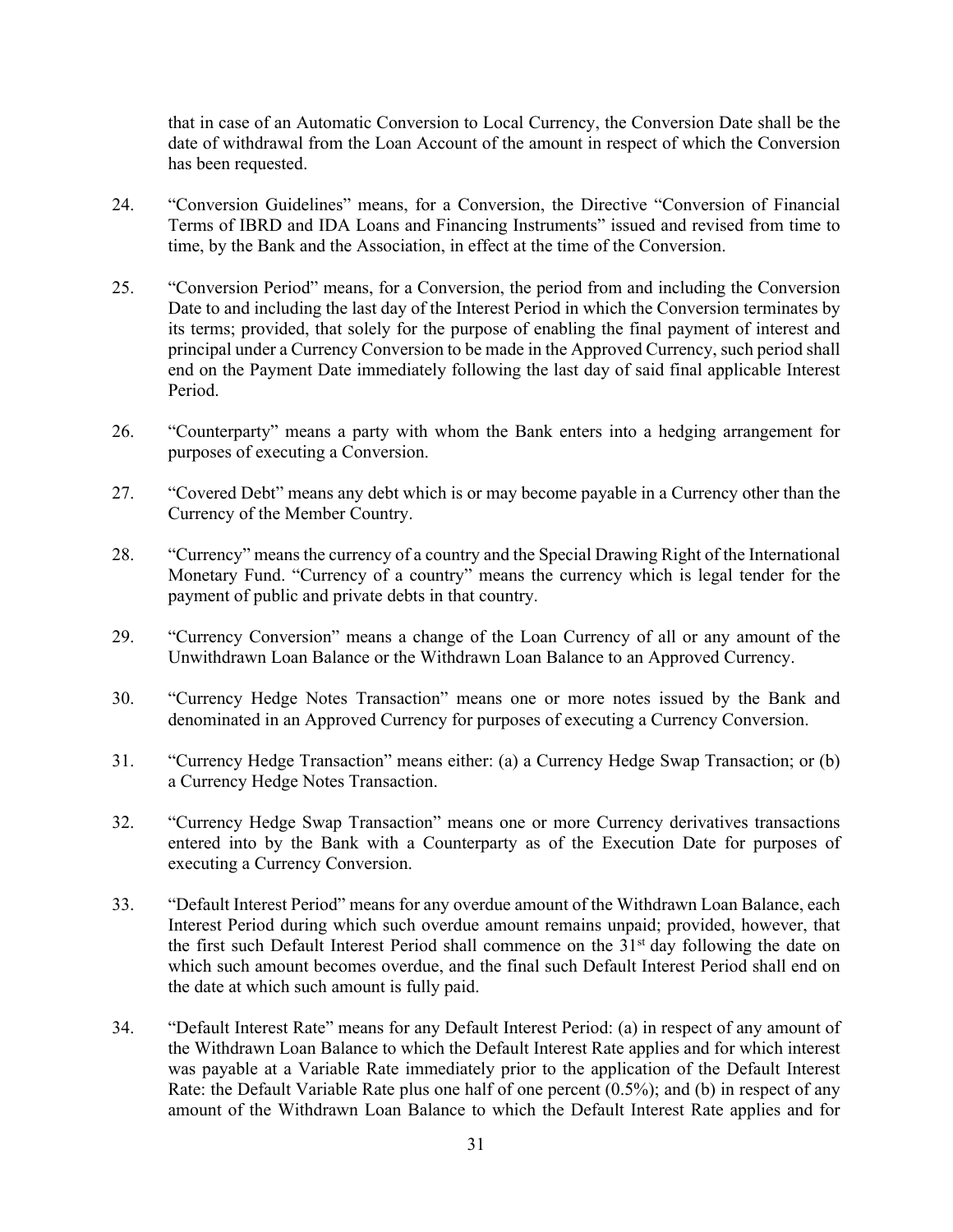which interest was payable at a Fixed Rate immediately prior to the application of the Default Interest Rate: Default Reference Rate plus the Fixed Spread plus one half of one percent  $(0.5\%)$ .<sup>6</sup>

- 35. "Default Reference Rate" means the Reference Rate for the relevant Interest Period; it being understood that for the initial Default Interest Period, Default Reference Rate shall be equal to Reference Rate for the Interest Period in which the amount referred to in Section 3.02 (e) first becomes overdue.
- 36. "Default Variable Rate" means the Variable Rate for the relevant Interest Period; provided that: (a) for the initial Default Interest Period, Default Variable Rate shall be equal to the Variable Rate for the Interest Period in which the amount referred to in Section 3.02 (e) first becomes overdue; and (b) for an amount of the Withdrawn Loan Balance to which the Default Interest Rate applies and for which interest was payable at a Variable Rate based on a Fixed Reference Rate and the Variable Spread immediately prior to the application of the Default Interest Rate, "Default Variable Rate" shall be equal to the Default Reference Rate plus the Variable Spread.
- 37. "Derivatives Agreement" means any derivatives agreement between the Bank and a Loan Party (or any of its sub-sovereign entities) for the purpose of documenting and confirming one or more derivatives transactions between the Bank and such Loan Party (or any of its subsovereign entities), as such agreement may be amended from time to time. "Derivatives Agreement" includes all schedules, annexes and agreements supplemental to the Derivatives Agreement.
- 38. "Disbursed Amount" means, for each Interest Period, the aggregate principal amount of the Loan withdrawn from the Loan Account during such Interest Period, in Section 3.03 (a).
- 39. "Disbursement-Linked Amortization Schedule" means an Amortization Schedule in which principal amount repayments are determined by reference to the date of disbursement and the Disbursed Amount and calculated as a portion of the Withdrawn Loan Balance, as specified in the Loan Agreement.
- 40. "Disbursement and Financial Information Letter" means the letter transmitted by the Bank to the Borrower as part of the additional instructions to be issued under Section 2.01 (b).
- 41. "Dollar", "\$" and "USD" each means the lawful currency of the United States of America.
- 42. "Effective Date" means the date on which the Legal Agreements enter into effect pursuant to Section 9.03 (a).
- 43. "Effectiveness Deadline" means the date referred to in Section 9.04 after which the Legal Agreements shall terminate if they have not entered into effect as provided in that Section.

<sup>&</sup>lt;sup>6</sup> Not available due to suspension of the Fixed Spread terms until further notice.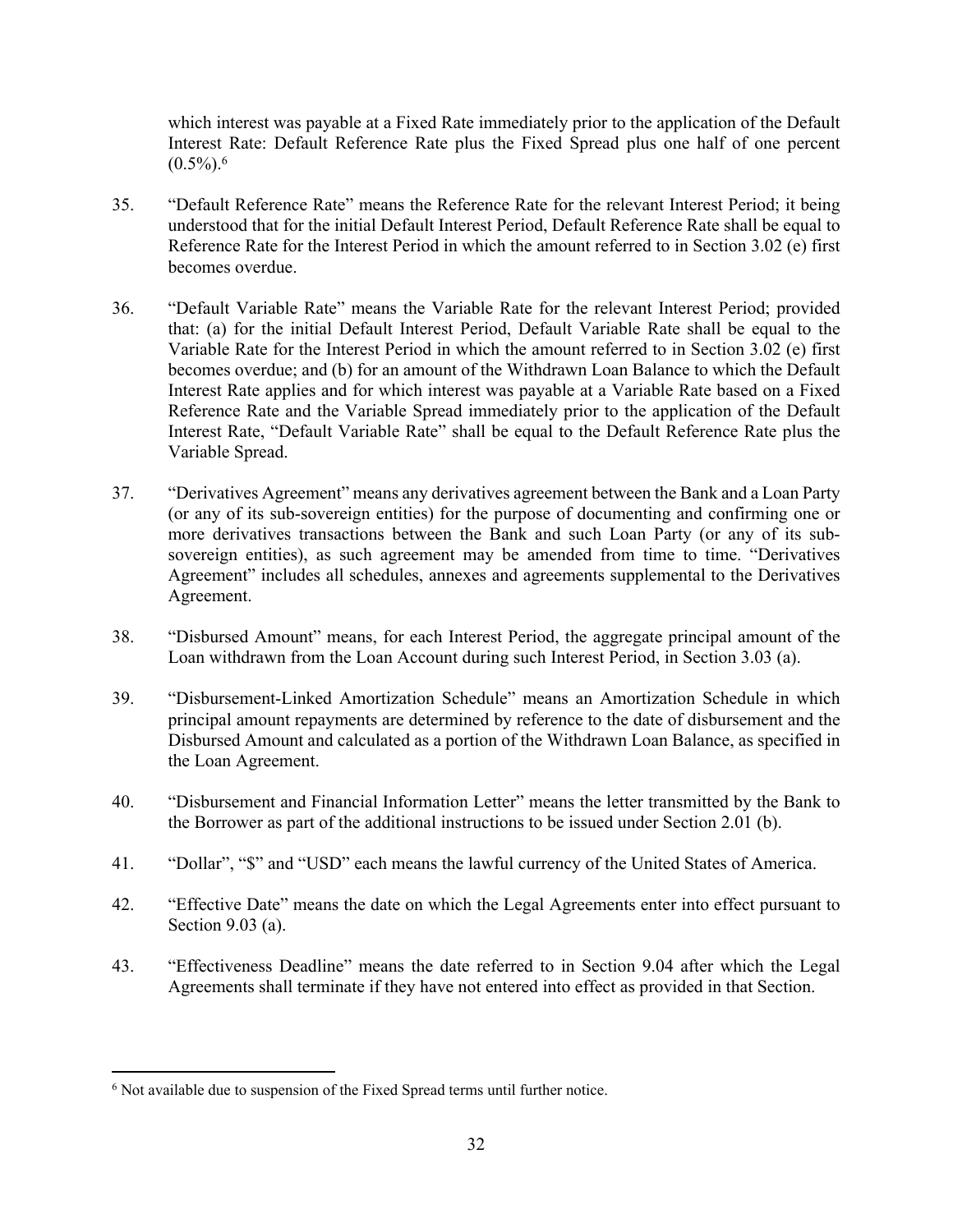- 44. "Electronic Address" means the designation of a party that uniquely identifies a person within a defined Electronic Communications System for purposes of authenticating the dispatch and receipt of Electronic Documents.
- 45. "Electronic Communications System" means the collection of computers, servers, systems, equipment, network elements and other hardware and software used for the purposes of generating, sending, receiving or storing or otherwise processing Electronic Documents, acceptable to the Bank and in accordance with any such additional instructions as the Bank may specify from time to time by notice to the Borrower.
- 46. "Electronic Document" means information contained in a Legal Agreement or a notice or request under a Legal Agreement that is transmitted by Electronic Means.
- 47. "Electronic Means" means the generation, sending, receiving, storing or otherwise processing of an Electronic Document by electronic, magnetic, optical or similar means, including, but not limited to, electronic data interchange, electronic mail, telegram, telex or telecopy, acceptable to the Bank.
- 48. "EURIBOR" means for any Interest Period, the EUR interbank offered rate for deposits in EUR for six months, expressed as a percentage per annum, that appears on the Relevant Rate Page at the customary publication time as specified by the EURIBOR benchmark administrator in the EURIBOR benchmark methodology, as reasonably determined by the Bank for the relevant Interest Period.
- 49. "Euro", "€" and "EUR" each means the lawful currency of the Euro Area.
- 50. "Euro Area" means the economic and monetary union of member states of the European Union that adopt the single currency in accordance with the Treaty establishing the European Community, as amended by the Treaty on European Union.
- 51. "Execution Date" means, for a Conversion, the date on which the Bank has undertaken all actions necessary to effect the Conversion, as reasonably determined by the Bank.
- 52. "Exposure Surcharge" means the surcharge at the rate established by the Bank in accordance with its policies, and periodically published by the Bank, which may be applicable to the Borrower pursuant to Section 3.01 (c).
- 53. "Financial Statements" means the financial statements to be maintained for the Program as provided in Section 5.09.
- 54. "Fixed Rate" means a fixed rate of interest applicable to the amount of the Loan to which a Conversion applies, as determined by the Bank in accordance with the Conversion Guidelines and notified to the Borrower pursuant to Section 4.01 (c).<sup>7</sup>

<sup>7</sup> Interest Rate Conversions to Fixed Rate are not available due to the suspension of the Fixed Spread terms until further notice. Some rate fixing Currency Conversions are available, subject to the Conversion Guidelines.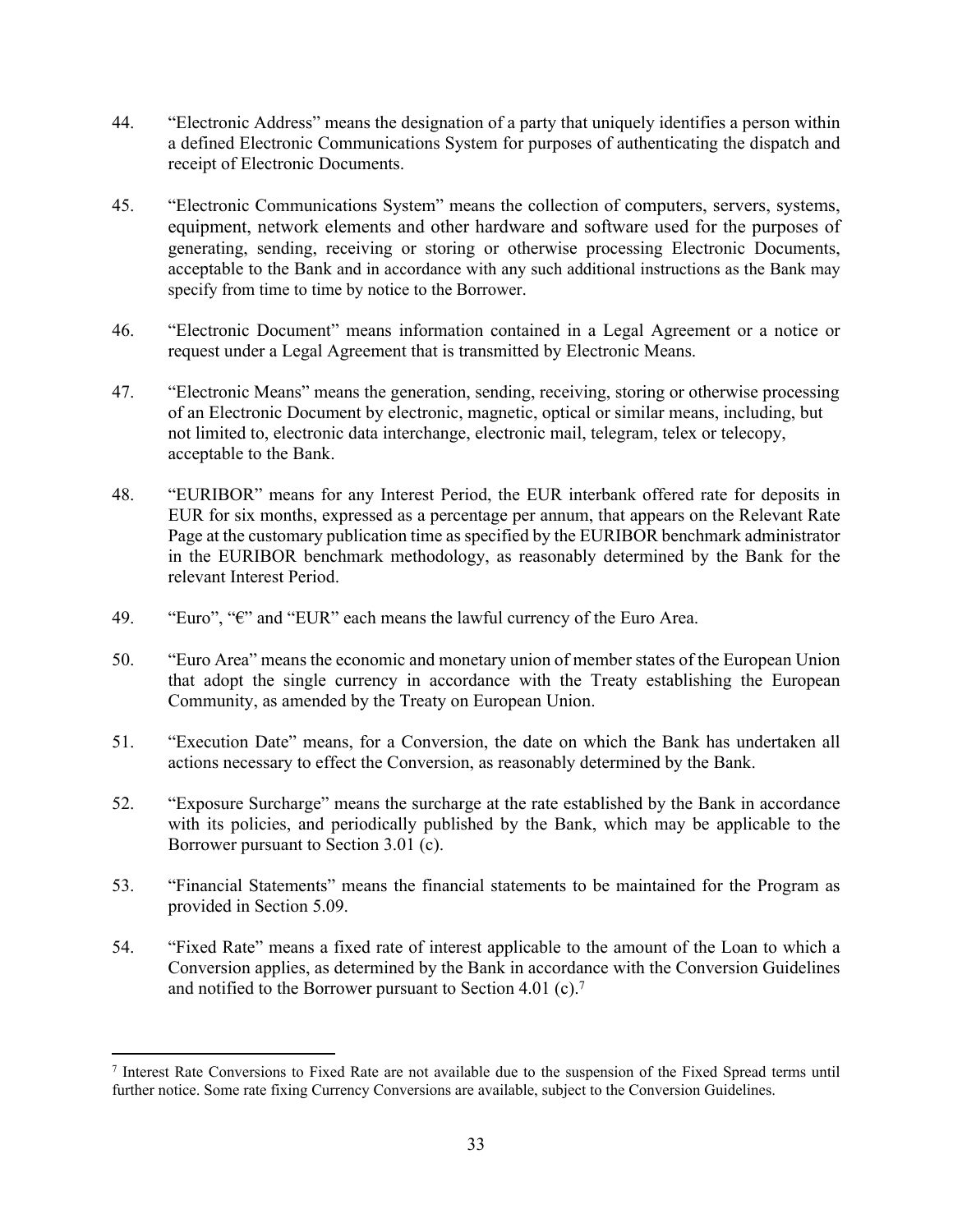- 55. "Fixed Reference Rate" means a fixed reference rate component of the interest applicable to the amount of the Loan to which a Conversion applies, as determined by the Bank in accordance with the Conversion Guidelines and notified to the Borrower pursuant to Section  $4.01$  (c).
- 56. "Fixed Spread" means the Bank's fixed spread for the Original Loan Currency established by the Bank in accordance with its policies in effect at 12:01 a.m. Washington, D.C. time, one calendar day prior to the date of the Loan Agreement, expressed as a percentage per annum and as periodically published by the Bank; provided, that: (a) for purposes of determining the Default Interest Rate, pursuant to Section 3.02 (e), that is applicable to an amount of the Withdrawn Loan Balance on which interest is payable at a Fixed Rate, the "Fixed Spread" means the Bank's fixed spread in effect at 12:01 a.m. Washington, D.C. time, one calendar day prior to the date of the Loan Agreement, for the Currency of denomination of such amount; (b) for purposes of a Conversion of the Variable Rate based on a Variable Spread to a Variable Rate based on a Fixed Spread, and for purposes of fixing the Variable Spread pursuant to Section 4.02, "Fixed Spread" means the Bank's fixed spread for the Loan Currency as reasonably determined by the Bank on the Conversion Date; and (c) upon a Currency Conversion of all or any amount of the Unwithdrawn Loan Balance, the Fixed Spread shall be adjusted on the Execution Date in the manner specified in the Conversion Guidelines.<sup>8</sup>
- 57. "Front-end Fee" means the fee specified in the Loan Agreement for the purpose of Section 3.01 (a).
- 58. "Guarantee Agreement" means the agreement between the Member Country and the Bank providing for the guarantee of the Loan, as such agreement may be amended from time to time. "Guarantee Agreement" includes these General Conditions as applied to the Guarantee Agreement, and all appendices, schedules and agreements supplemental to the Guarantee Agreement.
- 59. "Guarantor" means the Member Country which is a party to the Guarantee Agreement.
- 60. "Guarantor's Representative" means the Guarantor's representative specified in the Loan Agreement for the purpose of Section 10.02.
- 61. "Installment Share" means the percentage of the total principal amount of the Loan payable on each Principal Payment Date as specified in a Commitment-linked Amortization Schedule.
- 62. "Interest Hedge Transaction" means, for an Interest Rate Conversion, one or more interest rate swap transactions entered into by the Bank with a Counterparty as of the Execution Date and in accordance with the Conversion Guidelines, in connection with the Interest Rate Conversion.
- 63. "Interest Period" means the initial period from and including the date of the Loan Agreement to but excluding the first Payment Date occurring thereafter, and after the initial period, each period from and including a Payment Date to but excluding the next following Payment Date.

<sup>8</sup> Suspended until further notice.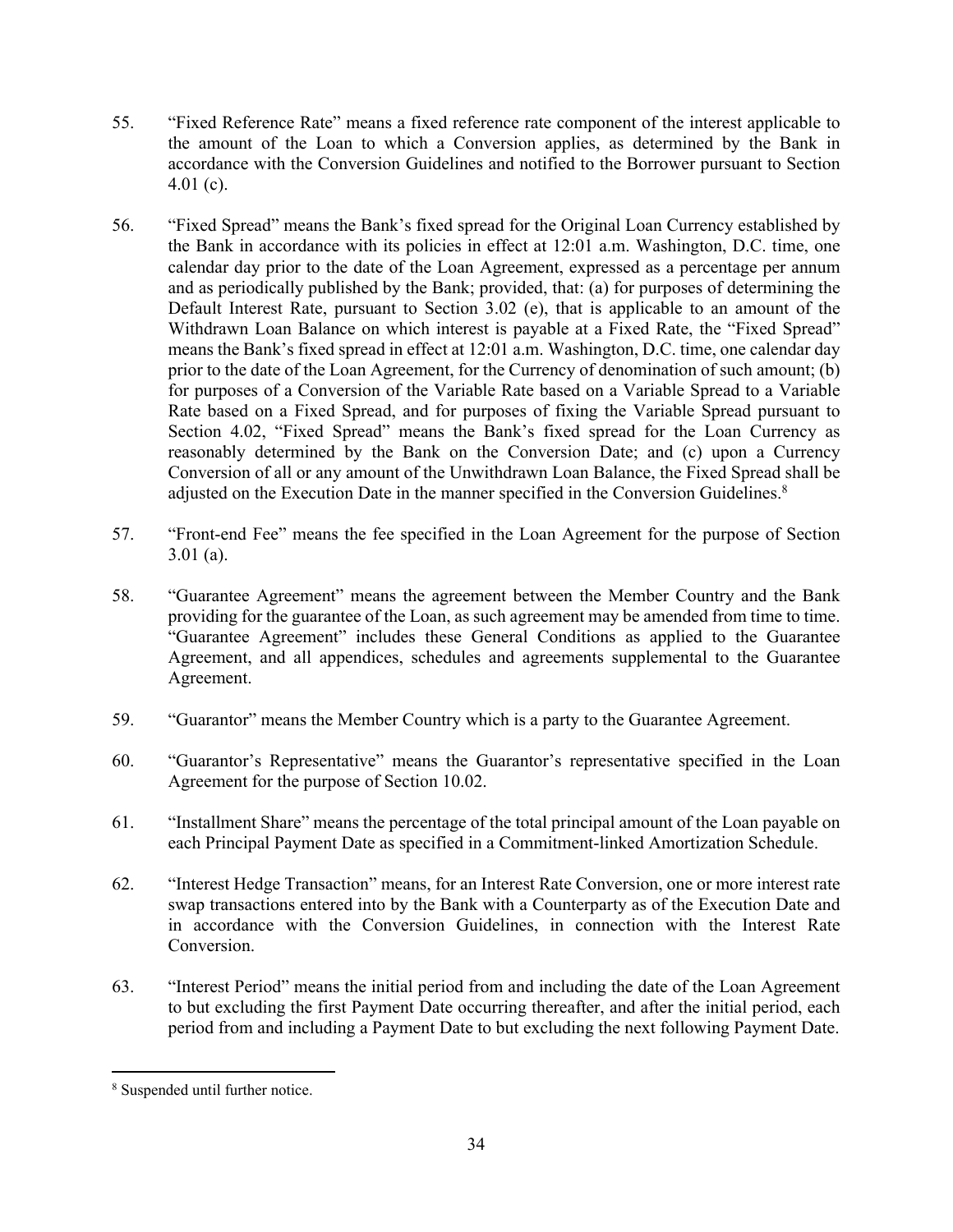- 64. "Interest Rate Cap" means, with respect to all or any amount of the Withdrawn Loan Balance, a ceiling that sets an upper limit: (a) in respect of any portion of the Loan that accrues interest at a Variable Rate based on a Reference Rate and the Fixed Spread, for the Variable Rate<sup>9</sup>; or (b) in respect of any portion of the Loan that accrues interest at a Variable Rate based on a Reference Rate and the Variable Spread, for the Reference Rate.
- 65. "Interest Rate Collar" means, with respect to all or any amount of the Withdrawn Loan Balance, a combination of a ceiling and a floor that sets an upper and a lower limit: (a) in respect of any portion of the Loan that accrues interest at a Variable Rate based on a Reference Rate and the Fixed Spread, for the Variable Rate<sup>10</sup>; or (b) in respect of any portion of the Loan that accrues interest at a Variable Rate based on a Reference Rate and the Variable Spread, for the Reference Rate.
- 66. "Interest Rate Conversion" means a change of the interest rate basis applicable to all or any amount of the Withdrawn Loan Balance: (a) from the Variable Rate to the Fixed Rate or vice versa;<sup>11</sup> (b) from a Variable Rate based on a Variable Spread to a Variable Rate based on a Fixed Spread;<sup>12</sup> (c) from a Variable Rate based on a Reference Rate and the Variable Spread to a Variable Rate based on a Fixed Reference Rate and the Variable Spread or vice versa; or (d) Automatic Rate Fixing Conversion.
- 67. "Legal Agreement" means any of the Loan Agreement, the Guarantee Agreement, the Program Agreement, or the Subsidiary Agreement. "Legal Agreements" means collectively, all of such agreements.
- 68. "Lien" includes mortgages, pledges, charges, privileges and priorities of any kind.
- 69. "Loan" means the loan provided for in the Loan Agreement.
- 70. "Loan Account" means the account opened by the Bank in its books in the name of the Borrower to which the amount of the Loan is credited.
- 71. "Loan Agreement" means the loan agreement between the Bank and the Borrower providing for the Loan, as such agreement may be amended from time to time. "Loan Agreement" includes these General Conditions as applied to the Loan Agreement, and all appendices, schedules and agreements supplemental to the Loan Agreement.
- 72. "Loan Currency" means the Currency in which the Loan is denominated; provided that if the Loan Agreement provides for Conversions, "Loan Currency" means the Currency in which the Loan is denominated from time to time. If the Loan is denominated in more than one currency, "Loan Currency" refers separately to each of such Currencies.
- 73. "Loan Party" means the Borrower or the Guarantor. "Loan Parties" means collectively, the Borrower and the Guarantor.

<sup>&</sup>lt;sup>9</sup> Not available due to the suspension of the Fixed Spread terms until further notice.

<sup>&</sup>lt;sup>10</sup> Not available due to the suspension of the Fixed Spread terms until further notice.

 $11$  Not available due to the suspension of the Fixed Spread terms until further notice.

<sup>&</sup>lt;sup>12</sup> Not available due to the suspension of the Fixed Spread terms until further notice.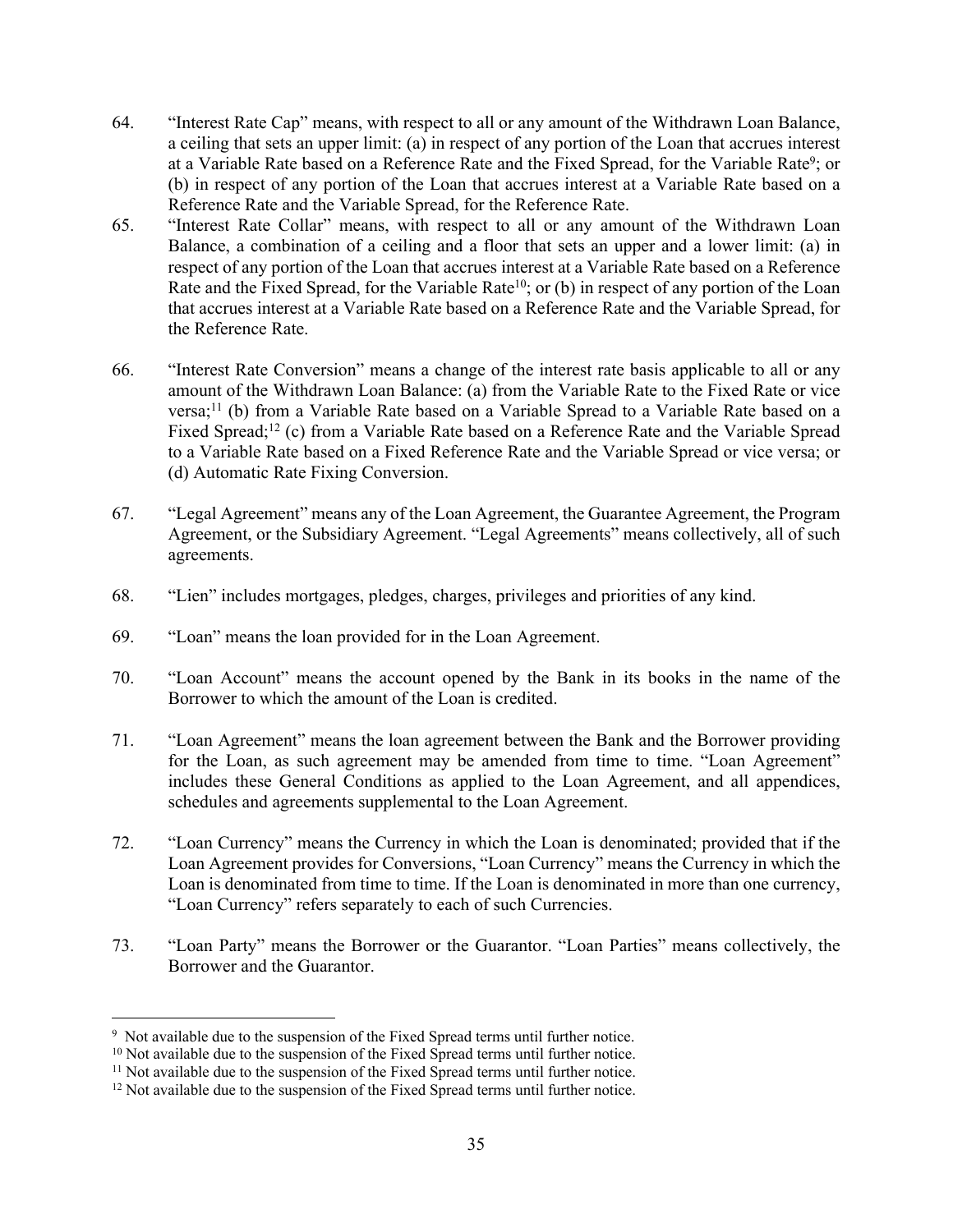- 74. "Loan Payment" means any amount payable by the Loan Parties to the Bank pursuant to the Legal Agreements, including (but not limited to) any amount of the Withdrawn Loan Balance, interest, the Front-end Fee, the Commitment Charge, interest at the Default Interest Rate (if any), any prepayment premium, any surcharge, any transaction fee for a Conversion or early termination of a Conversion, any premium payable upon the establishment of an Interest Rate Cap or Interest Rate Collar, and any Unwinding Amount payable by the Borrower.
- 75. "Local Currency" means an Approved Currency that is not a major currency, as reasonably determined by the Bank.
- 76. "Maturity Fixing Date" means, for each Disbursed Amount, the first day of the Interest Period next following the Interest Period in which the Disbursed Amount is withdrawn.
- 77. "Member Country" means the member of the Bank which is the Borrower or the Guarantor.
- 78. "Original Loan Currency" means the currency of denomination of the Loan as defined in Section 3.08.
- 79. "Payment Date" means each date specified in the Loan Agreement occurring on or after the date of the Loan Agreement on which interest and Commitment Charge are payable.
- 80. "Preparation Advance" means the advance referred to in the Loan Agreement and repayable in accordance with Section 2.05 (a).
- 81. "Principal Payment Date" means each date specified in the Loan Agreement on which all or any portion of the principal amount of the Loan is payable.
- 82. "Program" means the program described in the Loan Agreement for which the Loan is extended, as the description of such program may be amended from time to time by agreement between the Bank and the Borrower.
- 83. "Program Agreement" means the agreement between the Bank and the Program Implementing Entity relating to the implementation of all or part of the Program, as such agreement may be amended from time to time. "Program Agreement" includes these General Conditions as applied to the Program Agreement, and all appendices, schedules and agreements supplemental to the Program Agreement.
- 84. "Program Expenditure" means an expenditure that meets the requirements of Section 2.03.
- 85. "Program Implementing Entity" means a legal entity (other than the Borrower or the Guarantor) which is responsible for implementing all or a part of the Program and which is a party to the Program Agreement or the Subsidiary Agreement.
- 86. "Program Implementing Entity's Representative" means the Program Implementing Entity's representative specified in the Program Agreement for the purpose of Section 10.02 (a).
- 87. "Program Fiduciary, Environmental and Social Systems" means the systems referred to in Section 5.01 (b).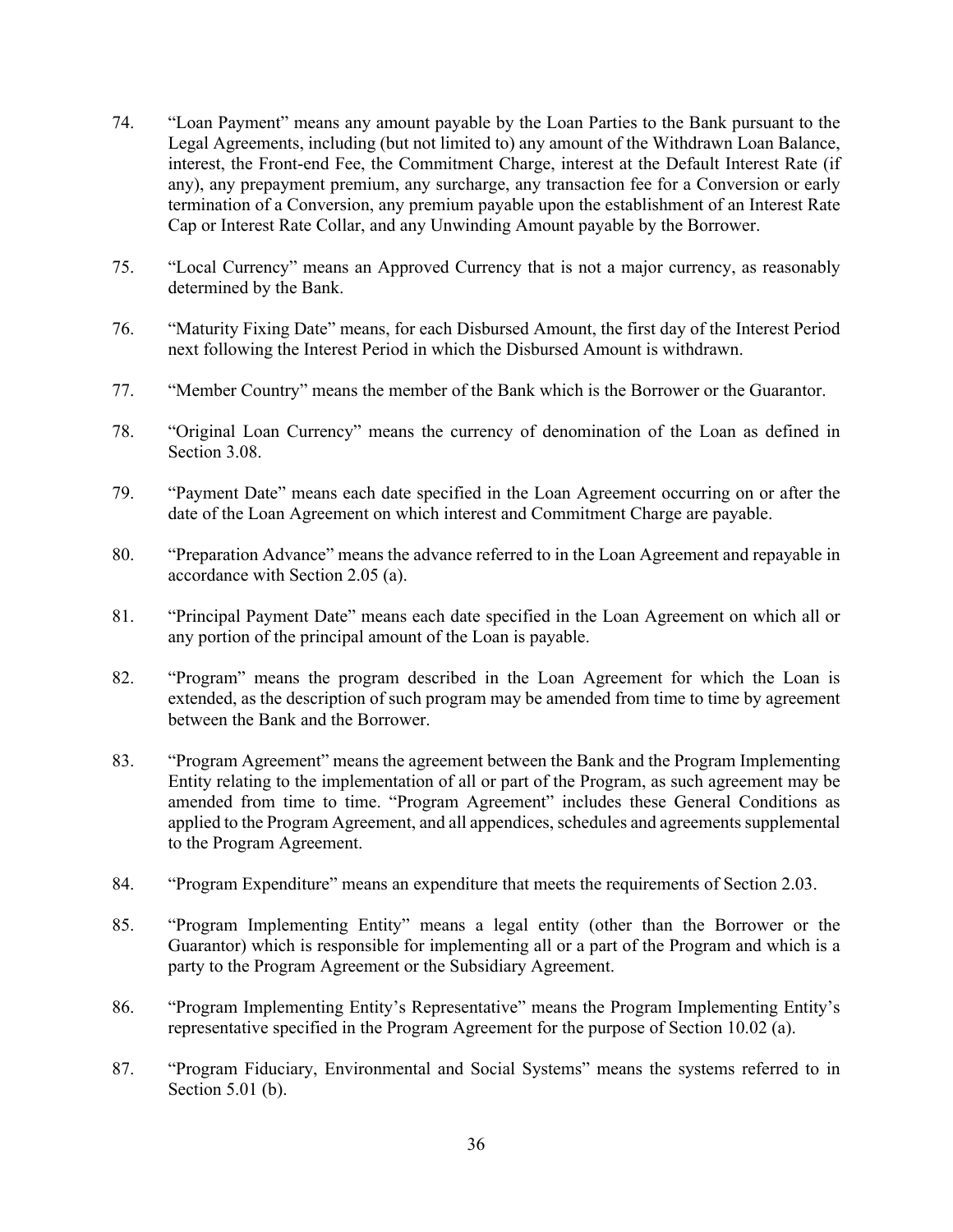- 88. "Program Report" means each report on the Program to be prepared and furnished to the Bank pursuant to Section 5.08 (b).
- 89. "Public Assets" means assets of the Member Country, of any of its political or administrative subdivisions and of any entity owned or controlled by, or operating for the account or benefit of, the Member Country or any such subdivision, including gold and foreign exchange assets held by any institution performing the functions of a central bank or exchange stabilization fund, or similar functions, for the Member Country.
- 90. "Reference Rate" means, for any Interest Period:

(a) (i) for USD, SOFR; (ii) for EUR, EURIBOR; (iii) for GBP, SONIA; and (iv) for JPY, TONA; provided that if the relevant Reference Rate is not available through the normal sources of information at the customary publication times in respect of the relevant Interest Period, the Bank shall reasonably determine such Reference Rate taking into account the prevailing market practice with respect to alternative methods for calculating the Reference Rate, their market representativeness and acceptability to the Bank for purposes of its asset and liability management, and notify the Borrower accordingly;

(b) if the Bank determines that (i) the Reference Rate for the relevant Loan Currency has permanently ceased to be quoted for such currency, or (ii) the Bank is no longer able, or it is no longer commercially acceptable for the Bank, to continue to use such Reference Rate, for purposes of its asset and liability management, such other comparable reference rate for the relevant currency, including any applicable spread, as the Bank shall determine, and notify to the Borrower, pursuant to Section 3.02 (c); and

(c) for any currency other than USD, EUR, JPY, or GBP: (i) such reference rate for the Original Loan Currency as shall be specified or referred to in the Loan Agreement; or (ii) in the case of a Currency Conversion to such other currency, such reference rate as shall be determined by the Bank in accordance with the Conversion Guidelines and notice thereof given to the Borrower in accordance with Section 4.01 (c).

- 91. "Relevant Rate Page" means the display page designated by an established financial market data provider selected by the Bank as the page for the purpose of displaying at customary publication times the Reference Rate (including any applicable spread to the relevant prior benchmark rate) for the Loan Currency.
- 92. "Respective Part of the Program" means, for the Borrower and for any Program Implementing Entity, the part of the Program specified in the Legal Agreements to be carried out by it.
- 93. "Screen Rate" means with respect to a Conversion, such rate as determined by the Bank on the Execution Date taking into account the applicable interest rate, or a component thereof, and market rates displayed by established information vendors in accordance with the Conversion Guidelines.
- 94. "SOFR" means for any Interest Period, the Secured Overnight Financing Rate (SOFR) for the relevant Interest Period (whether calculated on a term basis, or other basis designed to replicate a term structure, and which may include an applicable spread to the relevant prior benchmark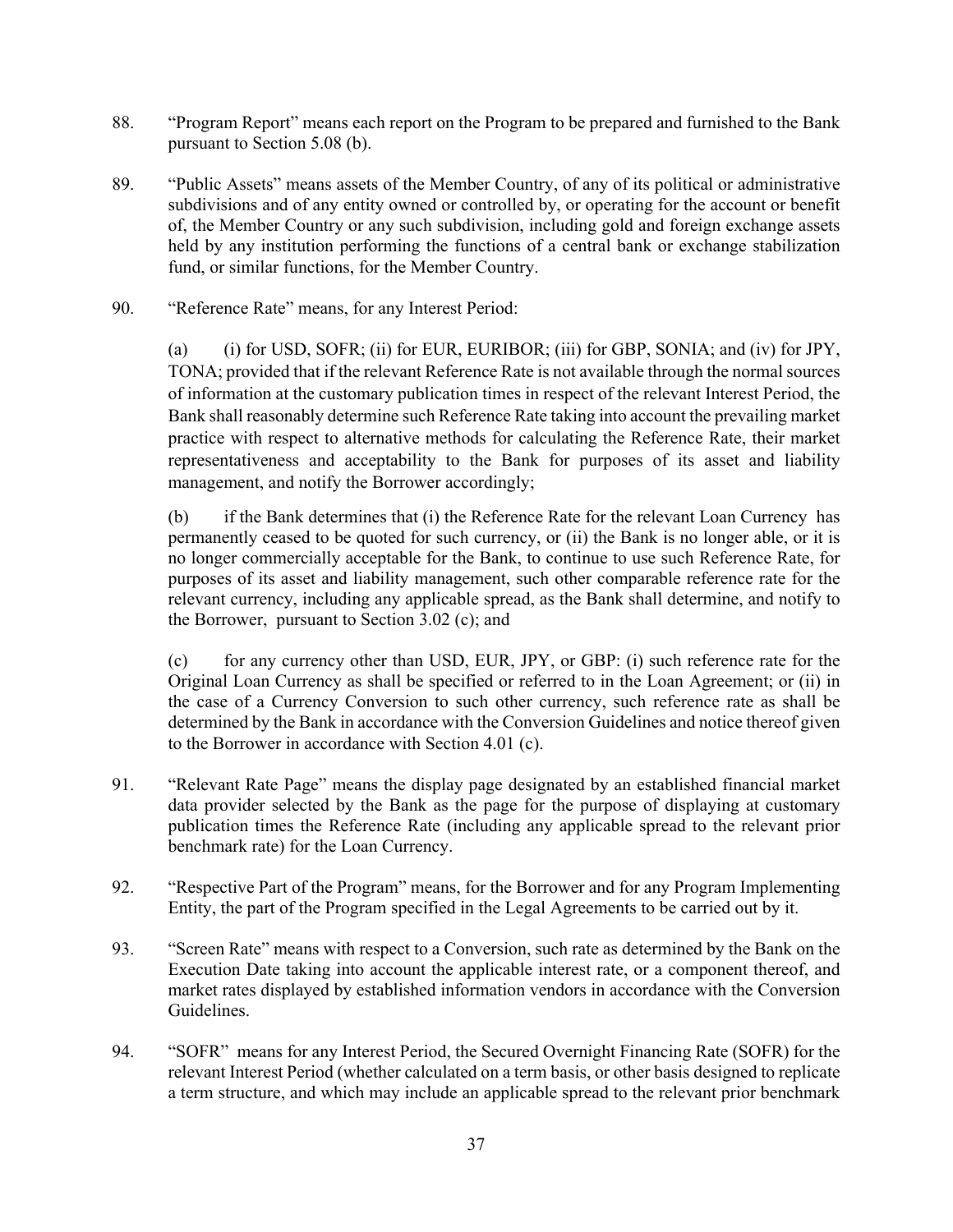rate), expressed as a percentage per annum, that appears on the Relevant Rate Page at customary publication times specified by the applicable benchmark administrator, as reasonably determined by the Bank for the relevant Interest Period.

- 95. "SONIA" means for any Interest Period, the Sterling Overnight Index Average (SONIA) rate for the relevant Interest Period (whether calculated on a term basis, or other basis designed to replicate a term structure, and which may include an applicable spread to the relevant prior benchmark rate), expressed as a percentage per annum, that appears on the Relevant Rate Page at customary publication times specified by the applicable benchmark administrator, as reasonably determined by the Bank for the relevant Interest Period.
- 96. "Standard Exposure Limit" means the standard limit on the Bank's financial exposure to the Member Country, as determined from time to time by the Bank which, if exceeded, would subject the Borrower to the Exposure Surcharge, pursuant to Section 3.01 (c).
- 97. "Sterling", "£" or "GBP" each means the lawful currency of the United Kingdom.
- 98. "Subsidiary Agreement" means the agreement that the Borrower enters into with the Program Implementing Entity setting forth the respective obligations of the Borrower and the Program Implementing Entity with respect to the Program.
- 99. "Substitute Loan Currency" means the substitute currency of denomination of a Loan as defined in Section 3.08.
- 100. "Taxes" includes imposts, levies, fees and duties of any nature whether in effect at the date of the Legal Agreements or imposed after that date.
- 101. "TONA" means for any Interest Period, the Tokyo Overnight Average Rate (TONA) for the relevant Interest Period (whether calculated on a term basis, or other basis designed to replicate a term structure, and which may include an applicable spread to the relevant prior benchmark rate), expressed as a percentage per annum, that appears on the Relevant Rate Page at customary publication times specified by the applicable benchmark administrator, as reasonably determined by the Bank for the relevant Interest Period.
- 102. "Total Exposure" means, for any given day, the Bank's total financial exposure to the Member Country, as reasonably determined by the Bank.
- 103. "Umpire" means the third arbitrator appointed pursuant to Section 8.04 (c).
- 104. "Unwinding Amount" means, for the early termination of a Conversion: (a) an amount payable by the Borrower to the Bank equal to the net aggregate amount payable by the Bank under transactions undertaken by the Bank to terminate the Conversion, or if no such transactions are undertaken, an amount determined by the Bank on the basis of the Screen Rate, to represent the equivalent of such net aggregate amount; or (b) an amount payable by the Bank to the Borrower equal to the net aggregate amount receivable by the Bank under transactions undertaken by the Bank to terminate the Conversion, or if no such transactions are undertaken, an amount determined by the Bank on the basis of the Screen Rate, to represent the equivalent of such net aggregate amount.